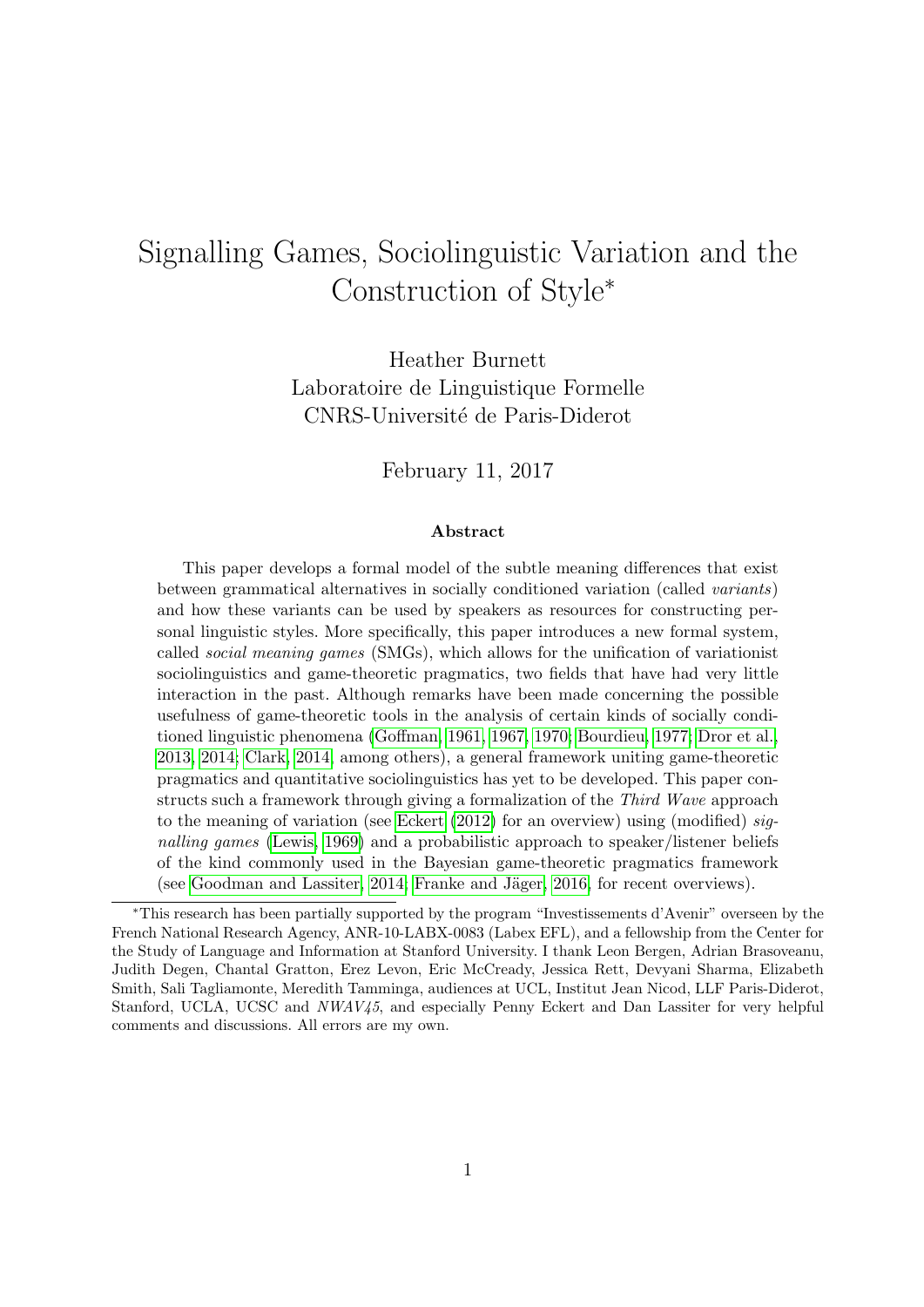### 1 Introduction

This paper develops a formal model of the subtle meaning differences that exist between grammatical alternatives in socially conditioned variation (called variants) and how these variants can be used by speakers as resources for constructing personal linguistic styles. The range of empirical phenomena that the proposed model aims to capture is exemplified through the grammatical alternations in  $(1)-(3)$ . In terminology commonly used in the field of variationist sociolinguistics [\(Labov, 1963,](#page-40-0) [1966;](#page-40-1) [Weinreich et al., 1968,](#page-44-0) et seq.), alternations such as those shown below are called sociolinguistic variables, and they can be, among other things, phonetic in nature (like  $(1)-(2)$ ) or morpho-syntactic/discursive  $(as in (3)).$  $(as in (3)).$  $(as in (3)).$ 

<span id="page-1-4"></span><span id="page-1-0"></span> $(1)$   $(ING)$ 

<span id="page-1-2"></span> $(2)$ 

<span id="page-1-1"></span> $(3)$ 

<span id="page-1-5"></span>a. I'm working on my paper. [in] b. I'm workin' on my paper. [in] a. I want a glass of wa[t h ]er. released /t/ b. I want a glass of watblue[f]er. flap

|  | a. What are we doing tonight? | bare |
|--|-------------------------------|------|
|  |                               |      |

b. Like, what are we doing tonight?

More specifically, this paper introduces a new formal framework, called social meaning games (SMGs), which allows for the unification of variationist sociolinguistics and gametheoretic pragmatics (see Benz et al.,  $2004$ ; Jäger,  $2011$ , for overviews), two fields that have had very little interaction in the past<sup>[1](#page-1-3)</sup>. Although remarks have been made concerning the possible usefulness of game-theoretic tools in the analysis of certain kinds of socially conditioned linguistic phenomena [\(Goffman, 1961,](#page-39-0) [1967,](#page-39-1) [1970;](#page-39-2) [Bourdieu, 1977;](#page-36-0) [Dror et al.,](#page-38-0) [2013,](#page-38-0) [2014;](#page-38-1) [Clark, 2014,](#page-38-2) among others), a general formal framework uniting game-theoretic pragmatics and quantitative sociolinguistics has yet to be developed. This paper constructs such a framework through giving a formalization of the Third Wave approach to the

<span id="page-1-3"></span><sup>1</sup>Note that I am speaking here of the field of variationist (quantitative) sociolinguistics. There is a rich (and developing) tradition of work within the game-theoretic paradigm on some other sociolinguistic/ pragmatic topics such as the formal modelization of politeness, swear words and social networks [\(Van Rooy,](#page-44-1) [2003;](#page-44-1) Mühlenbernd and Franke, 2012; Mühlenbernd, 2013; Quinley and Mühlenbernd, 2012; [McCready,](#page-41-1) [2012;](#page-41-1) [McCready et al., 2012,](#page-41-2) among others). Additionally, there is already some work aiming at integrating formal semantics/pragmatics and variationist sociolinguistics using non-game-theoretic methods [\(Lassiter,](#page-41-3) [2008;](#page-41-3) [Smith et al., 2010;](#page-43-0) [Acton, 2014;](#page-35-0) [Acton and Potts, 2014;](#page-35-1) [Acton, 2016;](#page-35-2) [Beltrama, 2016,](#page-36-2) for example) However, (to my knowledge) there is no account within the game-theoretic paradigm of the kinds of phenomena that have been the focus of empirical work within the variationist tradition (to be described below).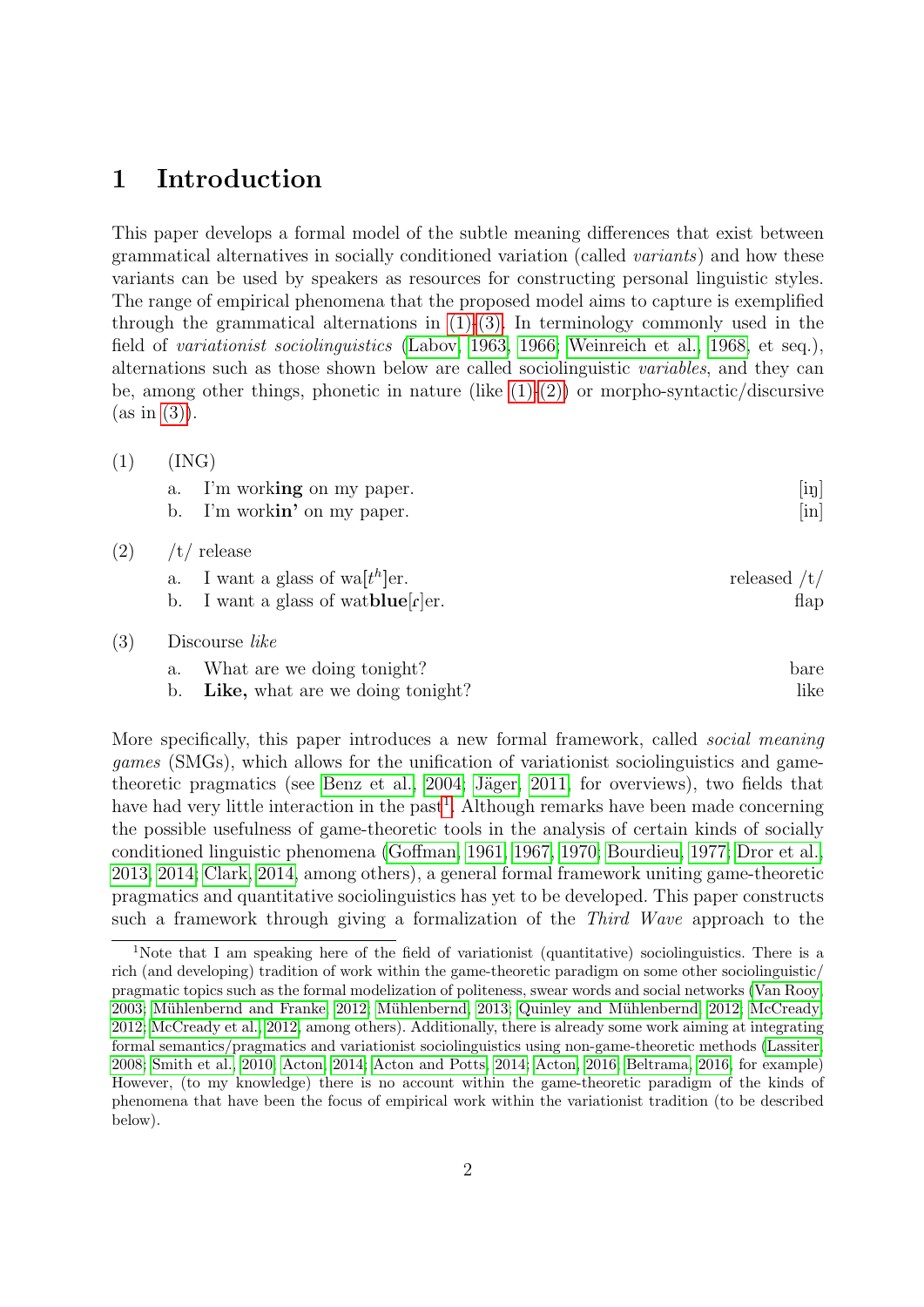meaning of variation (see [Eckert](#page-39-3) [\(2012\)](#page-39-3) for an overview) using (modified) signalling games [\(Lewis, 1969\)](#page-41-0) and a probabilistic approach to speaker/listener beliefs of the kind commonly used in the Bayesian game-theoretic pragmatics framework (see [Goodman and Lassiter,](#page-39-4) [2014;](#page-39-4) Franke and Jäger, 2016, for recent overviews).

The paper is laid out as follows: in section [2,](#page-3-0) based on results from sociolinguistic perception studies, I observe (following others) that the use of one grammatical variant versus another can induce inferences on the part of the listener about the kinds of properties that characterize the speaker. I further argue that, in addition to being triggered by particular linguistic forms, these inferences share certain non-trivial properties with other kinds of inferences commonly studied in formal pragmatics. I therefore propose that social meaning of the kind studied in this paper should be viewed as an instance of pragmatic enrichment, and that, as a consequence, a unified framework that can treat both social meaning and other kinds of meaning in context should be developed. In section [3,](#page-9-0) I consider what the properties of such a framework should be. In particular, based on the results of sociolin-guistic production studies, I argue that the social aspects<sup>[2](#page-2-0)</sup> of linguistic variation should be analyzed as instances of interactive rational language use. This is most obviously seen through studies of intra-speaker variation (also known as style shifting); however, following previous research, I argue that there are reasons to think that inter-speaker variation (a.k.a. social stratification) should also be analyzed as the result of interactive rational language use. I then give a brief description of one influential theory within sociolinguistics which aims to derive both style shifting and social stratification from (informal) principles governing rational use: Third Wave variation theory (TW). Based on conclusions from TW that both interactivity and rationality characterize all the social aspects of variation, I propose that a game-theoretic approach can be useful in modelling this kind of linguistic communication.

This being said, game-theoretic tools are extremely general and have been used in the analysis of a wide range of economic, social and biological phenomena<sup>[3](#page-2-1)</sup>. Thus, for my proposal to have any substantive content, I must be more precise concerning the definition of the games (the players, the architecture, utility functions etc.) and what their solution concepts are. In section [4,](#page-17-0) I give a concrete proposal for how to integrate sociolinguistic variation into the broader framework of game-theoretic pragmatics: social meaning games. I first define the games, and then I give some illustrations of the kinds of predictions that this framework makes for quantitative patterns of sociolinguistic variation, on the one hand, and the options for and constraints on the construction of personal linguistic styles, on

<span id="page-2-0"></span><sup>2</sup>The main proposals in this paper are limited to modelling the aspects of linguistic variation that are determined by what sociolinguists call social, external or non-linguistic factors. Patterns of linguistic variation are also determined by other factors which are not social/strategic in nature (ex. general cognitive factors associated with linguistic production and comprehension, as well as grammatical factors (what Labov calls *internal* factors). I will make some remarks concerning how the analysis of social factors given here could be integrated into a broader theory of linguistic variation and change; however, I will not discuss non-social factors in great detail.

<span id="page-2-1"></span><sup>&</sup>lt;sup>3</sup>See [Osborne and Rubinstein](#page-42-3) [\(1994\)](#page-42-3) for an introduction to this vast field.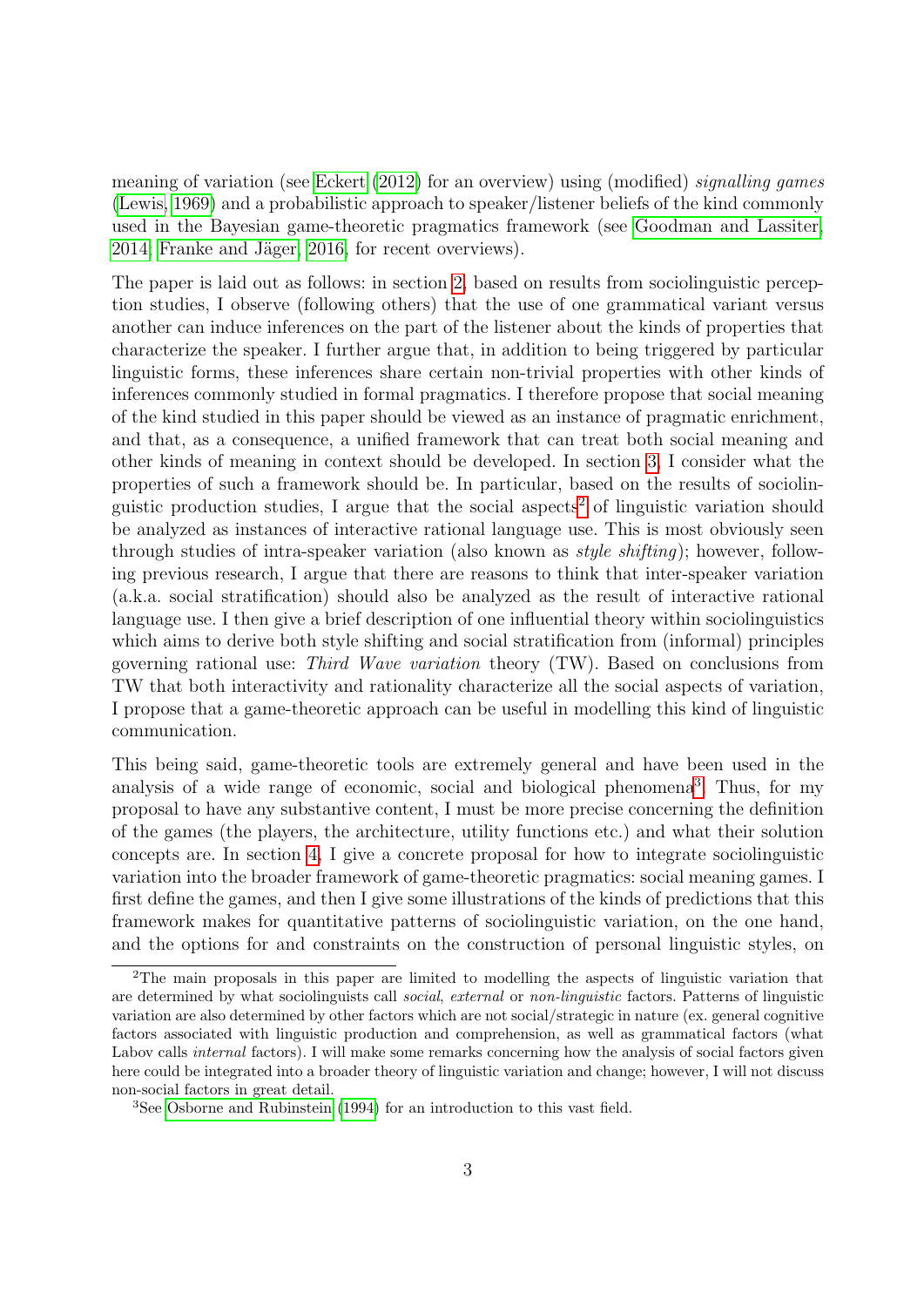the other. I further show how this framework can capture both similarities and differences between social meaning and other kinds of pragmatic enrichment discussed in section [2.](#page-3-0) Section [5](#page-34-0) provides some concluding remarks and explores how the proposals made in this paper for social meaning and the construction of linguistic style could be extended to other aspects of stylistic performance.

# <span id="page-3-0"></span>2 Social Meaning as Pragmatic Enrichment

Suppose we are having a conversation and the person that we are talking to says  $(1-a)$ (repeated as [\(4-a\)\)](#page-3-1). What do we understand from this utterance?

<span id="page-3-2"></span><span id="page-3-1"></span>

| (4) | a. I'm working on my paper.           | $[\mathbf{u}$           |
|-----|---------------------------------------|-------------------------|
|     | I'm work <b>blue</b> in' on my paper. | $\left[\text{m}\right]$ |

From hearing [\(4-a\),](#page-3-1) we can certainly conclude that the speaker is working on their paper. Intuitively, it also seems as if we might be able infer some additional thing(s) from  $(4-a)$ , possibly something about the properties of the speaker, of the working event, or maybe even of both. Likewise, if our interlocutor says [\(1-b\)](#page-1-5) (repeated as [\(4-b\)\)](#page-3-2), we will definitely understand from this sentence that they are working on their paper. But again, it seems as if we might want to infer something extra from this utterance, crucially something that is different from what we inferred from [\(4-a\).](#page-3-1)

One of the most common ways in which the properties of these extra inferences have been investigated in both social psychology and variationist sociolinguistics is through the use of an experimental paradigm known as the matched guise technique (MGT) [\(Lambert et al.,](#page-40-3) [1960\)](#page-40-3). In a MGT experiment, participants listen to samples of recorded speech that have been designed to differ in very specific and controlled ways. Participants hear one of two recordings (called guises) which differ only in the alternation studied. After hearing a recording, participants' beliefs and attitudes towards the recorded speaker are assessed in some way, most often via focus group and/or questionnaire. All efforts are made to ensure that the two recordings match as possible, modulo the forms under study. Indeed, many recent studies (such as the ones described below) use digital manipulation of naturalistic speech recordings to ensure that any observed differences in inferences that participants draw in different guises are directly attributable to the variable under study, not to some other aspect of the voice of the speaker or of the content of their discourse.

In her 2006 dissertation and subsequent work, [Campbell-Kibler](#page-37-0) [\(2006,](#page-37-0) [2007,](#page-37-1) [2008\)](#page-37-2) performed an MGT study with 124 American college students using stimuli formed from the speech of 8 different speakers investigating how the use of the variable (ING) influences listener beliefs and perceptions. This study yielded a variety of complex patterns (which will be further discussed below), but her results show that there exist certain consistent associations between linguistic forms  $(-ing \text{ vs } -in')$  and property attributions for the listeners who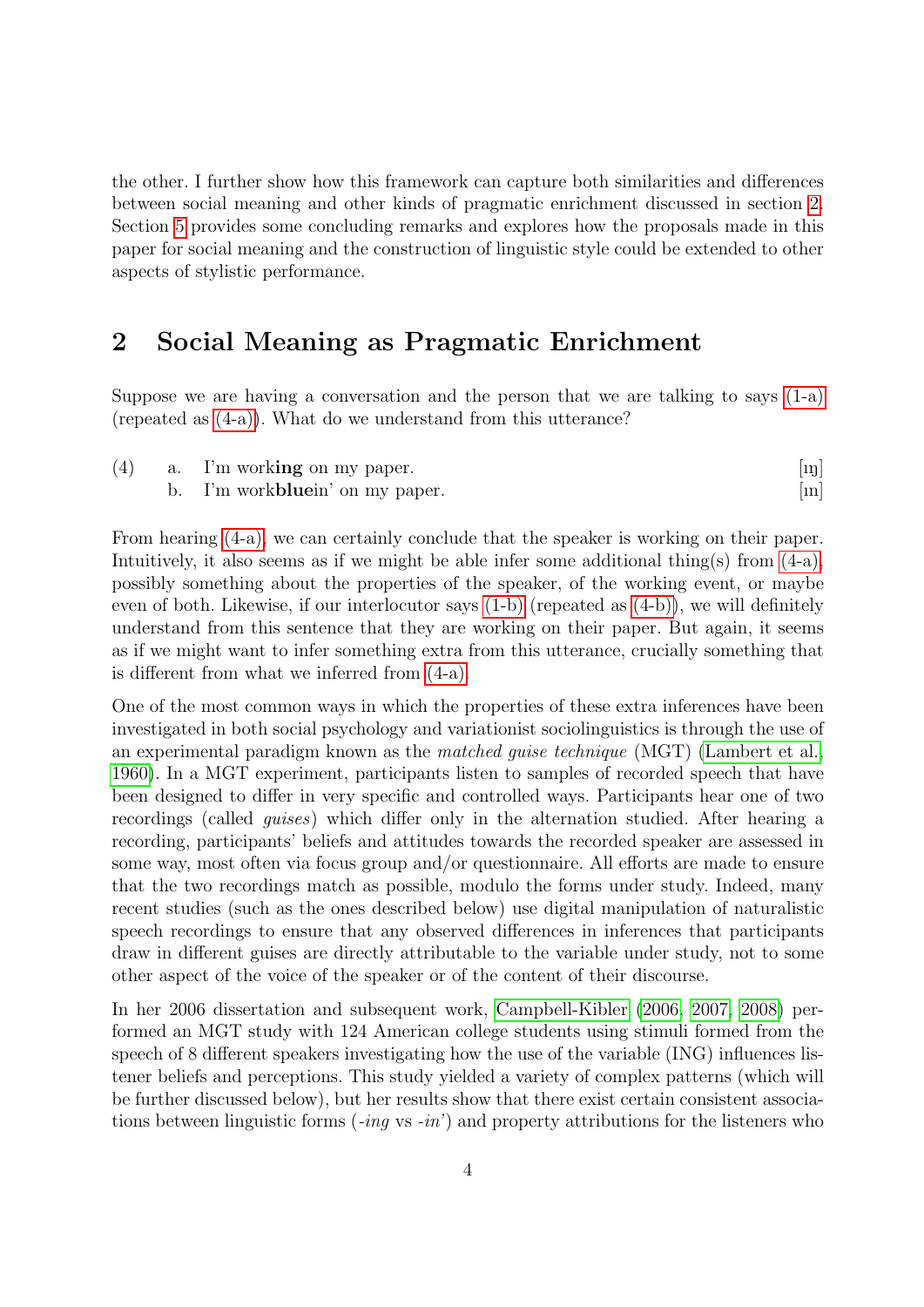participated in the experiment. For example, all speakers were rated as significantly more educated and more articulate in their  $-i\eta q$  guises than in their  $-i\eta'$  guises. In other words, we see the existence of relationships between linguistic variants and cognitive representations associated with education and eloquence, at least for the participants of Campbell-Kibler's study.

Other studies on different variables have yielded the same kinds of results. For example, in order to investigate the social meaning of the  $/t/$  release variable  $(2)$ , [Podesva et al.](#page-42-4)  $(2015)$ performed a MGT study with 70 American participants (the majority in their early 20s) using stimuli formed from political speeches of 6 American politicians (Barack Obama, John Edwards, Nancy Pelosi, George W. Bush, Hillary Clinton, and Condoleezza Rice). As in Campbell-Kibler's study, the /t/ release study yielded a number of results concerning associations with released vs flapped/unreleased /t/: for example, John Edwards and Condoleezza Rice were rated as significantly more articulate in their released /t/ guises than in their flapped guise (i.e. when they say things like wa<sup>[th</sup>]er, rather than wa<sup>[c]</sup>er<sup>[4](#page-4-0)</sup>). On the other hand, Nancy Pelosi was rated as significantly less friendly and less sincere when she used released  $/t/$ , and Barack Obama was rated as significantly more passionate in his flapped guise than in his released /t/ guise.

The results concerning Pelosi and Obama in the /t/ release study serve to highlight an important feature of social meaning: depending on a variety of factors (to be further discussed below), it may be the case that use of a reduced or 'non-standard' variant triggers property attributions on the part of the listener that the speaker could find desirable (see also [Trudgill, 1972;](#page-44-2) [Rickford and Closs Traugott, 1985,](#page-43-1) among many others). In other words, even though a speaker who uses a flap may risk being perceived as less articulate than if they had used a released  $/t/$ , they also have a better chance of coming across as friendly, sincere or passionate with the non-standard variant. Therefore, depending on the persona that they are trying to construct in the context, it may be worth the speaker's while to risk being perceived as inarticulate in favour of being considered more authentic and solidary with their interlocutors.

Finally, we note that similar patterns can be seen beyond the domain of phonetic variation. For example, in another MGT experiment investigating the social meaning of discourse like [\(3\),](#page-1-1) [Maddeaux and Dinkin](#page-41-4) [\(2015a\)](#page-41-4) show that speakers using like in a sentence like [\(5-a\)](#page-4-1) are perceived to be significantly less articulate and less intelligent by a group of 69 Canadian undergraduates than in their guise without like [\(5-b\).](#page-4-2)

<span id="page-4-1"></span>(5) a. I couldn't get, like, a peaceful sleep. (Toronto English corpus  $\left(2/\frac{r}{f11}\right)$ 

Cited from [\(D'Arcy, 2005,](#page-38-3) 21))

b. I couldn't get a peaceful sleep.

<span id="page-4-2"></span><span id="page-4-0"></span><sup>&</sup>lt;sup>4</sup>These results are unsurprising given that articulateness has been associated with released  $/t/m$  many other ethnographically-based studies, such as [Bunin Benor](#page-37-3) [\(2001\)](#page-37-3); [Bucholtz](#page-36-3) [\(1996\)](#page-36-3); [Podesva](#page-42-5) [\(2006\)](#page-42-5); [Eckert](#page-39-6) [\(2008\)](#page-39-6).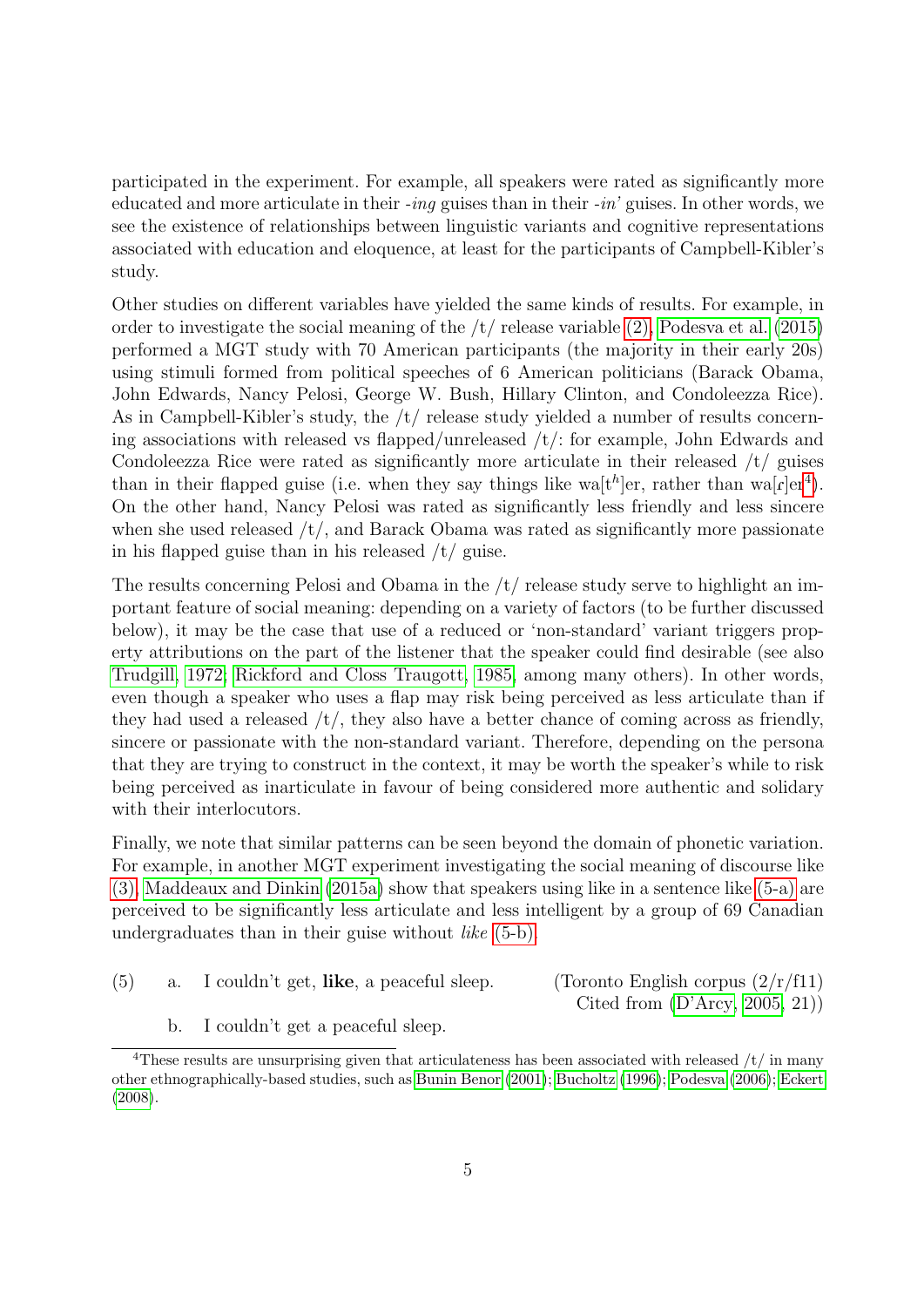In sum, I suggest that we can conclude from these studies (and the many others like them) that, in addition to extra information derived through pragmatic processes that are more familiar to researchers in formal pragmatics, listeners derive extra information from an utterance concerning the properties that hold of the speaker, and these inferences are based on the particular linguistic forms that the speaker has chosen to employ. In other words, I suggest that the inferences triggered by socially meaningful variants are kinds of implicatures, similar (although not identical) to scalar implicatures [\(6-a\)](#page-5-0) or implicatures generated by expressions with expressive content [\(6-b\)](#page-5-1) (see also [McConnell-Ginet, 2011;](#page-41-5) [Acton, 2014;](#page-35-0) [Smith et al., 2010,](#page-43-0) for additional support for versions of this claim).

<span id="page-5-1"></span><span id="page-5-0"></span>(6) a. Mary ate some of the cookies. Extra inference: Mary did not eat all of the cookies. b. That bastard Kaplan got promoted! [\(Kaplan, 1999,](#page-40-4) 9) Extra inference: The speaker does not like Kaplan.

For some variables (such as (ING)) all or most listeners draw the same robust inferences no matter who the speakers are. However, in many cases, which property attributions a particular variant will trigger will depend greatly on which other properties are believed to hold of the speaker. This feature can already been seen in the discussion of Podesva et al.'s /t/ release study above. In particular, while these researchers found significant relationships between articulateness and released /t/ with Edwards and Rice, these results were found only with these two speakers. Likewise, in this experiment, flapping made only Nancy Pelosi sound more friendly and sincere; no significant effect of friendliness or authenticity was found with the other politicians. As [\(Podesva et al., 2015,](#page-42-4) 79) say,

Listeners appear to be less likely to associate released /t/s with competencebased meanings in Pelosi's speech–such as articulateness, intelligence or authoritativeness–as illustrated by the quotation in  $[(7)]$  from one of our focus group respondents [. . . ] The focus group participant's comment acknowledges that release can be used to sound more authoritative, but asserts that in Pelosi's voice the authoritativeness is not genuine.

<span id="page-5-2"></span>(7) Participant 1: Um, I don't want to sound, say, fake, but she just sounded-like she was-it was just very-it contrasted from her other speech, so I-um, she sounded like she was trying to be more authoritative in her speech, perhaps.

Thus, because (as Podesva et al. hypothesize) speakers find Pelosi's use of released /t/ to be pretentious and fake, using the flap makes her sound more sincere and creates a positive evaluation. In other words, these results show that social enrichment is dependent on speaker identity, but also (more importantly) on listeners' interpretations of speakers' linguistic performances. I will call this property of social meaning LISTENER ORIENTATION.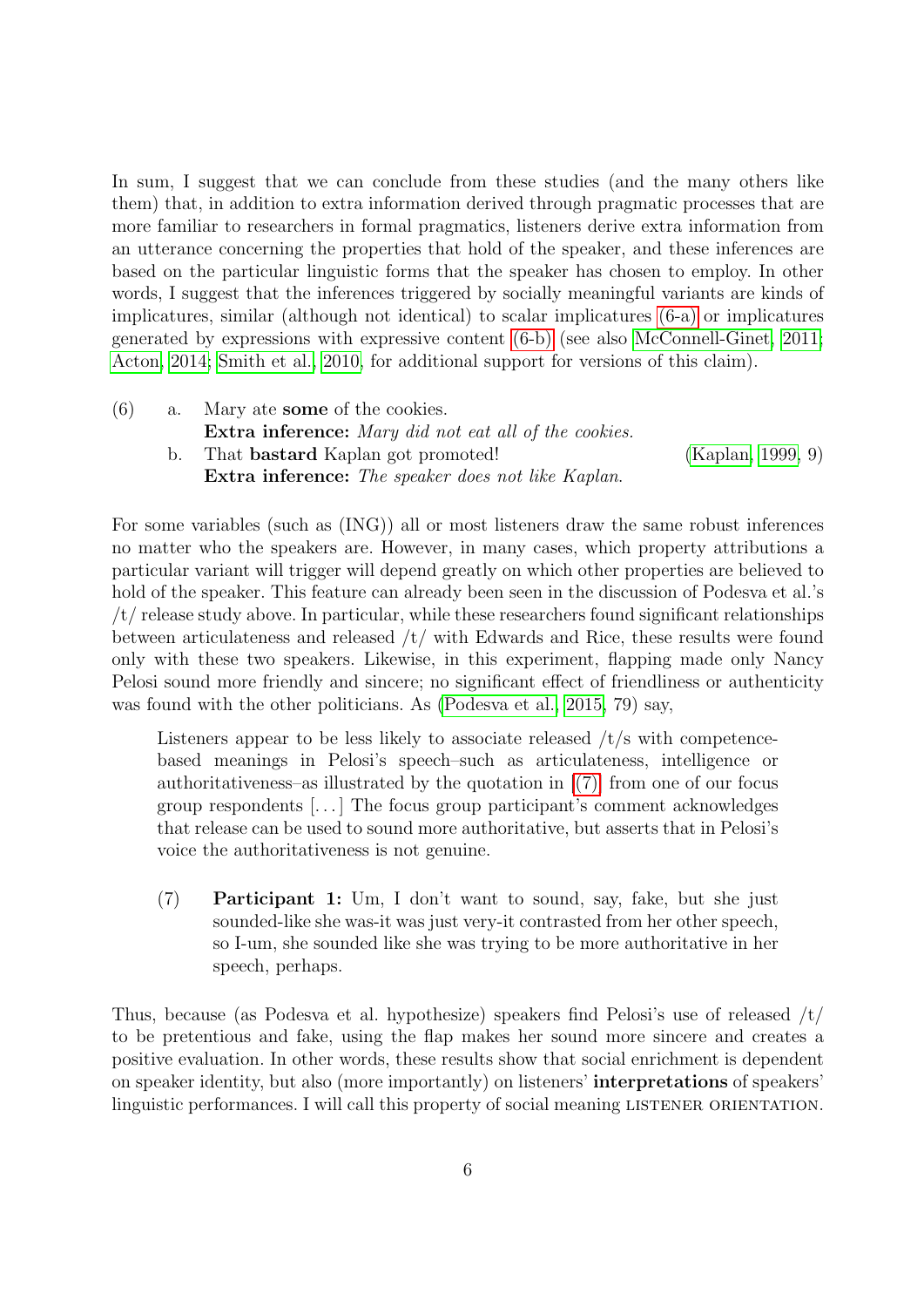That social enrichment is listener oriented can also be seen in Campbell-Kibler's study of (ING). In addition to a fair number of interpretative effects being limited to the speech of a single speaker or to a proper subset of speakers<sup>[5](#page-6-0)</sup>, [Campbell-Kibler](#page-37-0) [\(2006,](#page-37-0) [2008\)](#page-37-2) finds that listeners can assign different interpretations to the exact same linguistic performances of a single speaker. For example, after hearing recordings by the speaker (pseudo)named Elizabeth in which she discusses groups of people to which she herself does not belong, listeners in this MGT study were divided on which properties to attribute to this speaker. As shown in the table reproduced (from [Campbell-Kibler, 2008,](#page-37-2) 646) as Table [1,](#page-6-1) after hearing the -in' guise, 30% of speakers thought Elizabeth was compassionate; however, another 17.5% of speakers thought that she sounded condescending in her  $-in'$  guise. Unsurprisingly, the selections for compassionate and condescending were virtually disjoint, with only a single speaker selecting both of these properties [\(Campbell-Kibler, 2008,](#page-37-2) 645). On the other hand, when speakers heard Elizabeth say -ing (which some focus group members describe what they think that she would "naturally' say [\(Campbell-Kibler, 2008,](#page-37-2) 648)), no speakers think that she sounds condescending and only 7.4% of speakers selected compassionate.

% listeners selecting checkbox Checkbox label -in -ing sig. compassionate 30.0 7.4 0.022 condescending 17.5 0.0 0.005

<span id="page-6-1"></span>Table 1 – Compassionate/condescending selections (Elizabeth's "other" recordings)

These results (and others like these) showing listener orientation highlight the differences between other kinds of enrichment and social enrichment of the kind discussed here: as Campbell-Kibler says (p.639),

The audiences for whom we perform on a day-to day basis are not obligated to accept our accounts of ourselves, even if they share a common ground with us regarding the basic meaning of our semiotic choices. As a result the process of constructing linguistic (and other social) performances is not like encoding a secret message, where we can trust that the recipient is seeking to uncover exactly the message we intend to send. Instead, social performance is more like choosing a name for a child: we may study name books and quiz friends about childhood memories of insulting nicknames, but once the name is chosen, we ultimately have no control over what someone gets called on the playgroundthat is, what interpretations others assign to our chosen resources.

Enrichment of the kind that we find with scalar implicatures [\(6-a\),](#page-5-0) which proceeds by strengthening the truth conditional information of an utterance is often considered to occur as a kind of 'secret message' transmission, where the hearer tries to reason cooperatively to try to figure out what the speaker meant in the context [\(Lewis, 1969;](#page-41-0) [Grice, 1975\)](#page-40-5). Likewise, enrichment of the kind that we find with expressives  $(6-b)$  (ex. bastard) has

<span id="page-6-0"></span> $5 \text{ See } (Cambell-Kibler, 2006, chapter 4)$  for a summary.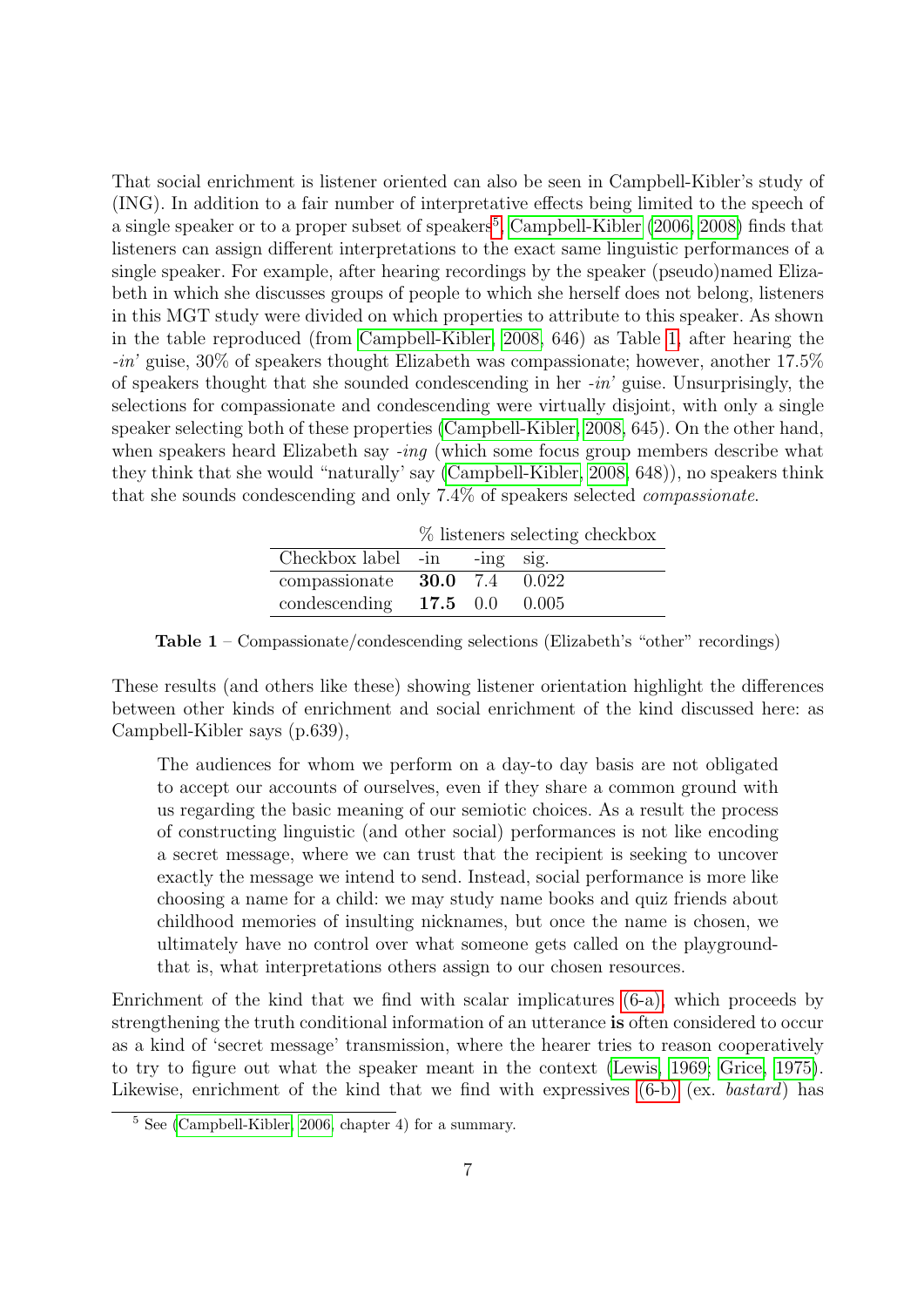been argued to be speaker oriented [\(Kaplan, 1999;](#page-40-4) [Potts, 2007;](#page-42-6) [McCready, 2012,](#page-41-1) among others); i.e. the listener's action is to simply attribute a subjective belief to the speaker; they certainly don't get to decide what belief is. For example, [McCready](#page-41-1) [\(2012\)](#page-41-1) observes that the swear word fucking can be used in English to express either the speaker's positive attitude towards a situation or their negative attitude. These two uses can be brought out in the mini-discourses in [\(8\).](#page-7-0)

- <span id="page-7-0"></span>(8) [\(McCready, 2012,](#page-41-1) 245)
	- a. Fucking Mike Tyson won another fight. He's wonderful. Positive
	- b. **Fucking** Mike Tyson got arrested again for domestic violence.  $#$  He's wonderful. Negative

However, as McCready shows, with an expressive like fucking, the speaker is perfectly licensed to correct the listener on their interpretation if it does not line up with what the speaker wanted, as shown in [\(9\).](#page-7-1)

<span id="page-7-1"></span>(9) A: Somebody stole my fucking car. B: That sucks. A: No, that's not what I meant–I hated that car, and now I get the insurance. [\(McCready, 2012,](#page-41-1) 258)

As McCready says (p.259),

Here, B's attempt to commiserate with A fails. A's use of fucking is meant to convey a positive attitude. This attempt fails;  $[\ldots]$  This example, then, indicates that genuine coordination is not at issue, unlike the case of more standard contextual parameters. Rather, communication requires the proper recovery of the speaker's intention.

Thus, social enrichment displays an importantly different pattern from expressives (at least those like fucking).

Finally, I note that social enrichment shares another notable property with (some) other kinds of pragmatic enrichment: it shows (what I will call) GRAMMATICAL DEPENDENCE. More specifically, as has been observed since the beginnings of variationist sociolinguistics (ex. [Labov, 1966\)](#page-40-1), the environments in which social enrichment is possible, and what the nature of that enrichment is, are defined by the phonological or morpho-syntactic grammar. To continue with the examples discussed already in this paper: the conditioning of the variable (ING) has been shown to be affected by both grammatical category [\(Labov, 1966,](#page-40-1) and many others) and the abstract morphological structure of the variant [\(Houston, 1985;](#page-40-6) [Tamminga, 2014\)](#page-43-2). Additionally, [Podesva et al.](#page-42-4) [\(2015\)](#page-42-4) shows that social enrichment for  $/t/$ release is easier when the pertinent variant occupies a word-medial position [\(10-a\)](#page-8-0) rather than final position [\(10-b\).](#page-8-1)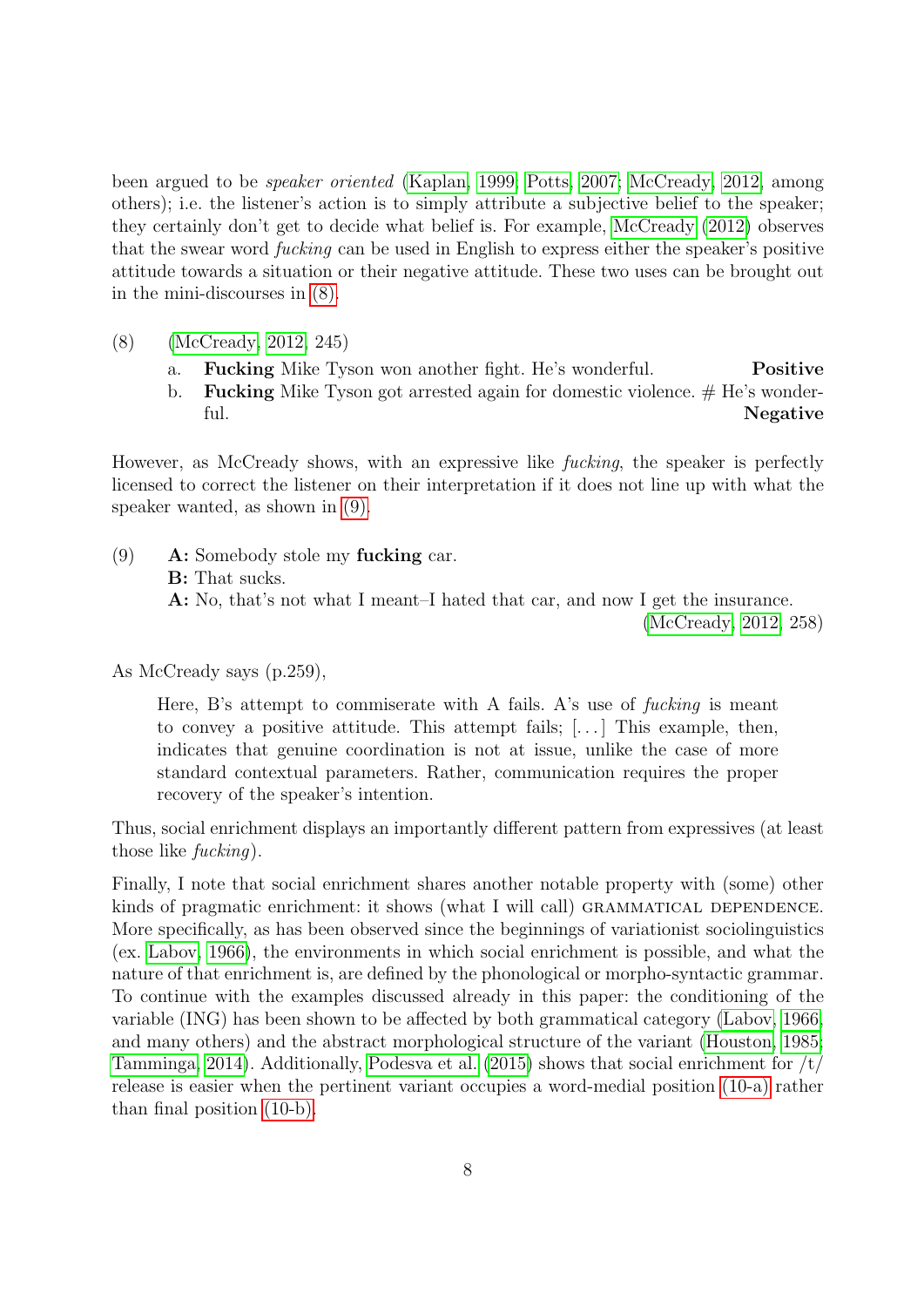<span id="page-8-1"></span><span id="page-8-0"></span> $(10)$  a. I want a glass of wa/t/er. b. We should mee/ $t$ /.

Likewise for discourse *like*: [Maddeaux and Dinkin](#page-41-6) [\(2015b\)](#page-41-6) show that while noun-phrase initial *like* [\(5-a\)](#page-4-1) can trigger inferences of unintelligence, the use of discourse *like* in other syntactic positions, such as verb-phrase initial *like*  $(11)$ , is not socially meaningful in the same way.

<span id="page-8-2"></span>(11) I'm not sure if my eight year old like understands that.  $(N/X/m/46)$ , cited in [\(D'Arcy, 2005,](#page-38-3) 172)

A more striking example of grammatical dependence of social meaning comes from variation in the future tense in dialects of French. In some varieties of Canadian and European French, the semantic difference between the periphrastic future [\(12-a\)](#page-8-3) and [\(12-b\)](#page-8-4) has been neutralized, and these forms are in variation in the dialects in question. This variation conditioned primarily by properties such as age and social class, with (depending on the study) older and/or better educated speakers favouring the more 'standard' simple future form [\(12-b\)](#page-8-4) compared to younger and/or less educated speakers (see [Deshaies and Laforge,](#page-38-4) [1981;](#page-38-4) [Poplack and Turpin, 1999;](#page-42-7) [Wagner and Sankoff, 2011;](#page-44-3) [Sankoff et al., 2012,](#page-43-3) among many others).

<span id="page-8-4"></span><span id="page-8-3"></span> $(12)$  a. Je **vais** manger. b. Je mangerai. 'I will eat.'

Interestingly, in quantitative studies of this variable, such as [\(Wagner and Sankoff, 2011;](#page-44-3) [Sankoff et al., 2012,](#page-43-3) for Montréal French), social stratification is found only in affirmative sentences. If future tense is interpreted within the scope of a semantically decreasing operator, such as negation [\(13\),](#page-8-5) then stratification disappears and all members of the community strongly prefer the simple future.

<span id="page-8-5"></span>(13) Je vais **pas** manger.  $\approx$  Je mangerai **pas**.

Although this phenomenon would need to be further investigated (using, for example, experimental methodology), these preliminary results suggest that social enrichment of the future variants, which creates the stratificational patterns observed in the studies cited above, appears to be blocked in decreasing contexts. It is well-known that pragmatic pro-cesses like scalar enrichment are grammatically dependent [\(Levinson, 2000;](#page-41-7) Récanati, 2003; [Chierchia et al., 2008;](#page-37-4) [Chemla and Spector, 2011;](#page-37-5) [Potts et al., 2015\)](#page-42-8), and these inferences are particularly sensitive to decreasing operators [\(Ducrot, 1969;](#page-38-5) [Cohen, 1971,](#page-38-6) among many others). Thus, I tentatively suggest that social enrichment has a very close relationship with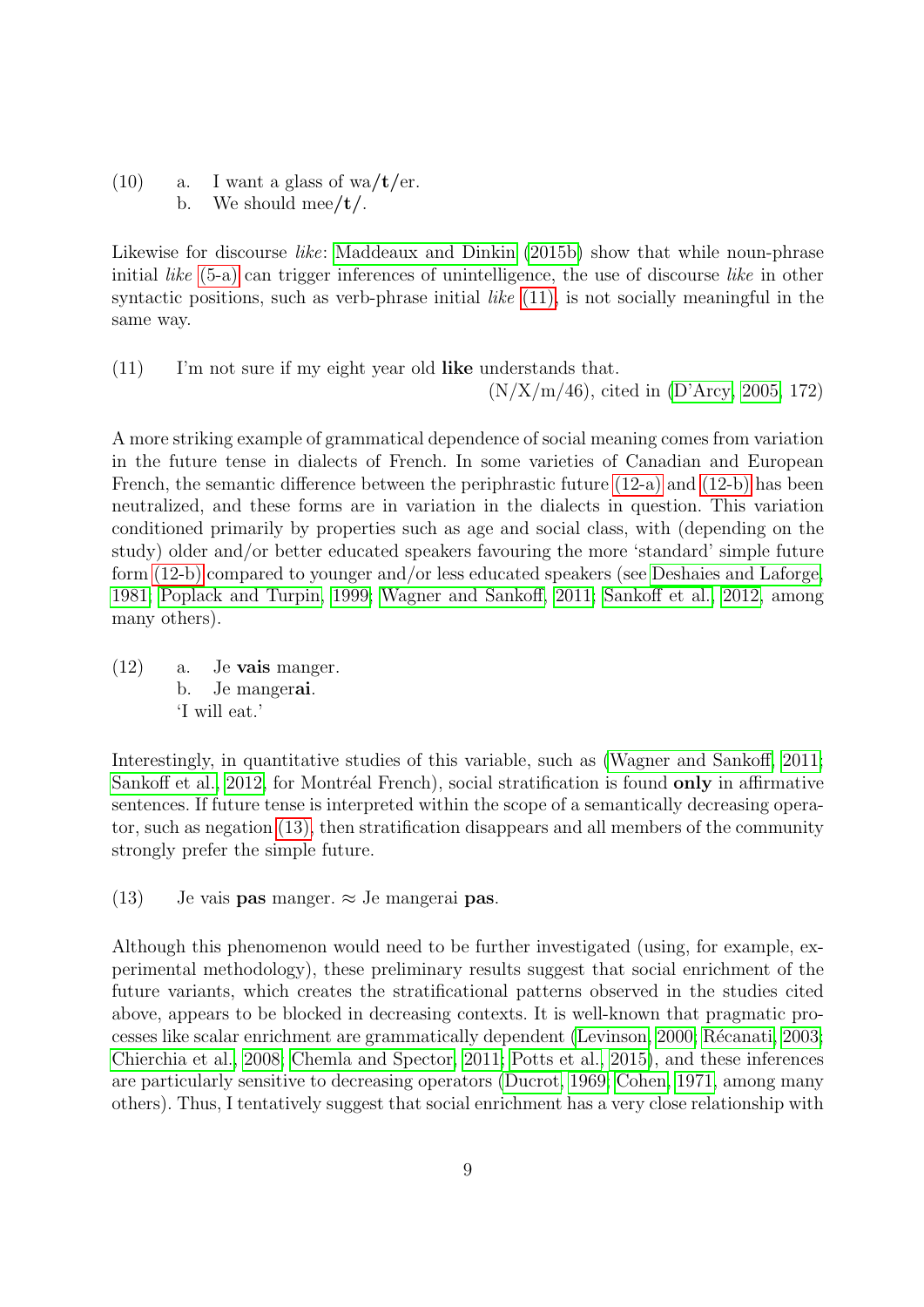the structure building operations of the grammar, possibly similar to that of scalar impli-catures<sup>[6](#page-9-1)</sup>; however, I leave the very complex (but empirically rich) project of fleshing out the grammatical dependencies that social enrichment is subject to to future research.

In summary, following previous research into sociolinguistic perception, I have argued that social meaning should be viewed as an implicature that is triggered by the use of particular variants. As such, I propose that social meaning should be integrated into a broader theory of formal pragmatics, while still accounting for its listener oriented quality. Of course, there are very many pragmatic frameworks with very many different properties available in the literature that we might choose from for this integration. In the next section, I argue that there is one framework in particular that looks especially promising: game-theoretic pragmatics.

# <span id="page-9-0"></span>3 Sociolinguistic Variation as Rational Language Use

This section argues, following previous work on sociolinguistic production, that speakers have implicit knowledge of the kinds of inferences that listeners draw based on their linguistic usage patterns, and that they exploit this knowledge in order to influence which properties their interlocutor will attribute to them. In other words, in this section, I will argue that linguistic variation is a social phenomenon that is both interactive, in the sense that speakers and listeners make hypotheses concerning their interlocutors' beliefs and in-terpretation strategies<sup>[7](#page-9-2)</sup>, and (approximately) **rational**, in the sense that speaker/listener behaviours are (loosely) optimized to some criteria [\(Anderson, 1991\)](#page-36-4). I first demonstrate these proposals with reference to intra-speaker variation (style shifting) and then make similar observations with respect to inter-speaker variation based on the perspective developed in the Third Wave approach to variation. The general conclusion to be drawn from this section is that a formal model of social meaning and its relation to socially conditioned patterns of linguistic variation should be able to capture both the interactive and rational aspect of the phenomena under study. Since interactivity and rationality are built into the architectures of game-theoretic approaches to meaning in context, I suggest that game theoretic tools are particularly well-suited to modelling this kind of communication.

<span id="page-9-1"></span> $6$ This being said, expressives have been argued not to have so many interactions with the grammar, i.e. inferences associated with expressive content tend to be preserved in embedded environments and remain within the scope of decreasing operators [\(Kaplan, 1999;](#page-40-4) [Potts, 2007,](#page-42-6) among others). Therefore there is work to be done establishing exactly whether/how social meaning is grammatically constructed.

<span id="page-9-2"></span><sup>7</sup>This was already demonstrated for listeners in the previous section and within the works cited. So this section concerns speakers.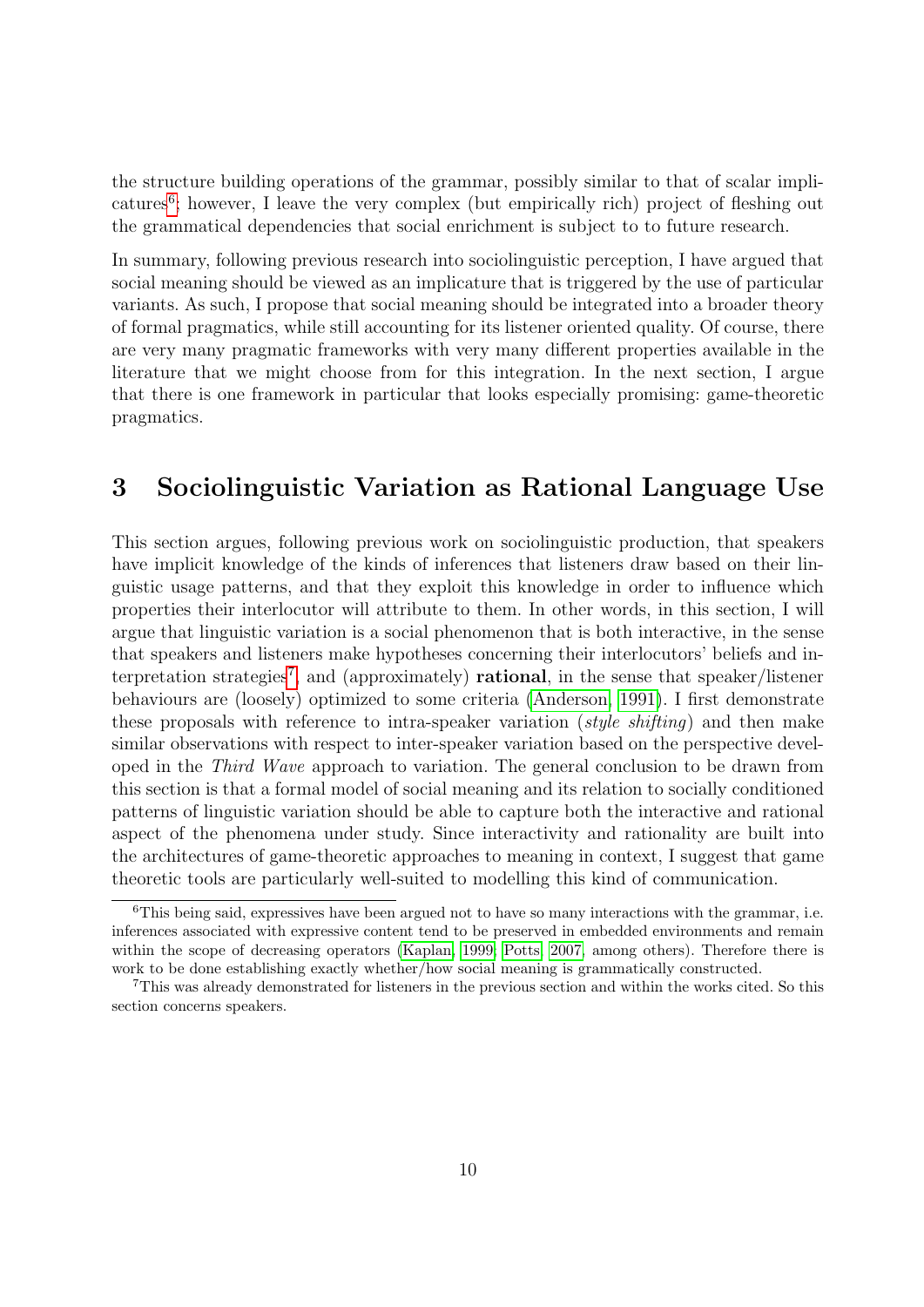### 3.1 Style-shifting as rational language use

A particularly clear example of linguistic variation as rational language use comes from existence of contextually-based intra-speaker variation, i.e. *style shifting*. This is a robust, well-documented phenomenon, and we can give a first rather simple illustration of it from [Labov](#page-40-7) [\(2012\)](#page-40-7)'s study of President Obama's use of (ING). [\(Labov, 2012,](#page-40-7) 22) finds significant differences in Obama's use of (ING) across three different recordings taken in three different contexts: (what Labov calls) casual, careful and formal. The first recording that Labov studied was one of Obama barbecuing at a Father's Day barbecue on the Whitehouse lawn: a 'casual' context. Labov finds that Obama uses -in' 72% of the time in this context, i.e. he is doing a lot of grillin', eatin' and drinkin' at the barbecue. Then the barbecue finishes, and Obama moves to answer political questions from reporters on the Whitehouse lawn. In this 'careful' context, his rate of -in' drops to 33%. Finally, Labov studied Obama's use of (ING) in a scripted acceptance speech at the Democratic National Convention (a 'formal' context). He finds that, in this recording, the President uses  $-in'$  only 3% of the time. Obama's use of (ING) across three different contexts is summarized in Figure [1,](#page-10-0) reproduced from [\(Labov, 2012,](#page-40-7) 22).

<span id="page-10-0"></span>

Figure 1 – President Obama's use of (ING) across three contexts

Why do we find this pattern? According to Labov, it arises because we have conventionally associated meanings with  $-in'$  and  $-inq$ , which allow us to communicate extra information to each other through phonetic variation. He describes what he calls our hidden consensus as follows (p.22),

This consensus is publicly available and in one sense, understood by all. In the classroom, or on the pulpit, people will attribute the use of the -in' form to laziness, ignorance, or just plain rascality. Yet the high value we put on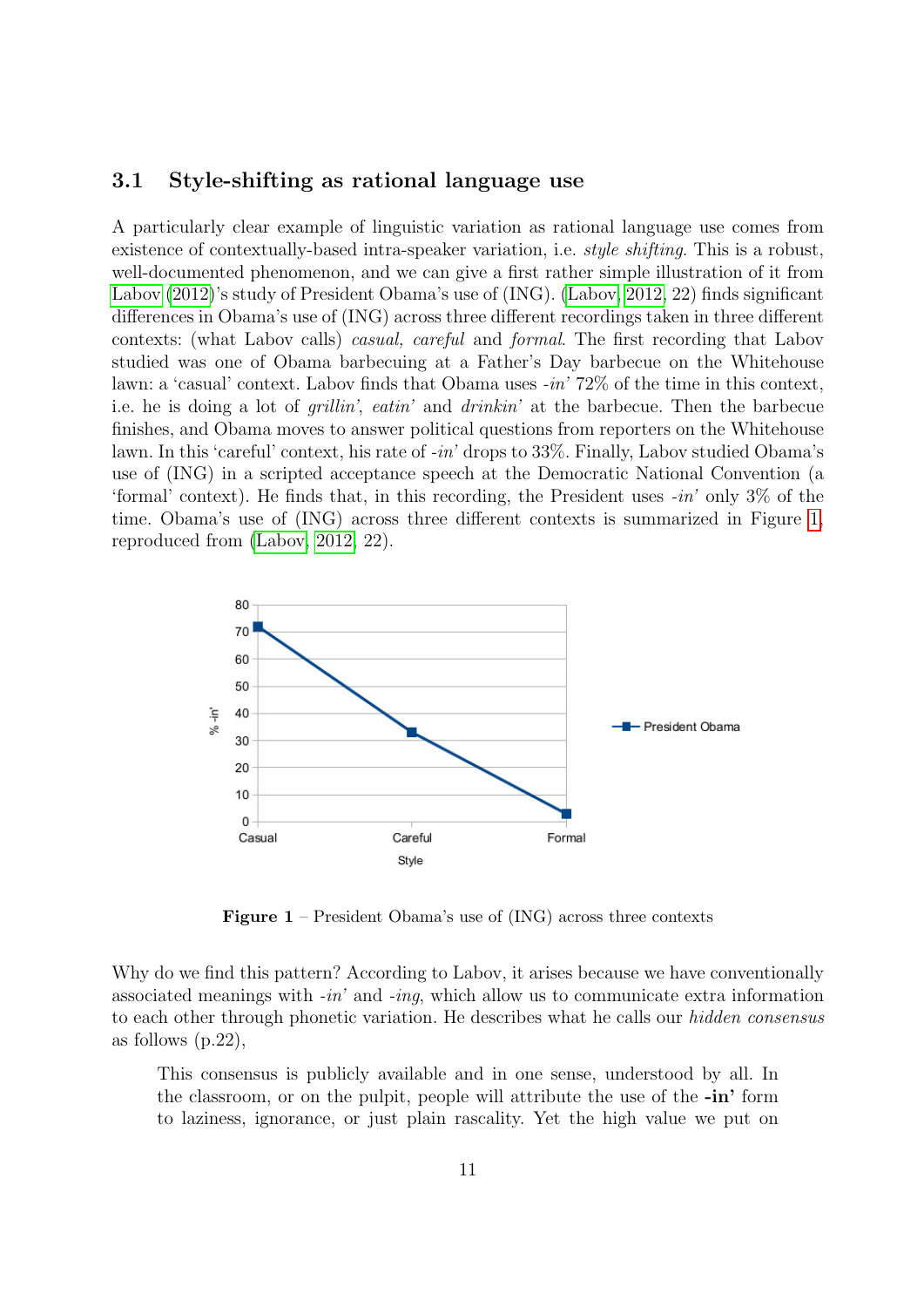the -in' norm in other contexts is not hidden from public view. When we see the large illuminated sign, DUNKIN' DONUTS, we recognize the claim that dunkin' doughnuts taste better than dunking doughnuts. . . A Philadelphia travel agency is named with an electric sign spelling out CRUSIN'. We understand this as an advertisement that we will have a better time cruisin' than we would **cruising**.

I have chosen to give a first illustration of style shifting using President Obama, and (for concreteness) we will continue to study this example throughout the paper. However, it is important to stress that style-shifting is not a phenomenon that is uniquely associated with public figures, although these are the kinds of individuals for whom we tend to have the most available data. For example, [Podesva](#page-42-9) [\(2004\)](#page-42-9) (cited in [Eckert](#page-39-7) [\(2005\)](#page-39-7)) finds significant differences in a medical student's use of  $/t/$  release in a clinic setting and when he is at a barbecue. Indeed, recent studies of style shifting of private citizens have shown that intra-speaker variation is widespread, with people significantly changing their use of variants across contexts [\(Cheshire, 1982;](#page-37-6) [Kiesling, 1998;](#page-40-8) [Podesva, 2007;](#page-42-10) [Gratton, 2016;](#page-39-8) [van](#page-44-4) [Hofwegen, 2017,](#page-44-4) among many others) and even across sections of discourse (see [Kiesling,](#page-40-9) [2009;](#page-40-9) [Calder, 2016,](#page-37-7) for example).

It is also important to note that, while, at first glance, it may be tempting to reduce the use of variables like  $(ING)$  or  $/t/$  release to a question of formality or 'register', with the unreduced more 'standard' variant being limited to formal contexts and the reduced 'vernacular' variant being limited to informal contexts, there are reasons to think that such a theory is too simplistic and that (ING) can be used to communicate properties that are not directly related to formality. One study that shows this particularly well is [Gratton](#page-39-8) [\(2016\)](#page-39-8)'s investigation of the link between (ING) and gender presentation (see also [Kiesling,](#page-40-8) [1998\)](#page-40-8). In this work, Gratton conducted group interviews with non-binary individuals, that is, individuals whose gender identity does not respect the male/female binary. She focussed on two people: Flynn, who was assigned female at birth, and Casey, who was assigned male at birth, and she conducted two sets of interviews with these consultants: the first one being in a queer-friendly environment (their home and a queer café, respectively) and the second one taking place in a public café. As shown in Figure [2,](#page-12-0) reproduced from [Gratton](#page-39-8) [\(2016\)](#page-39-8), neither Flynn nor Casey show a significant difference in their use of  $-in'$  vs  $-inq$  in the queer-friendly environments. However, in the public café, things are very different: Flynn, who was assigned female at birth, uses significantly more  $-in'$  (80%), while Casey, who was assigned male at birth, uses significantly more -ing (89%).

A naive theory in which the use of -in' vs -ing was uniquely determined by formality or 'register' cannot account for this pattern, since it is not obvious that the two interview contexts differ in formality. Furthermore, even if we suppose (for example) that the queerfriendly café is less formal than the public café, our 'formality' analysis could only explain Casey's behaviour; Flynn's pattern, where they increase the use of  $-in'$  in the public café, is unexpected. Instead of formality, what Gratton suggests is going on in Figure [2](#page-12-0) (based on analysis of ethnographic interviews) is that "consultants vary their use of (ING) between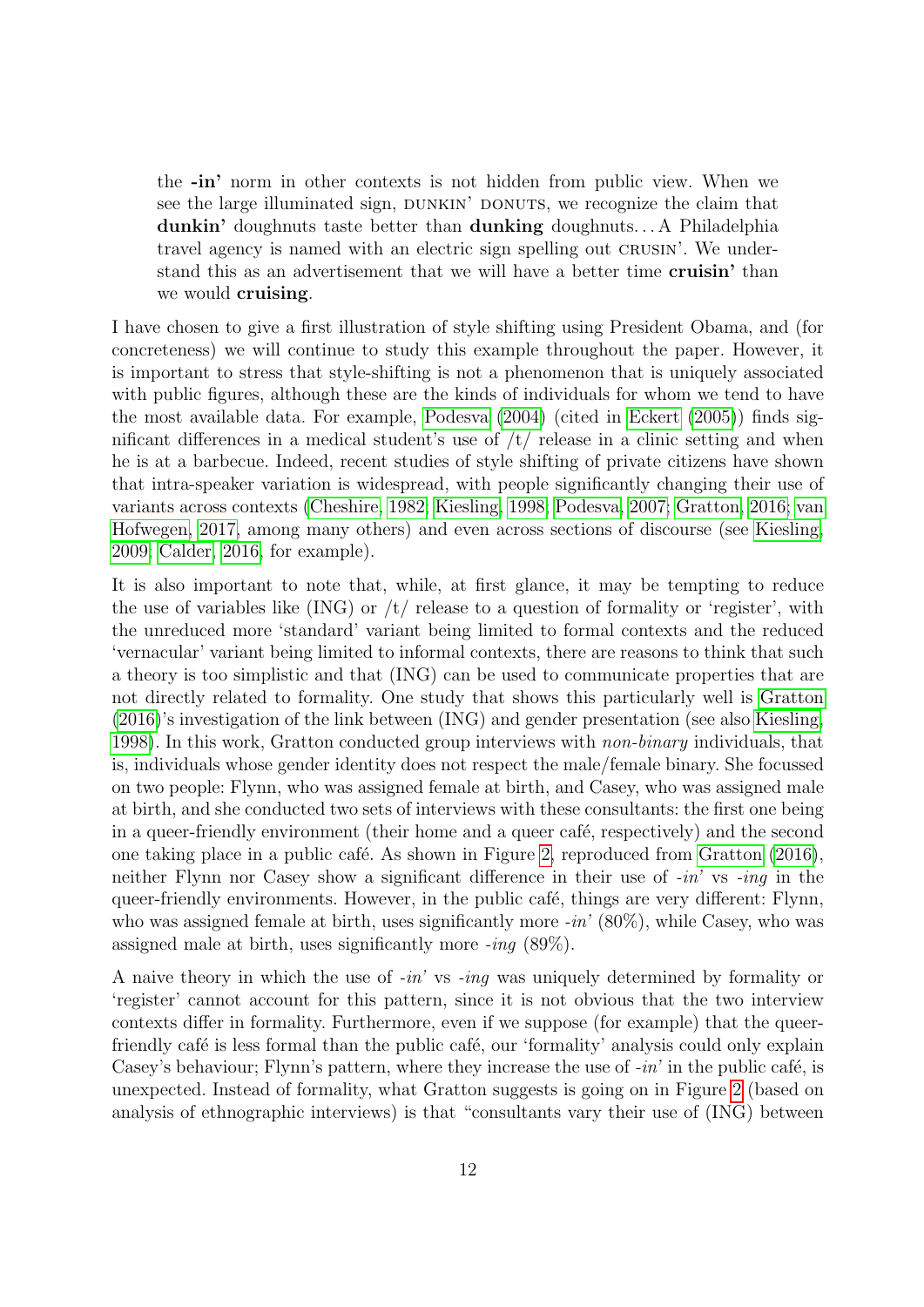<span id="page-12-0"></span>

|       |         |    | Home/Queer café Popular café |    |    |
|-------|---------|----|------------------------------|----|----|
|       | Variant | N  |                              |    |    |
| Flynn | $-$ ing | 18 | 44                           | 13 | 20 |
|       | $-in'$  | 23 | 56                           | 52 | 80 |
|       | Total N | 41 |                              | 65 |    |
| Casey | $-$ ing | 42 | 58                           | 86 | 89 |
|       | $-in'$  | 30 | 42                           | 11 | 11 |
|       | Total N | 72 |                              |    |    |

**Table 2** – (ING) in queer-friendly vs public settings, based on [Gratton](#page-39-8) [\(2016\)](#page-39-8).

situations based on their perceived level of security in presenting their gender identity". Indeed, in studies of demographically balanced corpora of naturalistic speech, it is common to find a stratificational pattern in which men favour  $-in'$  and women favour  $-inq$  (see [Hazen,](#page-40-10) [2006,](#page-40-10) for a review). Thus, there appears to be some kind of (possibly indirect) association between  $-in'$  and masculinity<sup>[8](#page-12-1)</sup>.

In summary, the studies discussed in this section show that speakers assess how their speech will be evaluated by their interlocutors in a particular discourse context, i.e. which properties that they think their interlocutors will attribute to them. In other words, sociolinguistic variation is an interactive phenomenon. Then, after this evaluation, speakers choose the form that (they think) will be the most successful to construct their desired persona. In other words, there is an aspect of optimization or rationality as well. Since interactivity and rationality form an important part of the architecture of game-theoretic frameworks, I propose that such approaches are particularly well adapted to modelling this kind of linguistic communication.

This being said, style-shifting is only of the focusses of variationist sociolinguistics, with the majority of the most famous results from this field being associated with patterns of social stratification, i.e. inter-speaker differences in the use of variants. In the next section, (following others) I will argue that cases of social stratification should also be analyzed as interactive language use, and thus the game-theoretic model that will be presented in section [4](#page-17-0) aims to model the full range of social aspects of linguistic variation.

### 3.2 Social stratification as rational language use

Since the beginning of the quantitative study of sociolinguistic variation, there has been an interest in developing a unified theory of style shifting and the kind of variation that has been the principal empirical focus of variationist sociolinguistics: social stratification. An obvious motivation for such a theory comes from the observation that the exact same linguistic variables are used in both the intra-speaker and inter-speaker dimensions of

<span id="page-12-1"></span><sup>&</sup>lt;sup>8</sup>[Eckert](#page-39-7) [\(2005\)](#page-39-7) and [Campbell-Kibler](#page-37-0) [\(2006\)](#page-37-0) suggest that this relationship is mediated by *casualness*.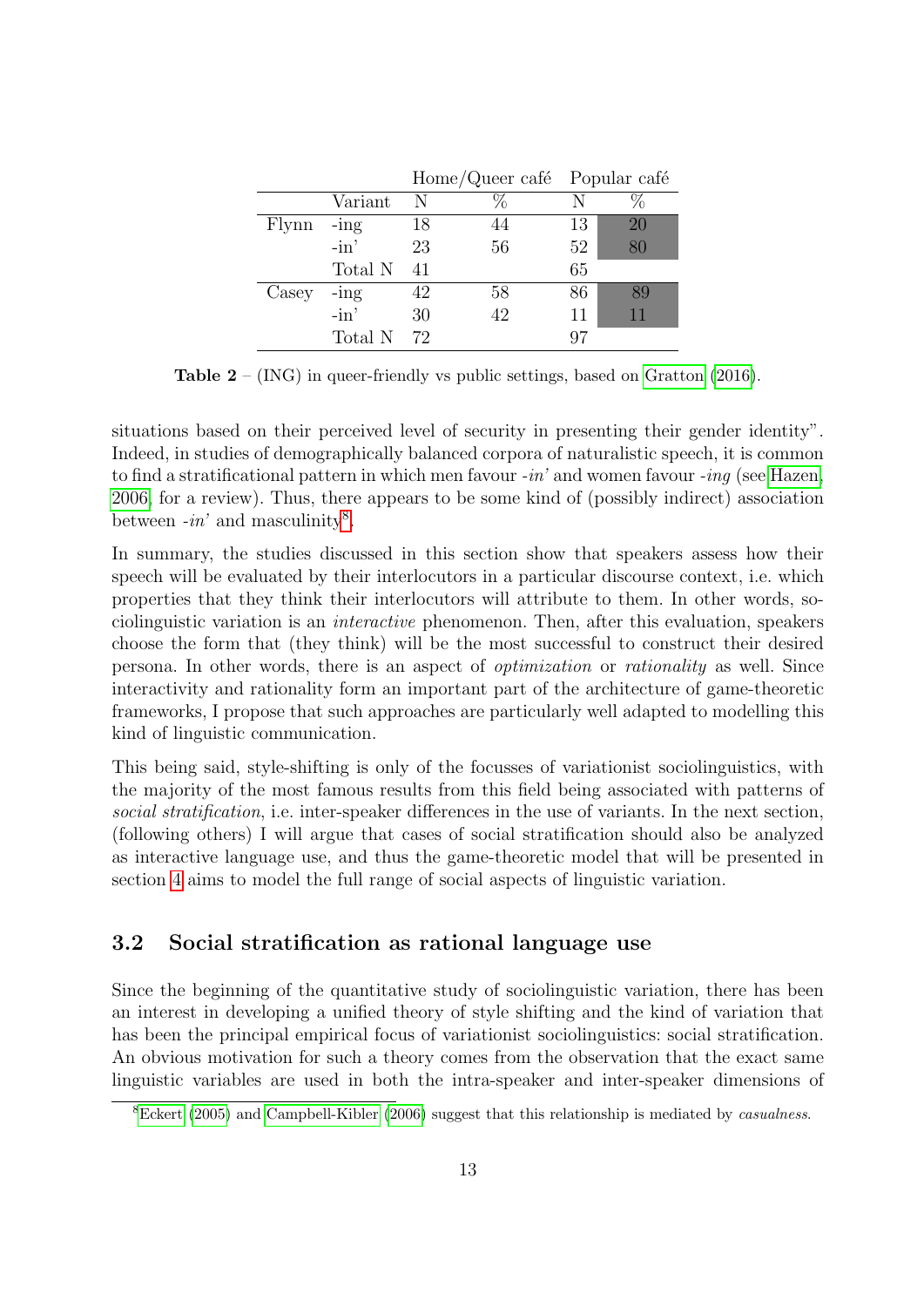variation. For example, consider the graph in Figure [2,](#page-13-0) taken from [Labov](#page-40-1) [\(1966\)](#page-40-1)'s famous study of language use in New York City. As we saw with Obama in the previous section, the use of the  $-in'$  variant decreases with a more formal style<sup>[9](#page-13-1)</sup>, but also with a rise in social class. In this way, (in the words of Labov) it becomes difficult to distinguish "a casual salesman from a careful pipefitter" [\(Labov, 1972,](#page-40-11) 240).

<span id="page-13-0"></span>

**Figure 2** – [Labov](#page-40-1) [\(1966\)](#page-40-1): (ING) by social class and style (casual, careful, formal) in NYC

Likewise, in developing his influential *Audience Design* theory of style shift, [Bell](#page-36-5) [\(1984\)](#page-36-5) says that the relation between style shifting and social stratification is "more than an interrelation. It is a derivation [Bell's emphasis]"; in particular, he says that "variation on the style dimension within the speech of a single speaker derives from and echoes the variation which exists between speakers on the "social" dimension." [\(Bell, 1984,](#page-36-5) 151). Following this line of research, in this section, I argue that stratificational patterns are derived from the same basic principles as those that underly the creation of patterns of style shifting: the principles governing rational language use.

As [Eckert](#page-39-6) [\(2008\)](#page-39-6) notes, this point can already be made (for at least some cases of social stratification) based on [Labov](#page-40-0) [\(1963\)](#page-40-0)'s study of, among other variables, the centralization of diphthongs /ay/ and /aw/ in Martha's Vineyard, an island south of Cape Cod in Massachusetts. Based on data from 69 sociolinguistic interviews, Labov found that, rather than being conditioned by gender, age or other demographic categories, centralization on Martha's Vineyard was best predicted through looking at speakers' stances towards the changing demographics of the island. During the period of Labov's investigation, the main industries on the Vineyard were in the process of moving from whaling and fishing to tourism, creating significant hardships for islanders who had built their lives around the

<span id="page-13-1"></span><sup>9</sup>Note that in the 1966 study, casual, careful and formal styles correspond to interview speech, reading passages and word lists, respectively. This is different from categories in the 2012 Obama study; however, the overall point remains the same here.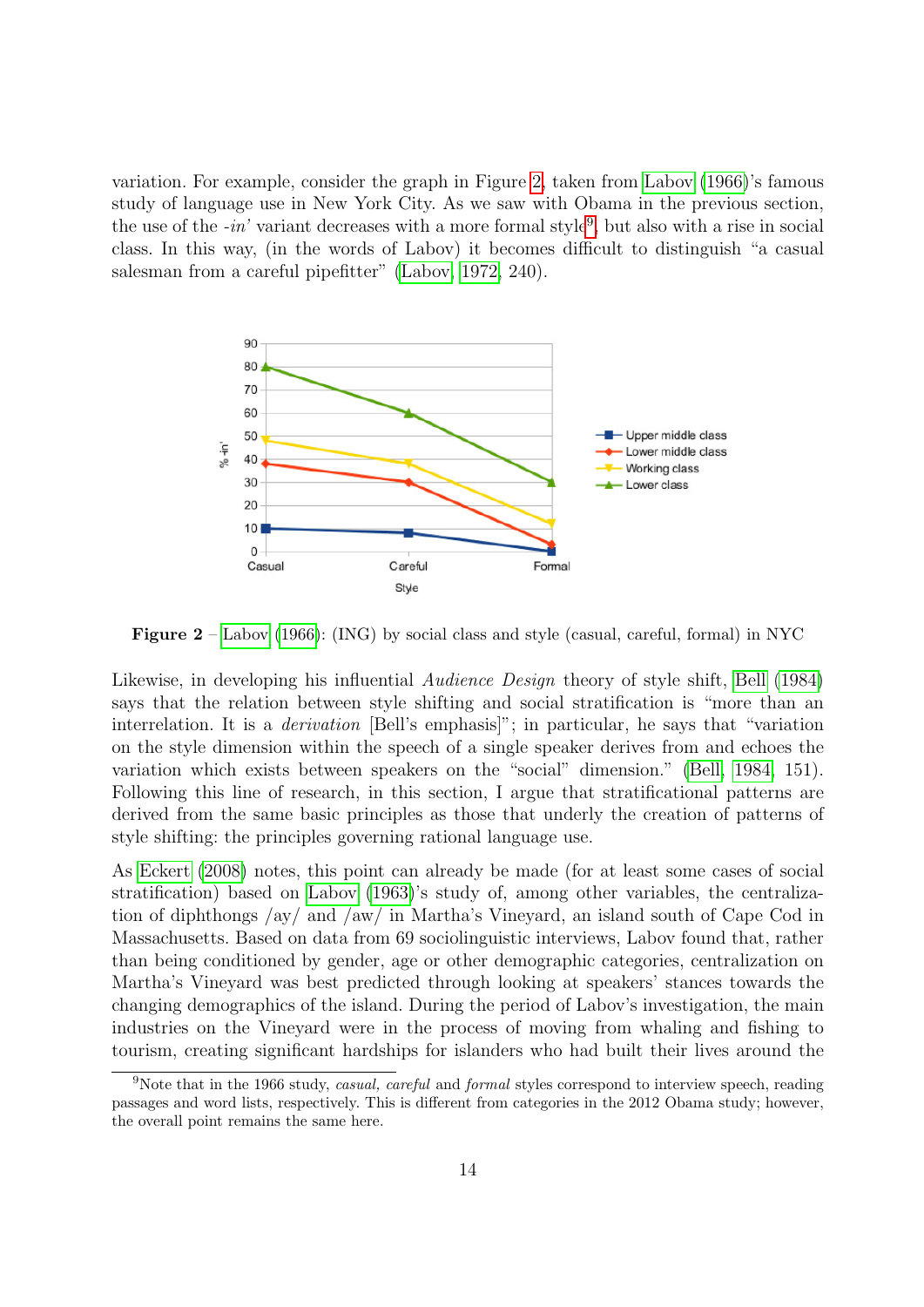fishing industry. As such, the participants in Labov's study were divided with respect to how they viewed these changes, having reactions "varying from a fiercely defensive contempt for outsiders to enthusiastic plans for furthering the tourist economy" [\(Labov, 1963,](#page-40-0) 28). Furthermore, as Labov observes, speakers' orientations towards or away from the island and the old way of life makes an enormous difference with respect to which variant they prefer to use, with more locally oriented individuals showing much higher degrees of centralization [\(Labov, 1963,](#page-40-0) 30). This contrast is particularly clear among younger speakers, who must decide whether or not to leave the island for good when they finish high school. Labov points out (p.32) that "comparatively few of the sons of the English-descent group will be earning their living on the Vineyard in the next 20 years" and he says that "a marked contrast was observed between those who plan to leave the island and those who do not. The latter show strong centralization, while the former show little, if any."

Another particularly important study in this vein is [Eckert](#page-39-9) [\(1989,](#page-39-9) [2000\)](#page-39-10)'s studies of linguistic variation in Belten High, a high school in a middle class suburb of Detroit. In these works, Eckert studies the linguistic and social conditioning of a variety of sociophonetic variables and one syntactic variable (negative concord). Eckert observes that within the high school there was a high degree of inter-speaker variation, polarized largely around two social groups in the school: the *jocks* and the *burnouts*. As [Eckert](#page-39-9) [\(1989\)](#page-39-9) shows, members of these two groups distinguish themselves through their actions, their attitudes, their ways of dressing, and also their use of the variables under study. Although the jocks and the burnouts were the most 'extreme' users of the different variants, [Eckert](#page-39-10) [\(2000\)](#page-39-10) found that, in the whole population of Belten High, use of variants was best predicted by students' urban/suburban orientation and/or institutional engagement, where urban orientation was measured by activities like  $cruising^{10}$  $cruising^{10}$  $cruising^{10}$ , as shown in Table [3](#page-15-0) (for 5 variables), and their institutional engagement was measured by participation in (school's) extra-curricular ac- $tivities<sup>11</sup>$  $tivities<sup>11</sup>$  $tivities<sup>11</sup>$ .

In summary, studies such as those conducted by Labov and Eckert show that (at least in the cases that they studied) inter-speaker differences break down along lines associated with other social practices, such as moving, cruising or participating in extra-curricular activities. As [Eckert](#page-39-10) [\(2000\)](#page-39-10) observes, these correlations can be immediately explained if the use of one variant over another is itself also a social practice, saying (p.169),

To the extent that we find linguistic differences correlating across the population in such a way that social category recedes into the background, one might ask whether the linguistic behaviour of the categories themselves is not simply derivative.

Thus, the formal theory that we are developing should also be able to capture the rationality

<span id="page-14-1"></span><span id="page-14-0"></span><sup>10</sup>Cruising involves going joy-riding around the edge of the urban centre of Detroit.

<sup>11</sup>Note that [\(Eckert, 2000,](#page-39-10) 170) found that involvement in school organized extra-curricular activities was an even better predictor of linguistic variation than academic achievement, so her results show that students' use of variables is determined by factors other than simple mastery of the 'standard language' taught in class.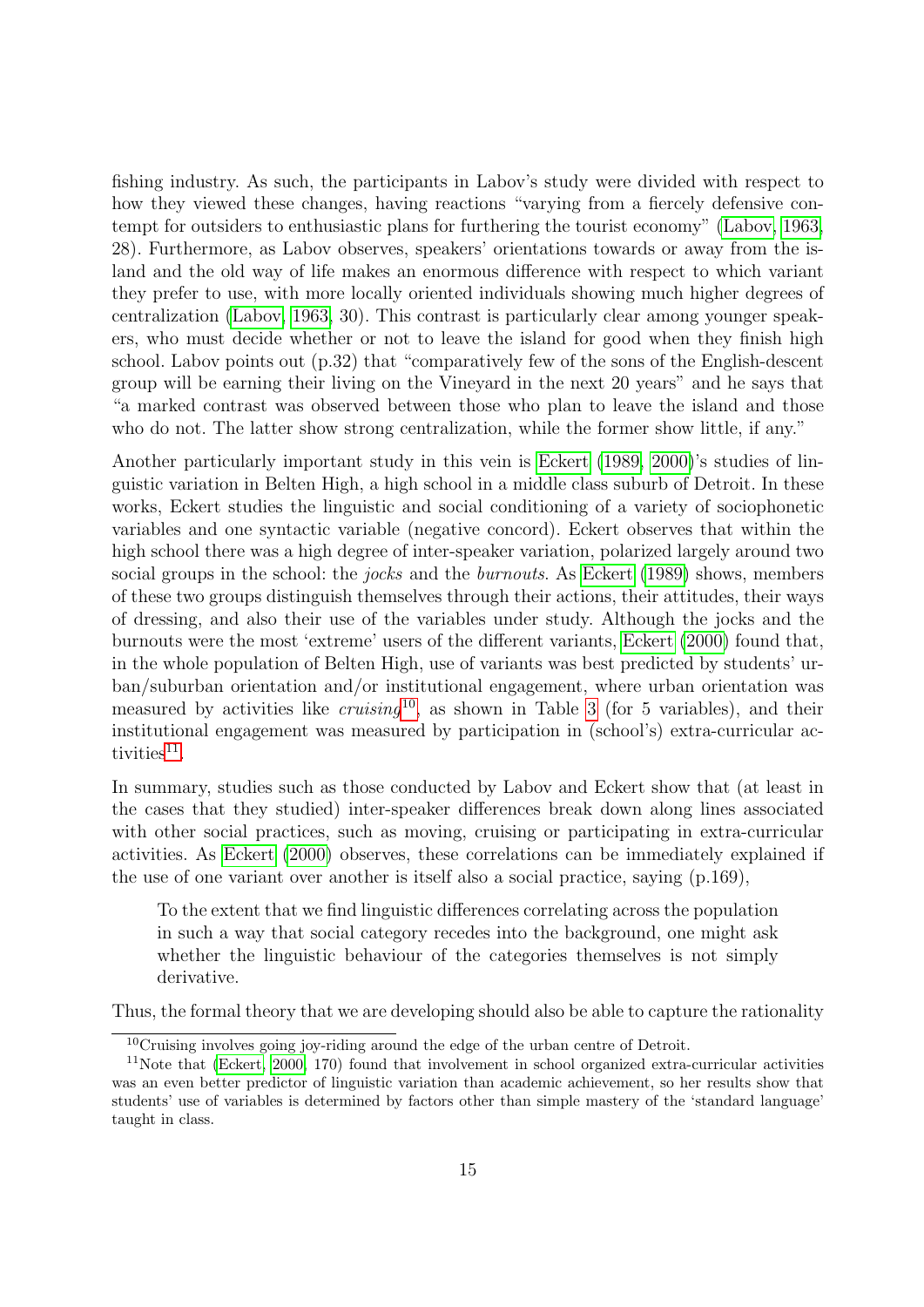<span id="page-15-0"></span>

| Variable              |             | $+$ Cruising | -Cruising | Input | Sig. |
|-----------------------|-------------|--------------|-----------|-------|------|
| backing               | Girls       | .563         | .458      | .422  | .000 |
|                       | <b>Boys</b> | .530         | .460      | .447  | .014 |
| (e) backing           | Girls       | .544         | .464      | .331  | .029 |
|                       | <b>Boys</b> | .557         | .437      | .368  | .001 |
| $(ay)$ raising        | Girls       | .765         | .381      | .011  | .000 |
|                       | <b>Boys</b> | .636         | .295      | .009  | .004 |
| (ay) monophongization | Girls       | .634         | .405      | .036  | .000 |
| negative concord      | Girls       | .777         | .294      | .106  | .000 |
|                       | <b>Boys</b> | .637         | .338      | .241  | .000 |

Table 3 – Factor weights for cruising at Belten High [\(Eckert, 2000,](#page-39-10) 151)

underlying social stratification.

### 3.3 The Third Wave approach to variation

Above, I argued that, given its empirical properties, it is natural to attempt to model sociolinguistic variation within a game-theoretic framework. This being said, since game theoretic tools are so general, without saying anything else, we are still very far away from a full theory of social meaning and variation $^{12}$  $^{12}$  $^{12}$ . Fortunately, there is already a well-articulated and influential theory in the sociolinguistics literature that can provide the basis for our formal implementation. As mentioned above, the Third Wave approach to variation pursues a unified analysis of style shifting and social stratification as rational language use, and  $\pi$  (in a nutshell) the account is as follows<sup>[13](#page-15-2)</sup>: The use of a variant in context is related to (or in this discipline's terminology indexes) sets of properties, stances or other concepts/ideas that are to be attributed to the speaker [\(Ochs, 1992,](#page-42-11) [1993;](#page-42-12) [Silverstein, 1979,](#page-43-5) [2003;](#page-43-6) [Eckert,](#page-39-6) [2008,](#page-39-6) and others)). Speakers use these linguistic resources to (attempt to) construct the persona that will be the most useful to them in their context-specific goals. Here we take the notion of goals to be very general, encompassing concrete aims such as getting a job in a flower shop, but also more abstract things such as making friends or even communicating one's 'true' self to their interlocutor. By virtue of what speakers' goals and desires are, and by virtue of what resources they have to use, different variants will be more useful to different speakers in different contexts. Thus, in the same way that the properties indexed by -ing are more useful to someone like Obama in a formal setting than in an informal

<span id="page-15-2"></span><span id="page-15-1"></span> $12$ See also the discussion in [Dror et al.](#page-38-0) [\(2013\)](#page-38-0).

<sup>&</sup>lt;sup>13</sup>Properly speaking, what I present here is just a small portion of the full TW theory. In particular, my model does not cover the parts concerning how variants come to index particular properties and their implications for a theory of language change. In the model that will be presented in the next section, variants come with associated sets of properties (indexical fields) and the model does not have any evolutionary or large-scale diachronic component. However, I believe that it would be of great interest to extend my proposal to capture these other aspects of TW in the future.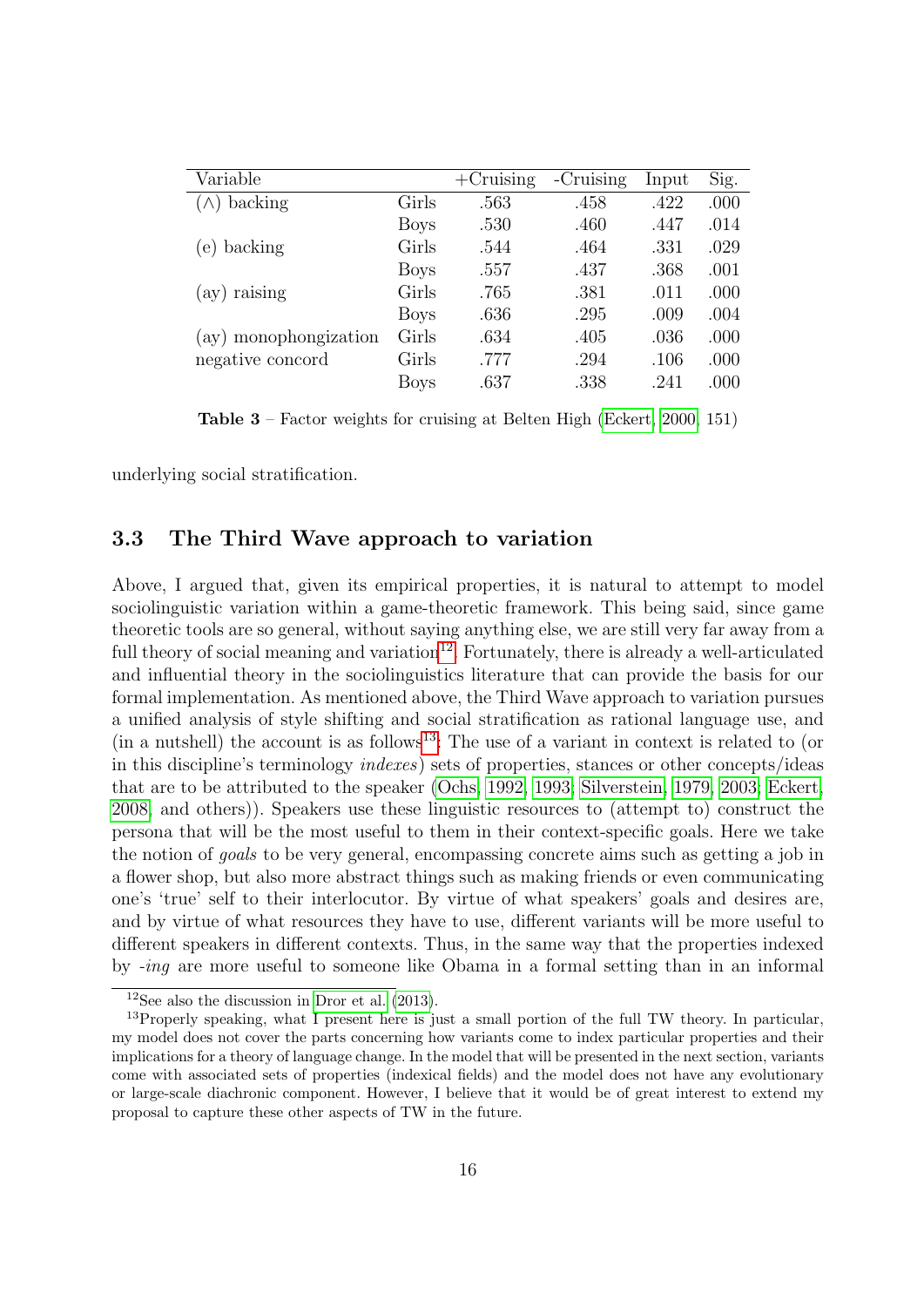setting, the properties indexed by *-ing* are more useful to upper middle class speakers (in the context of being interviewed by a researcher) than to working class speakers<sup>[14](#page-16-0)</sup>.

As described above, TW clearly makes reference to notions like interactivity and rationality; however, it is not a mathematical theory. Thus, although its insights concerning social meaning, sociolinguistic variation and identity/persona construction are clear, by virtue of its form, such a theory cannot be directly incorporated into a broader formal theory of pragmatics. I argue that such an incorporation is desirable for a number of reasons. Firstly, I argued above (following others) that inferences triggered by sociolinguistic variants should be analyzed as instances of pragmatic enrichment; thus, formal theories of language use and interpretation will be incomplete if they cannot be applied to this empirical domain. Secondly, their lack of formalization has isolated the insights of influential sociolinguistic theories such as TW inaccessible to have been isolated from work in cognitive science, computer science and artificial intelligence, to the detriment of these fields<sup>[15](#page-16-1)</sup>. Finally, beyond the field of linguistic pragmatics, social meaning and persona/identity construction are fundamental theoretical notions in many disciplines of the humanities and social sciences. They play a key role in our understanding of linguistic and non-linguistic phenomena studied in anthropology, sociology, philosophy, psychology and gender studies (see [Cerulo,](#page-37-8) [1997;](#page-37-8) [Hacking, 1999,](#page-40-12) for overviews). Moreover, methods based on identity construction through language are widely employed outside academia, for example in education (eg. [Roberts, 1991;](#page-43-7) [Varelas, 2012;](#page-44-5) [Kelly, 2014,](#page-40-13) among others)), management [\(DeRue and Ash](#page-38-7)[ford, 2010;](#page-38-7) [Dutton et al., 2010,](#page-38-8) among others), social work [\(Miehls and Moffatt, 2000,](#page-41-8) among others), digital communication [\(Zhao et al., 2008\)](#page-44-6), and even social justice [\(Taylor,](#page-43-8) [2000;](#page-43-8) [Charmaz, 2011,](#page-37-9) among others). It is therefore crucial that our understanding of the relationship between language, meaning, identity and variation be as detailed, as explicit and as well-founded as possible. Formalization is a powerful tool that we can use to carefully distinguish between different aspects of theoretical proposals made in sociolinguistics and for precisely identifying empirical predictions made by competing analyses.

With these considerations in mind, in the second half of the paper I propose to formalize the Third Wave approach to variation using signalling games and a Bayesian approach to speaker/listener uncertainty. In doing so, I hope to bring social meaning into the domain of game-theoretic pragmatics and, more generally, identity construction through language into the domain of formal pragmatics.

<span id="page-16-0"></span><sup>&</sup>lt;sup>14</sup>See [Bourdieu and Passeron](#page-36-6) [\(1970\)](#page-36-6); [Bourdieu](#page-36-7) [\(1979,](#page-36-7) [1980\)](#page-36-8); [Lamont](#page-41-9) [\(2009\)](#page-41-9) for detailed studies of the relationship between social class and values, goals and desires. This point will be further elaborated in section [4.2.2](#page-28-0)

<span id="page-16-1"></span><sup>15</sup>See [Cameron](#page-37-10) [\(2016\)](#page-37-10) and [Hardaker](#page-40-14) [\(2016\)](#page-40-14) for recent discussion of the importance of incorporating more sophisticated information about social meaning and its relation to identity into online gender-based harassment prevention tools. See [Nguyen et al.](#page-42-13) [\(2016\)](#page-42-13) for a comprehensive overview of the difficulties of integrating informal insights from sociolinguistics into NLP.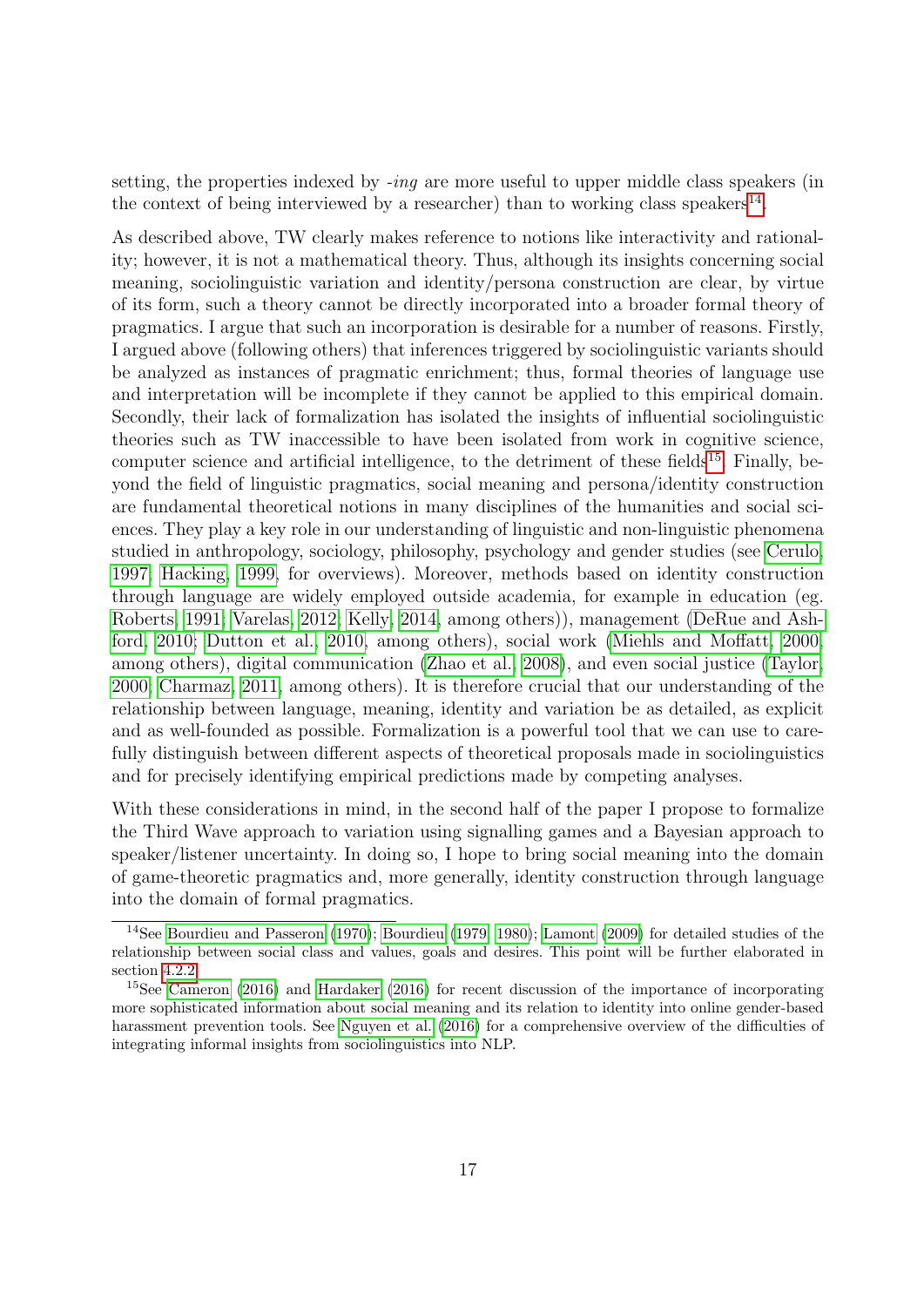# <span id="page-17-0"></span>4 Social Meaning Games

This section presents the social meaning game (SMG) framework. In what follows, I will define the games in detail and illustrate the different aspects of the definitions with a small example. For convenience, the full framework is more succinctly laid out in the appendix.

As mentioned above, the framework combines a modification of [Lewis](#page-41-0) [\(1969\)](#page-41-0)'s signalling games with a probabilistic/Bayesian approach to speaker/listener beliefs and uncertainty (see [Tenenbaum et al., 2011,](#page-44-7) for an overview). In a nutshell, a signalling game is a game of coordination between two agents,  $S$  (the speaker/sender) and  $L$  (the listener/receiver). S has a piece of information that they wish to communicate to L (their type). S's action is to choose a message  $m$  to send L, and L's action is to assign an interpretation to  $m$ , and, in doing so, update their prior beliefs about the world using the information communicated by m [\(Stalnaker, 1978;](#page-43-9) [Lewis, 1979;](#page-41-10) [Heim, 1982,](#page-40-15) among others). In signalling games, S and L's payoffs are calculated based on coordination: (broadly speaking) both players win if L correctly interprets S's message, updating their beliefs accordingly, and they both lose if S's type and L's interpretation do not converge, and L comes to believe something different about the world than that which S intended.

Social meaning games will have a similar structure: they are games of interaction between two agents: S (speaker/sender) and L (listener/receiver). S has a set of properties characterizing themselves they wish to communicate to L (their type). S's action is to choose a message m to send  $L^{16}$  $L^{16}$  $L^{16}$ , and L's action is to attribute a set of properties to S based on m and their prior beliefs about S, and, in doing so, update their beliefs.

S and L's payoffs and, consequently, the solution concept (or rule that determines how the game is played) will be very similar to what is found in Iterated Best Response (IBR) or Rational Speech Act (RSA) models, which have been widely used in formal approaches to Gricean pragmatics [\(Franke, 2009;](#page-39-11) [Frank and Goodman, 2012;](#page-39-12) [Lassiter and Goodman,](#page-41-11) [2013;](#page-41-11) [Degen and Franke, 2012;](#page-38-9) Franke and Jäger, 2016; [Degen and Tanenhaus, 2015;](#page-38-10) [Bergen](#page-36-9) [et al., 2016,](#page-36-9) among others). However, contrary to classic IBR/RSA models, something else will play an important a role in calculating agent's utility (and subsequent actions): S and L's personal preferences in the context, which we will call their *values*.

<span id="page-17-1"></span><sup>&</sup>lt;sup>16</sup>Note that the framework does not at all assume that all or even most aspects of message/interpretation selection or utility calculation are conscious or intentional. We know from the psychological literature (for example, the literature on motion planning [\(Rosenbaum et al., 2007,](#page-43-10) [2012\)](#page-43-11)) that we make enormously many subconscious choices and calculations when we engage in daily cognitive activities (see [Dennett, 1993;](#page-38-11) [Graziano, 2013,](#page-39-13) among others). Furthermore, work in the field of evolutionary game theory (see [Gintis,](#page-39-14) [2000\)](#page-39-14) has shown that even agents not possessing consciousness (like single-celled organisms) appear to engage in the kinds of utility maximizing calculations that are presented in this paper. Thus, the present proposal has nothing to say about the role/limitations of consciousness in sociolinguistic variation and interpretation. I thank Dan Lassiter and Eric McCready for discussions of these points.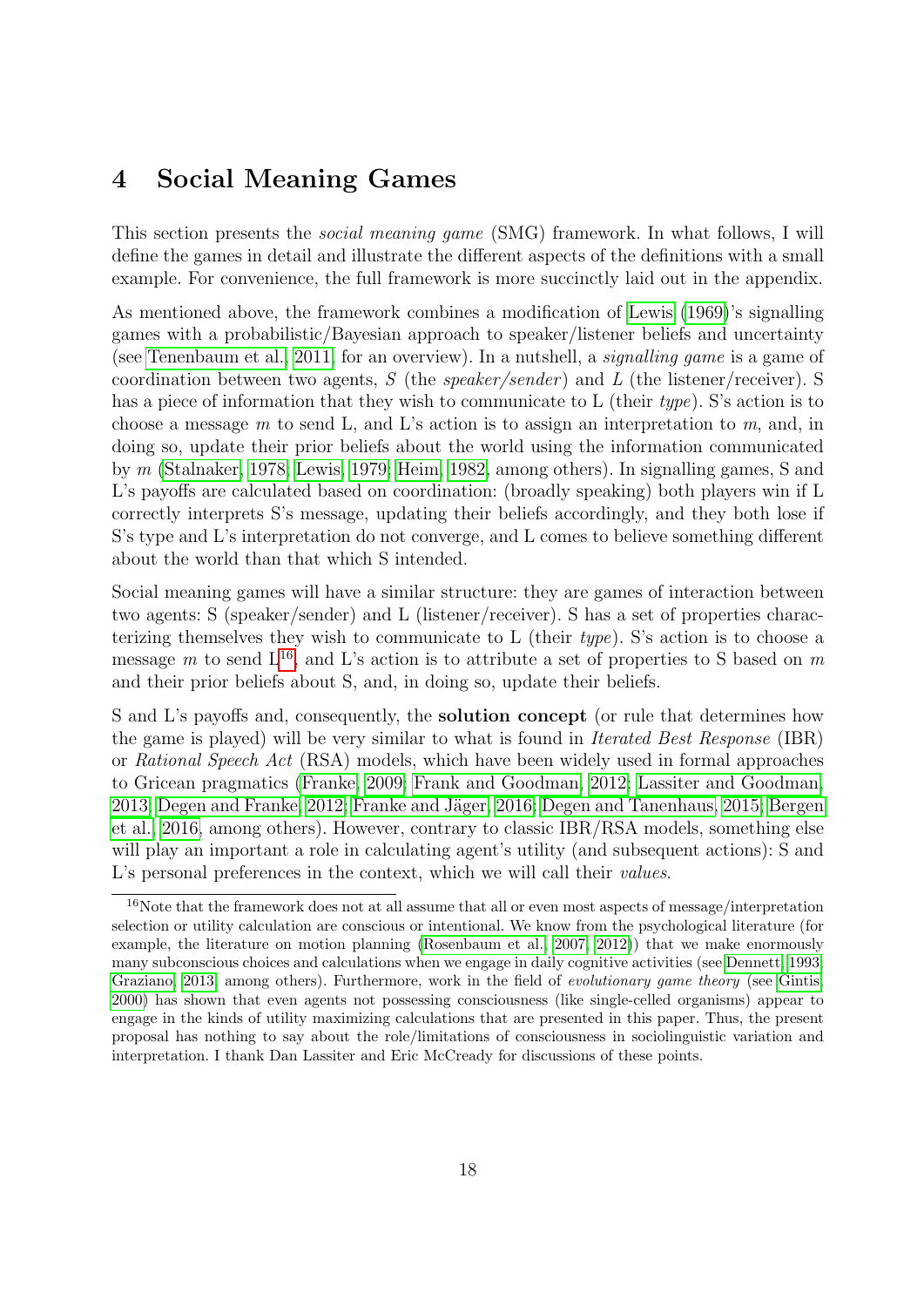### <span id="page-18-2"></span>4.1 Basic Setup

The definition of a SMG is laid out more formally in Def. [4.1.](#page-18-0) Some of the lines of Def. [4.1](#page-18-0) will doubtlessly be opaque to the reader; however, they will be further elaborated in the rest of this section.

<span id="page-18-0"></span>**Definition 4.1.** A Social Meaning Game is a tuple  $\{S, L\}, \langle \mathbb{P}, \rangle, M, C, [\cdot], \mu, Pr \rangle$ where:

- 1. S and L are the players.
- 2.  $\langle \mathbb{P}, \rangle$  is the **universe** (a relational structure), where
	- $\mathbb{P} = \{p_1, \ldots, p_n\}$  is a finite set of properties.
	- $\bullet$  > is a relation on  $\mathbb P$  that is irreflexive.
- 3. M is a finite set of messages.
- 4. C is a measure function on  $M$  describing the **cost** of each message.
- 5.  $\lceil \cdot \rceil$  is the **indexation** relation (to be described below).
- 6.  $\mu$  is a measure function on sets of properties describing S's **values** in the context.
- 7. Pr is a probability distribution over sets of properties describing  $L$ 's **prior beliefs** about S.

As shown above, the basic domain of interpretation is  $\mathbb{P}$ , a set of properties. In this paper, we will have the relation  $\geq$  encode relationships between properties, namely incompatibility; that is,  $P_1 > P_2$  just in case  $P_1$  and  $P_2$  are contraries: they cannot both be true of an individual at the same time. This will be the extent of the structure that we will impose on the universe; however, in future extensions of the model it may be desirable to enrich the universe with scales, antonymy relations or other more complicated structures.

As a concrete example, let us consider a universe specified as shown in [\(14\),](#page-18-1) where it is impossible to be both competent and incompetent at the same time, and it is impossible to be both friendly (where we should understand friendliness as also regrouping properties such solidarity and authenticity) and aloof (where we should understand *aloofness* as regrouping properties such as pretension, exclusion and snobbishness).

<span id="page-18-1"></span>(14)  $\mathbb{P} = \{\text{compact, incomplete, friendly, aloof}\}\$ 

- a. competent > incompetent
- b. friendly  $>$  aloof

In addition to the attribution of individual properties and the meaning of individual variables, TW also focuses on how those variables combine together into styles, which are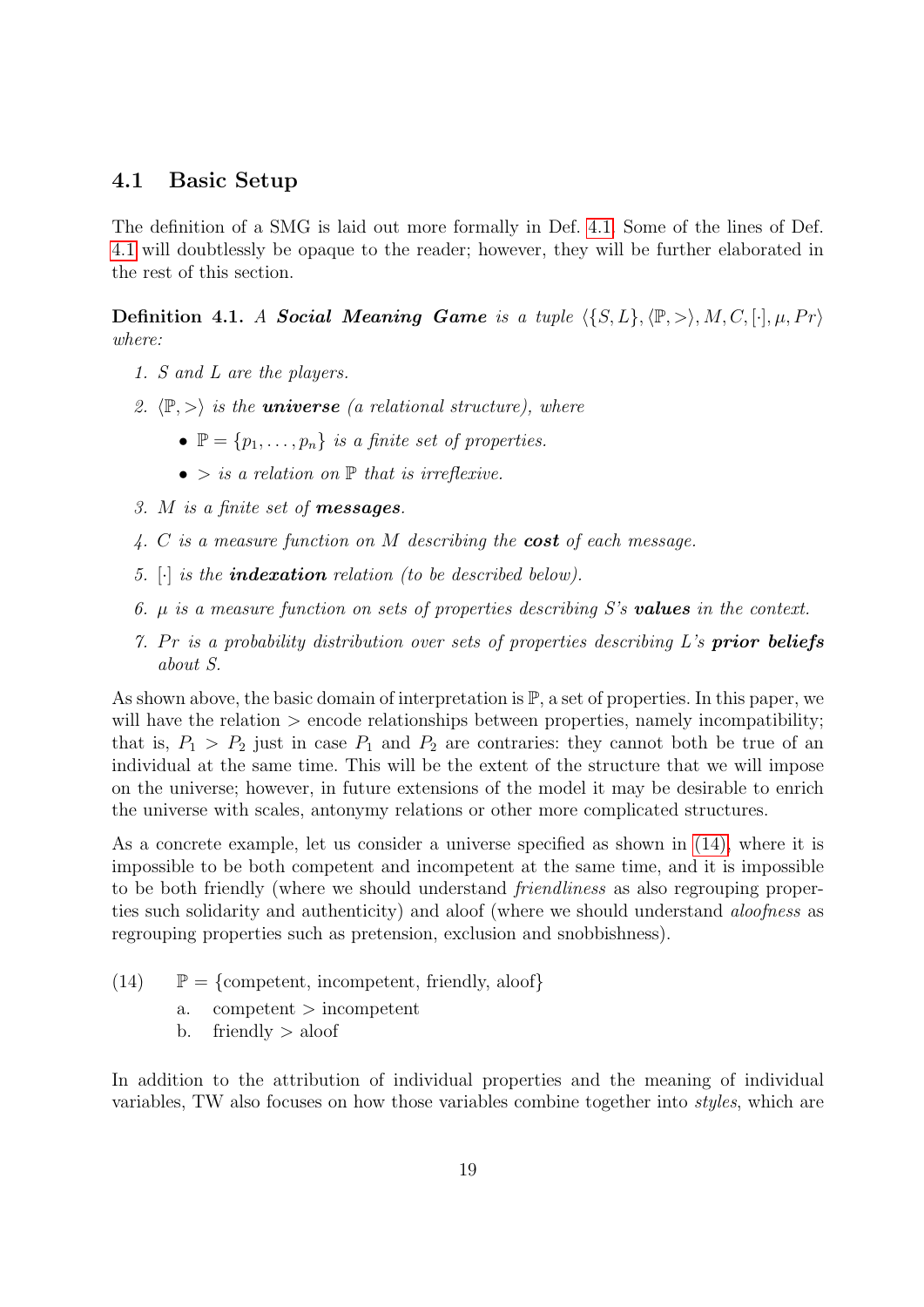both related to and construct particular social types called personae (see [Podesva, 2004;](#page-42-9) [Zhang, 2008;](#page-44-8) [Eckert, 2008,](#page-39-6) among many others). In this paper, we take personae to be particular collections of properties that 'go together'. Thus, the set of possible personae are the maximally consistent sets of properties, as shown in Def. [4.2.](#page-19-0)

<span id="page-19-0"></span>**Definition 4.2.** P is possible **persona**  $(P \in PERS)$  iff

1. 
$$
P \subseteq \mathbb{P}
$$
 and there are no  $p_1, p_2 \in P$  such that  $p_1 > p_2$ .  
Consistency

2. There is no  $P' \in$  PERS such that  $P \subset P'$ . Maximality

In our simple example, then, by Def. [4.2,](#page-19-0) the possible personae in the universe in [\(14\)](#page-18-1) are shown in  $(15)$ : we have the set {competent, friendly}, (what we might think of as) the 'cool guy' type; {competent, aloof}, the 'stern leader' type; {incompetent, friendly}, the 'doofus' type; and {incompetent, aloof}, the 'arrogant asshole' type.

<span id="page-19-1"></span>(15) PERS = {{competent, friendly}, {competent, aloof}, {incompetent, friendly}, {incompetent, aloof}}

As in classic signalling games, we have a set of messages, which come with a set of costs.

#### (16) Messages and Costs.

- a.  $M = \{m_1, \ldots, m_n\}$  is the set of messages (i.e. variants) that S can pick from.
- b.  $C$  is a function from M to the real numbers that assigns a cost to each message.

In order to show how SMGs work, we will start by showing how to model [Labov](#page-40-7) [\(2012\)](#page-40-7)'s study of President Obama's use of (ING) across three contexts. Thus, in the game, we will have two messages  $(17)$ .

<span id="page-19-2"></span>

| MESSAGE  | <b>COST</b> |
|----------|-------------|
| $-i n q$ |             |
| $-i\pi$  |             |

How should we interpret the costs associated with variants? One idea might be to identify the cost of a message with the comfort or ease (or lack thereof) that a speaker has with manipulating it. For example, if  $m$  is a prestige or standard form which requires a certain amount of exposure/engagement with educational institutions in order to manipulate properly, then, for speakers who have not had such exposure,  $m$  would be more costly to use than a more vernacular message  $m'$  (see [Bourdieu and Boltanski, 1975;](#page-36-10) [Bourdieu, 1980\)](#page-36-8). Parallely, if m is a highly vernacular form that the speaker is not familiar with or does not form part of the speaker's 'native' dialect (as in cases of language crossing [\(Rampton, 1995;](#page-42-14) [Bucholtz, 1999,](#page-36-11) [2010,](#page-36-12) among others), the same principle may apply. Since both variants of (ING) are used by members of all educational levels [\(Hazen, 2006\)](#page-40-10) and the use of -in' is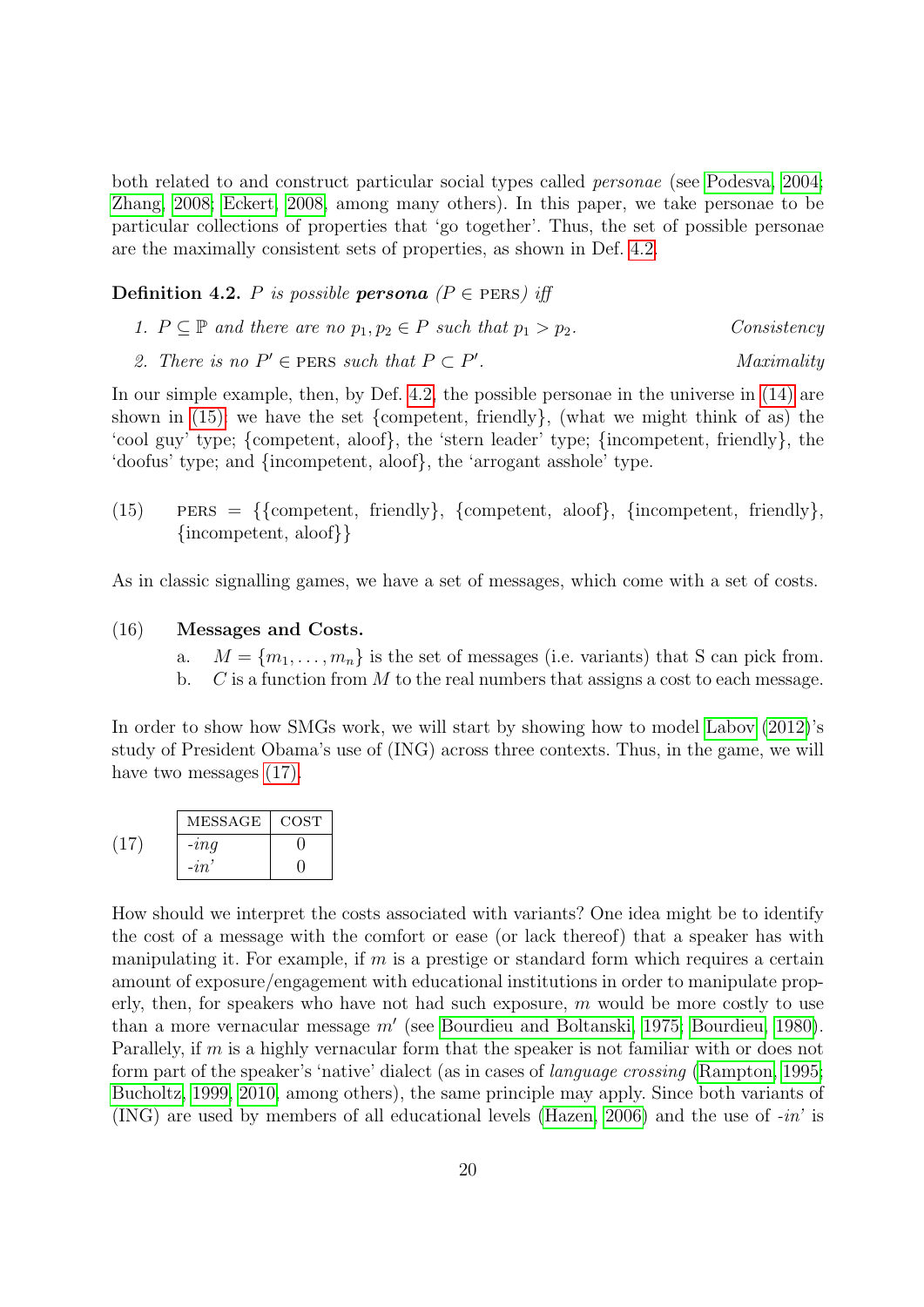not particularly stigmatized<sup>[17](#page-20-0)</sup>, we will assume for our example that there are no differences in the cost of using  $-in'$  than in the cost of using  $-inq$ .

This being said, having articulated costs may become important when it comes time to integrate SMGs within a broader model of linguistic production and interpretation. As mentioned in the introduction, SMGs aim only to model the **social** or **strategic** aspect of linguistic variation. When we go to speak, which form we end up picking depends on a wide range of factors, only a subset of which depend on social meaning and persona construction. In addition to social (or what Labov calls external) factors, physiological or psycholinguistic factors such as ease of articulation, frequency, priming or other processing factors may play a role in favouring the use of one variant over another. Likewise, grammatical factors of the type discussed in section [2,](#page-3-0) which Labov calls internal factors, may induce a bias in favour of one variant over another. For example, it has been shown that (ING) is conditioned by grammatical category and other abstract properties of morphological structure [\(Labov,](#page-40-1) [1966;](#page-40-1) [Houston, 1985;](#page-40-6) [Tamminga, 2014\)](#page-43-2), so it seems reasonable to capture the generalization that  $-i\eta$  is disfavoured in some grammatical environment compared to  $-i\eta$  by assigning an occurrence of  $-i\eta$  in that environment a higher cost than is assigned to  $-i\eta$  in the same context, possibly through the use of a *harmonic grammar* [\(Legendre et al., 1990;](#page-41-12) Smolensky and Legendre,  $2006$ <sup>[18](#page-20-1)</sup>. Of course, adding internal/grammatical conditioning factors to the model would require much more elaborate message representations which would complicate the exposition here, so we will assign a cost of zero to both variants of (ING) in [\(17\).](#page-19-2)

As mentioned in section [3,](#page-9-0) in Third Wave, individual variants have meaning that goes beyond their truth conditional meaning. More precisely, variants are proposed to index sets of properties, called their indexical field [\(Eckert, 2008\)](#page-39-6). In SMGs, messages are proposed to be related to their field via the indexation relation, as shown in [\(18\).](#page-20-2)

<span id="page-20-2"></span> $(18)$  Indexation relation  $([-])$ . For all messages  $m \in M$ ,  $[m] \subset \mathbb{P}$ .

Much current work within TW is devoted to studying the structure of indexical fields, investigating whether there are different orders of indexicality within a field [\(Silverstein,](#page-43-6) [2003\)](#page-43-6), whether there are meaningful relations between the properties that make up a variant's field [\(Eckert, 2008\)](#page-39-6), and, if so, whether there exists some kind of algorithm that can extract these relations automatically [\(Oushiro, 2015\)](#page-42-15). In this paper, I will keep things as simple as possible and not impose any structure on these sets, but, again, the structure of the fields could easily be enriched, should we find empirical arguments in favour of doing so.

In today's example, following (simplified) [Eckert](#page-39-6) [\(2008\)](#page-39-6); [Campbell-Kibler](#page-37-11) [\(2009\)](#page-37-11), we will

<span id="page-20-1"></span><span id="page-20-0"></span><sup>&</sup>lt;sup>17</sup>That is, (ING) is a *marker* rather than a *stereotype* in the sense of [Labov](#page-40-1) [\(1966\)](#page-40-1).

<sup>&</sup>lt;sup>18</sup>Indeed, there exist straightforward mathematical connections between game-theoretic syntax/semantics and optimality-based syntax-semantics [\(Dekker and Van Rooy, 2000\)](#page-38-12).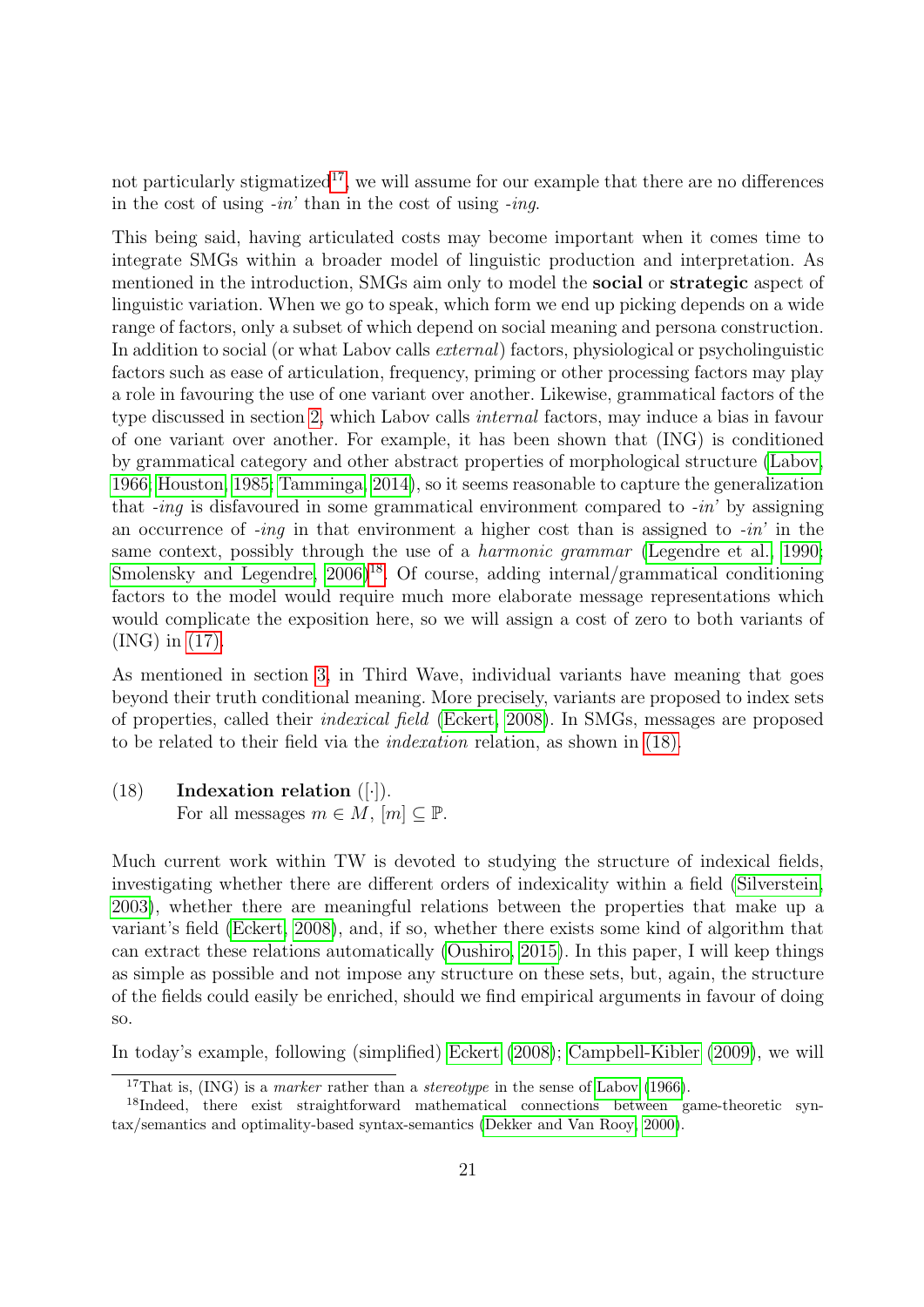assume that the variants of (ING) are associated with the sets shown in [\(19\),](#page-21-0) which I will call Eckert fields.

- <span id="page-21-0"></span>(19) Eckert fields associated with (ING)
	- a.  $[-ing] = \{ \text{compact}, \text{aloof} \}$
	- b.  $[-in'] = \{incompact, \text{ friendly}\}\$

The Eckert fields shown in [\(19\)](#page-21-0) correspond to the standard representation within sociolinguistics (see the representations proposed by [Campbell-Kibler, 2008,](#page-37-2) [2009;](#page-37-11) [Eckert, 2008;](#page-39-6) [Moore and Podesva, 2009;](#page-42-16) [Walker et al., 2014;](#page-44-9) [Beaton and Washington, 2015;](#page-36-13) [Tyler, 2015;](#page-44-10) [Drager, 2015;](#page-38-13) [Oushiro, 2015\)](#page-42-15); however, it turns out that the objects in [\(19\)](#page-21-0) are not exactly of the right type to incorporate into an IBR/RSA-style model. Therefore, we will take advantage of Richard Montague's important observation that (formally speaking) we often have multiple ways of looking at an object: either we can look at it directly, or, equivalently, we can look at it as its set of characterizing properties. Thus, in the spirit of [Montague](#page-41-13) [\(1973\)](#page-41-13), we will look at Eckert indexical fields equivalently through the personae that they have the potential to construct<sup>[19](#page-21-1)</sup>; in other words, the Eckert-Montague field on {competent, friendly} will consist of all the personae that are either competent or friendly. We will call these type-lifted fields *Eckert-Montague fields*, shown in Table [4.](#page-21-2) As shown in this table, there is some overlap in the Eckert-Montague fields of (ING) but crucially only -ing can be used to construct the {competent, aloof} (stern leader) persona; whereas, only -in' can be used to construct the {incompetent, friendly} persona (the doofus).

<span id="page-21-2"></span>

|         | Variant Eckert field                | Eckert-Montague field                                                                                                                                |
|---------|-------------------------------------|------------------------------------------------------------------------------------------------------------------------------------------------------|
| $-$ ing | $\{\text{compact}, \text{aloof}\}\$ | $\{comp., aloor\}, \{comp., friend.\}, \{incomp., aloor\}$                                                                                           |
| $-in'$  |                                     | $\{in\text{component}, \text{ friendly}\}\mid \{\text{incomp.}, \text{friend}\}, \{\text{comp.}, \text{friend}\}, \{\text{incomp.}, \text{aloof}\}\$ |

Table 4 – Messages in Obama example

We are now ready to describe how the game is played; that is, how the moves of the speaker and the listener are chosen.

As in IBR/RSA models, the model of the speaker and the listener are parallel: the listener (L) has prior beliefs about the properties of the speaker before they speak. These beliefs can be specific (i.e. *George Bush is like X*) or general (i.e. *Americans are like X*). Likewise, if we are modelling the behaviour of the speaker, we propose that S makes a hypothesis about L's beliefs concerning which persona S instantiates. These beliefs are represented as a probability distribution (Pr) over personae.

Returning to Labov's Obama example: consider the casual context in which Obama is at the barbecue. Suppose, in this context, Obama is worried about coming off as too aloof,

<span id="page-21-1"></span><sup>&</sup>lt;sup>19</sup>In the terminology of *Generalized Quantifier Theory* [\(Barwise and Cooper, 1981;](#page-36-14) [Keenan and Stavi,](#page-40-16) [1986\)](#page-40-16), the Eckert-Montague field on {competent, friendly} is derived through taking the Montagovian Individual on *competent or friendly*.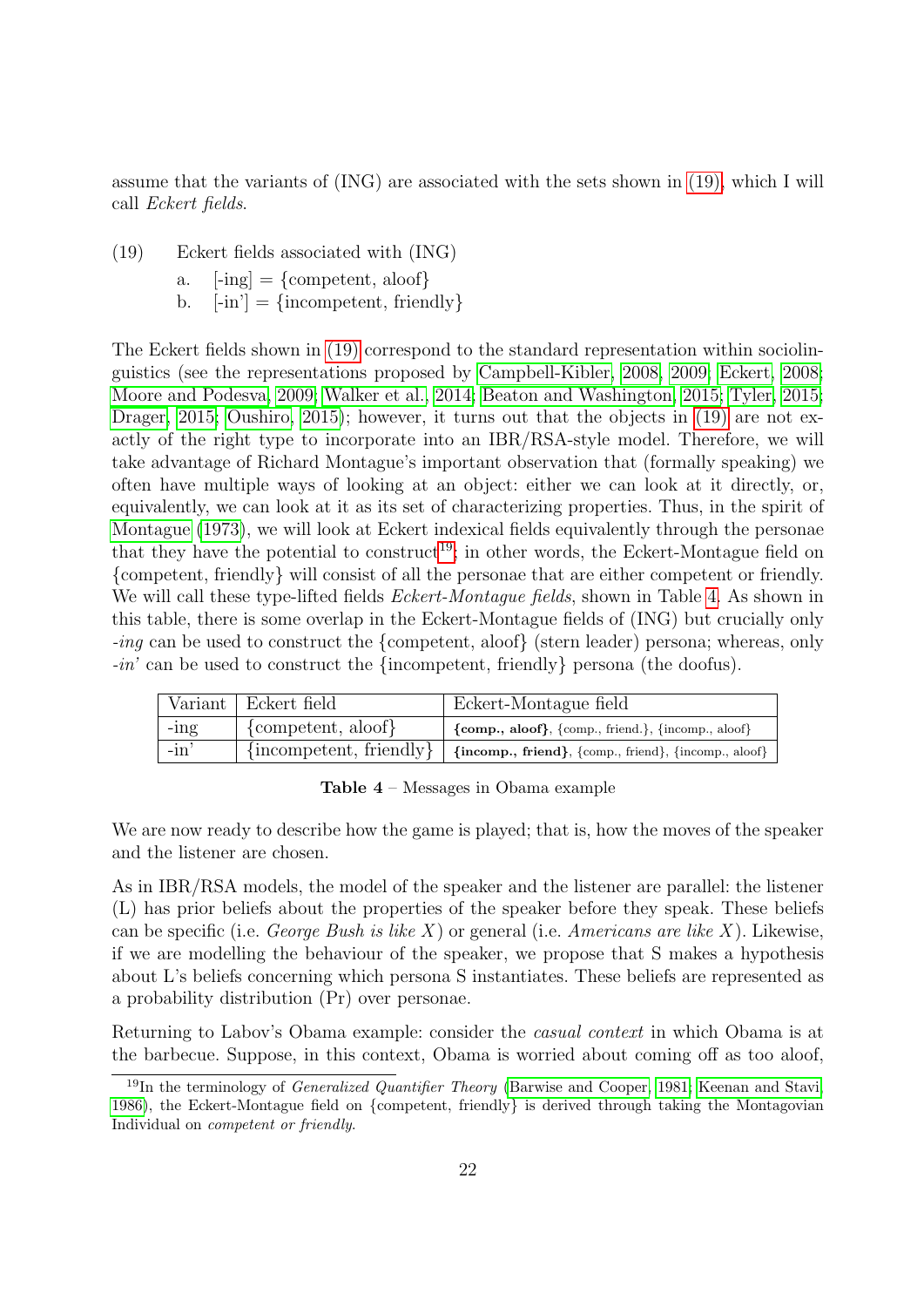since he is the president. Indeed, one of the main reasons that politicians do such 'meet and greet' events is to try to counteract this impression. The way that we encode this worry in the model is by putting more probability mass on the personae that are aloof (the stern leader and the asshole) than on the personae that are friendly (the cool guy and the doofus) in Obama's hypothesis about his listener's prior beliefs, as shown in Table [5.](#page-22-0)

<span id="page-22-0"></span>

| Persona | stern leader | cool guy | asshole                                                                                                                                   | doofus |
|---------|--------------|----------|-------------------------------------------------------------------------------------------------------------------------------------------|--------|
|         |              |          | $\{\text{comp}, \text{aloof}\}\$ $\{\text{comp}, \text{friend}\}\$ $\{\text{incomp}, \text{aloof}\}\$ $\{\text{incomp}, \text{friend}\}\$ |        |
| Pr(P)   | 0.30         | $0.20\,$ | $0.30\,$                                                                                                                                  | 0.20   |

Table 5 – Obama worries about seeming aloof.

As in IBR/RSA models, the social interpretation process proceeds in a couple of steps: when they hear a variant, the listener first focuses their attention on the personae in the variant's Eckert-Montague field, discarding the other personae and updating their beliefs accordingly. More technically, L conditions their beliefs on the meaning of the message [\(20\):](#page-22-1) they intersect each persona with the variant's indexical field and then normalize the measure.

<span id="page-22-1"></span>
$$
(20) \qquad Pr(P|m) = \frac{Pr(\{P\} \cap [m])}{Pr([m]))}
$$

### **Conditionalization**

The results of conditionalization for both variants of (ING) on listener priors at the barbe-cue are shown in Table [6.](#page-22-2) If the listener hears  $-ing$ , they are certain that their interlocutor is not a doofus, but they remain uncertain about the remaining possibilities. Likewise, if they hear -in', they are certain that S is not the stern leader (because a stern leader would not say  $-in'$ ; so they assign this persona a zero probability and normalize over the cool guy, asshole and doofus.

<span id="page-22-2"></span>

|         | stern leader                     | cool guy                          | asshole             | doofus              |
|---------|----------------------------------|-----------------------------------|---------------------|---------------------|
| m       | $\{\text{comp}, \text{aloof}\}\$ | $\{\text{comp}, \text{friend}\}\$ | $\{incomp, aloof\}$ | $\{incomp, firen\}$ |
| $-$ ing | $0.375\,$                        | $0.25\,$                          | 0.375               |                     |
| -in     |                                  | ${0.286}$                         | 0.428               | 0.286               |

**Table 6** – L's beliefs immediately after hearing m at the BBQ  $(Pr(P|m))$ .

IBR/RSA models aim to formalize certain aspects of Gricean pragmatics, most notably, the role that informativity plays in successful communication. According to this framework, coordination, and therefore communication, occurs because speakers try to make the most informative statement possible, and listeners know this. Thus, informativity serves as an external convergence point for both speaker and listener. As such, message informativity is encoded as part of S's utility function  $(U<sub>S</sub>)$ : the speaker's utility of a message, given that they wish to construct a particular persona, is measured as the informativity of the message (given the desired persona), minus whatever costs are associated with the message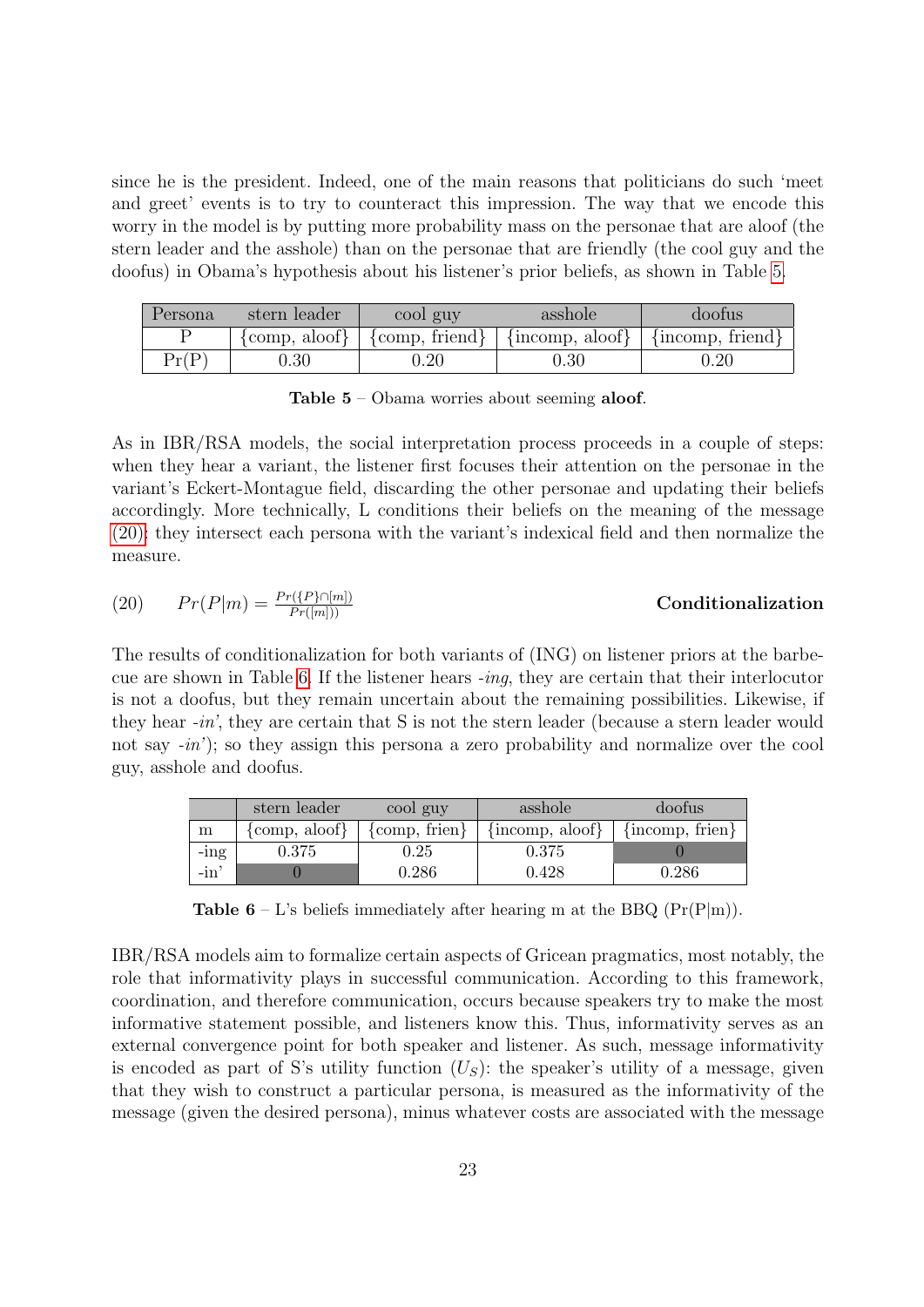[\(21\).](#page-23-0) Following [Frank and Goodman](#page-39-12) [\(2012\)](#page-39-12), who follow [Shannon](#page-43-13) [\(1948\)](#page-43-13), we measure the informativity of a message m for a persona  $P$  as the natural log (ln) of the prior probability of P conditioned on the meaning of  $m$ .

<span id="page-23-0"></span>(21) 
$$
U_S(m, P) = ln(Pr(P|m)) - C(m)
$$
 RSA-style utility function

In SMGs, we will also adopt the proposal that persona/identity construction through lan-guage is driven (in part) by informativity<sup>[20](#page-23-1)</sup>: the speaker is trying to give the listener the most information possible about their desired persona, and the listener assumes that the speaker is giving them (intentionally or not) the most information about the kind of person that they are. Note that the joint assumption of informativity does not require that the listener is positively disposed or actively trying to coordinate with their interlocutor; rather, they are simply trying to extract the most information possible out of their interlocutor's linguistic offering.

If we were to adopt exactly the utility function in [\(21\),](#page-23-0) SMGs would be almost exactly equivalent to the RSA framework, which, as mentioned above, was designed to give a Bayesian game-theoretic treatment of a variety of pragmatic phenomena involving propositional communication (scalar/specificity implicatures, resolution of the reference of contextsensitive expressions etc.). However, as discussed in [Eckert](#page-39-15) [\(2016a\)](#page-39-15), we have reason to be-lieve that propositional communication and persona/identity construction are different<sup>[21](#page-23-2)</sup>. For one thing, propositional communication of the kind modelled by classic signalling games is reportative: S observes a fact about the world (their type) and then tries to report it to L. As such, S's type exists independently from both S's linguistic action reporting it and S's feelings towards it. Suppose I observe that it's 10:30am. Whether or not I choose to tell you that it's 10:30am and whether or not I would prefer it to be some other time are of no consequence for whether or not it is, in fact, 10:30am. Identity construction, on the other hand, is generally proposed to be dependent both on speakers' preferences and their linguistic actions. In particular, this phenomenon has been argued to be more like promising or threatening [\(Butler, 1990,](#page-37-12) [1993;](#page-37-13) [Bucholtz and Hall, 2005,](#page-36-15) among others): suppose I say I promise to be there by 10:30am. Before my linguistic act of promising, there was no promise that existed in the world; rather, my promise was brought into existence in part through my utterance [\(Austin, 1962\)](#page-36-16). Because of this performative aspect of promising, I have a certain amount of agency in creating the promise: if I decide not to say I promise to be there by 10:30am, then the promise doesn't come into existence.

And the same holds for identity. One of the most powerful ideas of the past quarter century is that personal identity is not "a stable structure located primarily in the individual psyche or in fixed social categories", but rather is "a relational and socio-cultural phenomenon that emerges and circulates in local discourse contexts of interaction" [\(Bucholtz and Hall,](#page-36-15) [2005,](#page-36-15) 586). It turns out that the set of personae/identities that have been found to be

<span id="page-23-1"></span><sup>20</sup>See [Burnett](#page-37-14) [\(2017b\)](#page-37-14) for arguments that informativity also plays a role in sociolinguistic production.

<span id="page-23-2"></span><sup>21</sup>I thank Penny Eckert for discussion of these points.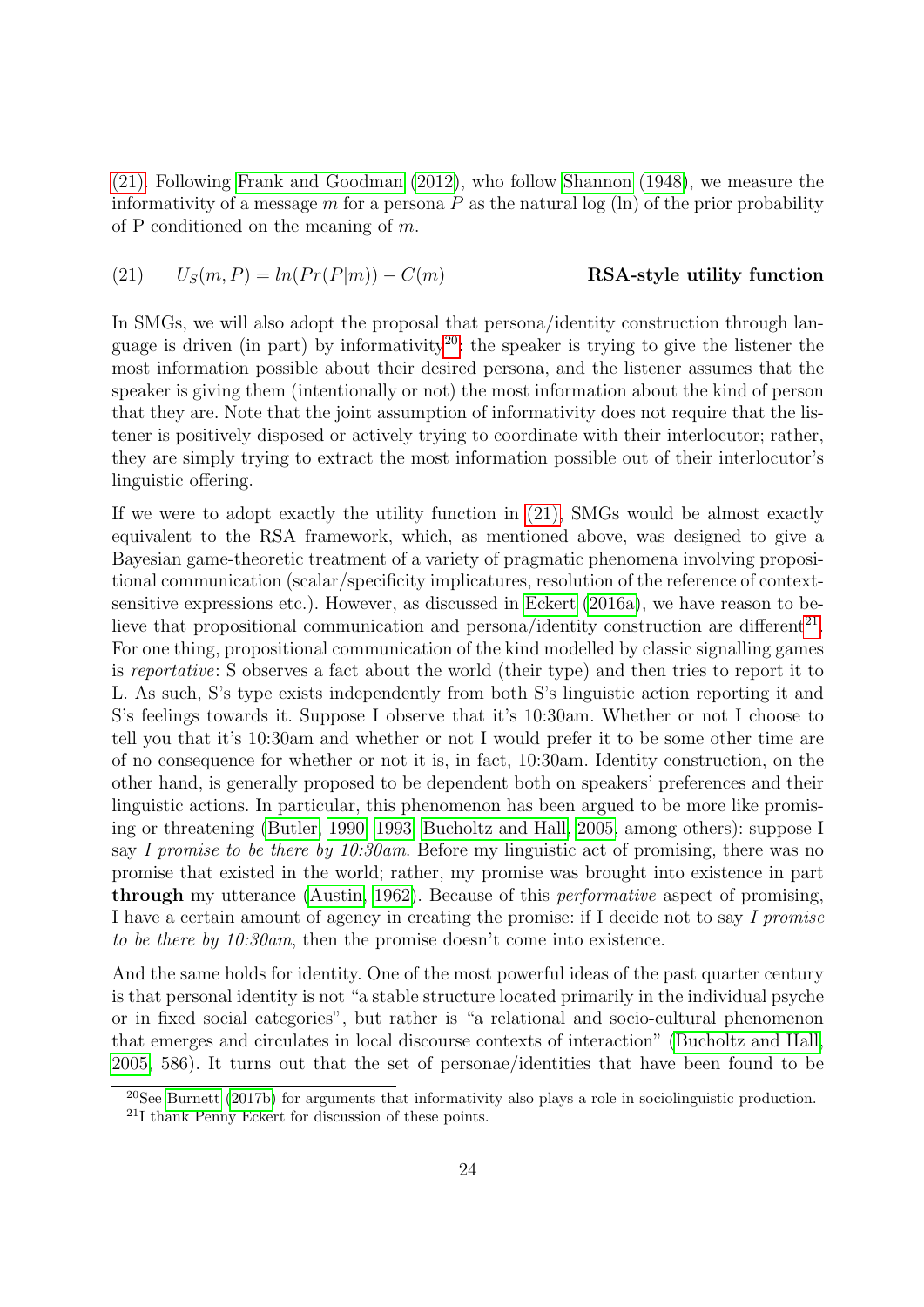the most useful in predicting patterns of linguistic variation lies within the set idealized social types rather than in collections of (possibly) independently verifiable demographic properties. Personae such as *doofuses*, arrogant assholes, alley saunterers [\(Zhang, 2008\)](#page-44-8), gay divas [\(Podesva, 2007\)](#page-42-10), sufer dudes [\(Eckert, 2016b\)](#page-39-16) or valley girls [\(D'Onofrio, 2015\)](#page-38-14) clearly do not exist outside our social construction of them; therefore, the proposition that The speaker is a gay diva. is not the appropriate kind of information to constitute the type of a classical signalling game. Furthermore, even if we were to take the social address view of identity, in which personae are constructed from demographic properties (such as gender, age, sexual orientation, ethnicity, social class etc.), as shown by research such as [Butler](#page-37-12) [\(1990,](#page-37-12) [1993\)](#page-37-13) for gender/sex, [Cameron and Kulick](#page-37-15) [\(2003\)](#page-37-15) for sexual orientation, [Alim et al.](#page-35-3) [\(2016\)](#page-35-3) for ethnicity (among others), there are good reasons to think that a proposition like The speaker is a middle-aged male gay WASP is just as socially constructed through repeated interaction as a proposition like The speaker is a gay diva. As [\(Butler, 1990,](#page-37-12) 34) says (with respect to gender identity), "there is no gender identity behind the expressions of gender; that identity is performatively constituted by the very "expressions" that are said to be its results." Thus, unlike the RSA-style set up described above (and in signalling games more generally), a model for identity/persona construction through language should capture the performative aspect of this linguistic phenomenon and, correspondingly, the role that speaker agency plays in the process.

We therefore add to the model a measure of speaker preferences over how their interlocutor will perceive them in the context<sup>[22](#page-24-0)</sup>. We call these preferential relations, S's values  $(22)$ .

<span id="page-24-1"></span>(22) Speaker Values. Let  $\mu$  be a measure function from personae to real numbers that encodes S's preferences over personae the context.

<span id="page-24-2"></span>For example, suppose that at the barbecue Obama prefers to come off as the cool guy. Furthermore, while the stern leader may not be his top choice at the barbecue (because it is informal), suppose that he prefers this more distinguished persona over both the doofus and the asshole (how unpresidential!). We can therefore represent Obama's values in the barbecue context as in Table [7.](#page-24-2)

| Persona          |                           |     |
|------------------|---------------------------|-----|
| cool guy         | ${competent, friendly}$   |     |
| stern leader     | ${competent, a$ loof $}$  | 0.5 |
| doofus           | $\{incompact, friendly\}$ |     |
| arrogant asshole | {incompetent, aloof}      |     |

Table 7 – Obama's values at the BBQ

<span id="page-24-0"></span> $^{22}$ Again, this preferential relation is not necessarily consciously available to the speaker. In fact, I conceive of it as being determined by something along the lines of [Bourdieu](#page-36-7) [\(1979,](#page-36-7) [1980\)](#page-36-8)'s habitus: our habits and dispositions which have been deeply ingrained in our unconscious from our experience.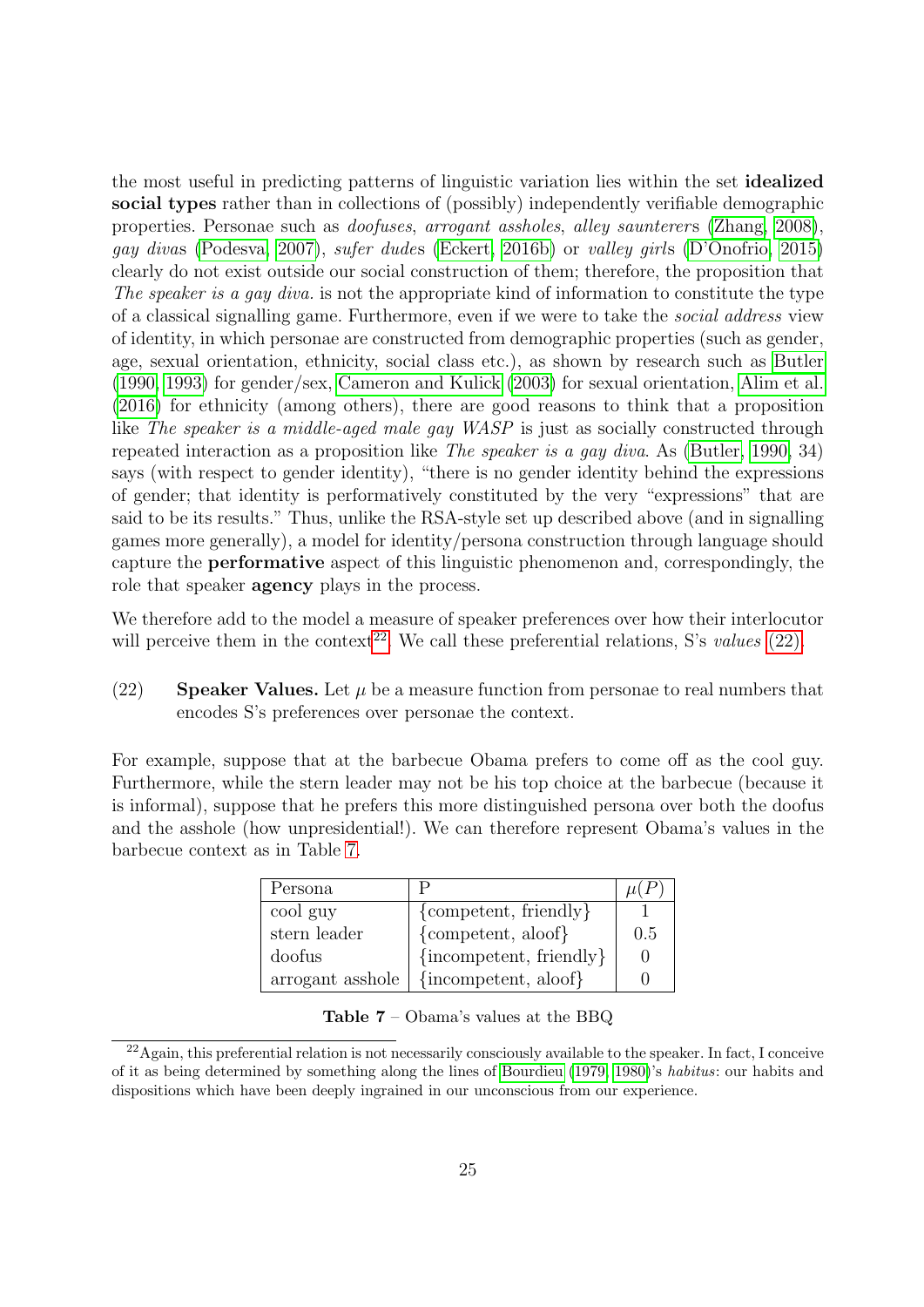In order to capture the performative nature of identity construction, I propose to slightly modify the speaker's action: rather than being given a type and then choose a message to report that type, speakers in SMGs will do two things simultaneously:

- 1. Choose a persona to construct.
- 2. Choose a message to construct the chosen persona.

Thus, we can represent S's action as a choice of a particular (persona, message) pair ( $\langle P$ , m), and speaker utility will be defined with reference to the informativity of m to signal  $P$ , the cost associated with m, and, inspired by [Yoon et al.](#page-44-11)  $(2016)$ , the value that S associates with  $P$ , as shown in  $(23)$ .

<span id="page-25-0"></span>

| (23) | For all $\langle P,m \rangle \in PERS \times M$ , |                      |
|------|---------------------------------------------------|----------------------|
|      | $U_S(\langle P,m\rangle)=ln(Pr(P m))-C(m)+\mu(P)$ | SMG utility function |

<span id="page-25-1"></span>Plugging the values from Tables [6](#page-22-2) and [7](#page-24-2) into the utility function in [\(23\)](#page-25-0) assigns the following utilities to pairs of personae and variants in Table [8.](#page-25-1)

| Persona          | Р                                          | m       | $U_S(\langle P,m \rangle)$ |
|------------------|--------------------------------------------|---------|----------------------------|
| Cool guy         | ${competent, friendly}$                    | $-$ ing | $-0.386$                   |
|                  |                                            | $-in'$  | $-0.253$                   |
| Stern leader     | {competent, aloof}                         | $-$ ing | $-0.481$                   |
|                  |                                            | $-in'$  | $-\infty$                  |
| Doofus           | $\{in\text{component}, \text{ friendly}\}$ | $-$ ing | $-\infty$                  |
|                  |                                            | $-in'$  | $-1.253$                   |
| Arrogant asshole | {incompetent, aloof}                       | $-$ ing | $-0.981$                   |
|                  |                                            | $-in'$  | $-0.847$                   |

**Table 8** – Obama's utility for trying to construct P with m at the BBQ

The most useful actions for Obama are predicted to be to try to construct the cool guy using  $-in'$ , followed by constructing the cool guy using  $-inq$  and constructing the stern leader using -inq.

### 4.2 Predicting Speaker Behaviour

A major assumption underlying game-theoretic treatments of language use and understanding is that speakers and listeners are (at least) approximately rational. We assume that they are *rational* in the sense that they are trying to maximize their utility; however, we assume that they are only approximately so, meaning that they may **not** in fact always pick the optimal action. It is well-known that mental computation can be impeded by a variety of things (tiredness, attention deficits etc.). Therefore, in order to account for possible variability in action selection, we assume that, rather than just picking the variant with the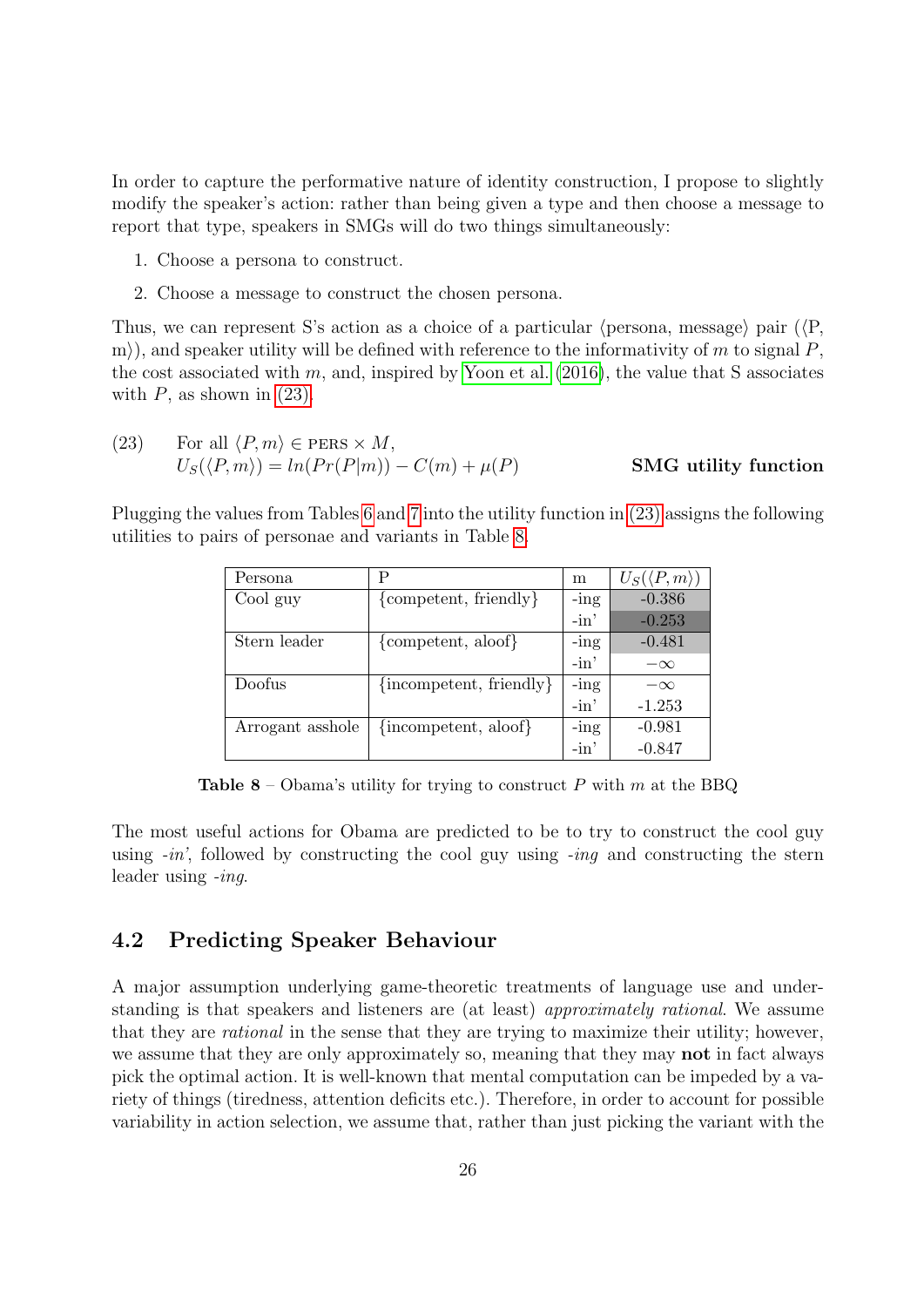highest utility, S chooses the best option given a noise-perturbed assessment of utilities. One such weaker choice rule, called the Soft-Max Choice Rule [\(Luce, 1959;](#page-41-14) [Sutton and](#page-43-14) [Barto, 1998\)](#page-43-14), is widely used in both reinforcement learning and Bayesian game-theoretic approaches to a variety of pragmatic phenomena [\(Frank and Goodman, 2012;](#page-39-12) [Degen et al.,](#page-38-15) [2013;](#page-38-15) [Lassiter and Goodman, 2015;](#page-41-15) Franke and Jäger, 2016; [Bergen et al., 2016,](#page-36-9) among others). For example, in their accounts of both vague adjectives and scalar implicatures, [\(Lassiter and Goodman, 2015,](#page-41-15) 9) "employ a relaxed version of this model according to which agents choose stochastically, i.e., that speakers sample actions with the probability of making a choice increasing monotonically with its utility. . . Apparently sub-optimal choice rules of this type have considerable psychological motivation. They can also be rationalized in terms of optimal behavior for an agent whose computational abilities are bounded by time and resource constraints, but who can efficiently approximate optimal choices by sampling from a probability distribution".

Set in the SMG framework, the Soft-Max choice rule looks as in [\(24\),](#page-26-0) where  $P_S(\langle P, m \rangle)$ notates the probability of S choosing to try to construct a persona  $P$  using  $m$ . The constant  $\alpha$  is called the *temperature*, which represents how much indeterminacy the model allows. Setting  $\alpha$  to  $\infty$  recovers deterministic choice; whereas, setting it to a low value allows more variation.

<span id="page-26-0"></span>(24) 
$$
P_S(\langle P,m\rangle) = \frac{\exp(\alpha \times U_S(\langle P,m\rangle))}{\sum_{\langle P',m'\rangle} \exp(\alpha \times U_S(\langle P',m'\rangle))}
$$
 Soft max choice rule

Using the choice rule in [\(24\),](#page-26-0) we can calculate a probability distribution over the speaker's choices of  $\langle$  persona, message $\rangle$  pairs (Table [9\)](#page-26-1), and, from this table, we can recover a predicted probability distribution over variants: with the temperature set at  $\alpha = 8$ , we predict that Obama will use  $-in'$  around 67% of the time (and  $-inq$  around 23% of the time), which is close to what Labov found.

<span id="page-26-1"></span>

| Persona          | Р                                          | m       | $P_S(\langle P,m \rangle)$ |
|------------------|--------------------------------------------|---------|----------------------------|
| Cool guy         | ${competent, friendly}$                    | $-$ ing | 0.23                       |
|                  |                                            | $-in'$  | 0.66                       |
| Stern leader     | ${competent, a$ loof $}$                   | $-$ ing | 0.11                       |
|                  |                                            | $-in'$  |                            |
| Doofus           | $\{in\text{component}, \text{ friendly}\}$ | $-$ ing |                            |
|                  |                                            | $-in'$  |                            |
| Arrogant asshole | {incompetent, aloof}                       | $-$ ing |                            |
|                  |                                            | $-in'$  | 101                        |

**Table 9** – Predicted probability of Obama trying to construct P with m at the BBQ ( $\alpha = 8$ )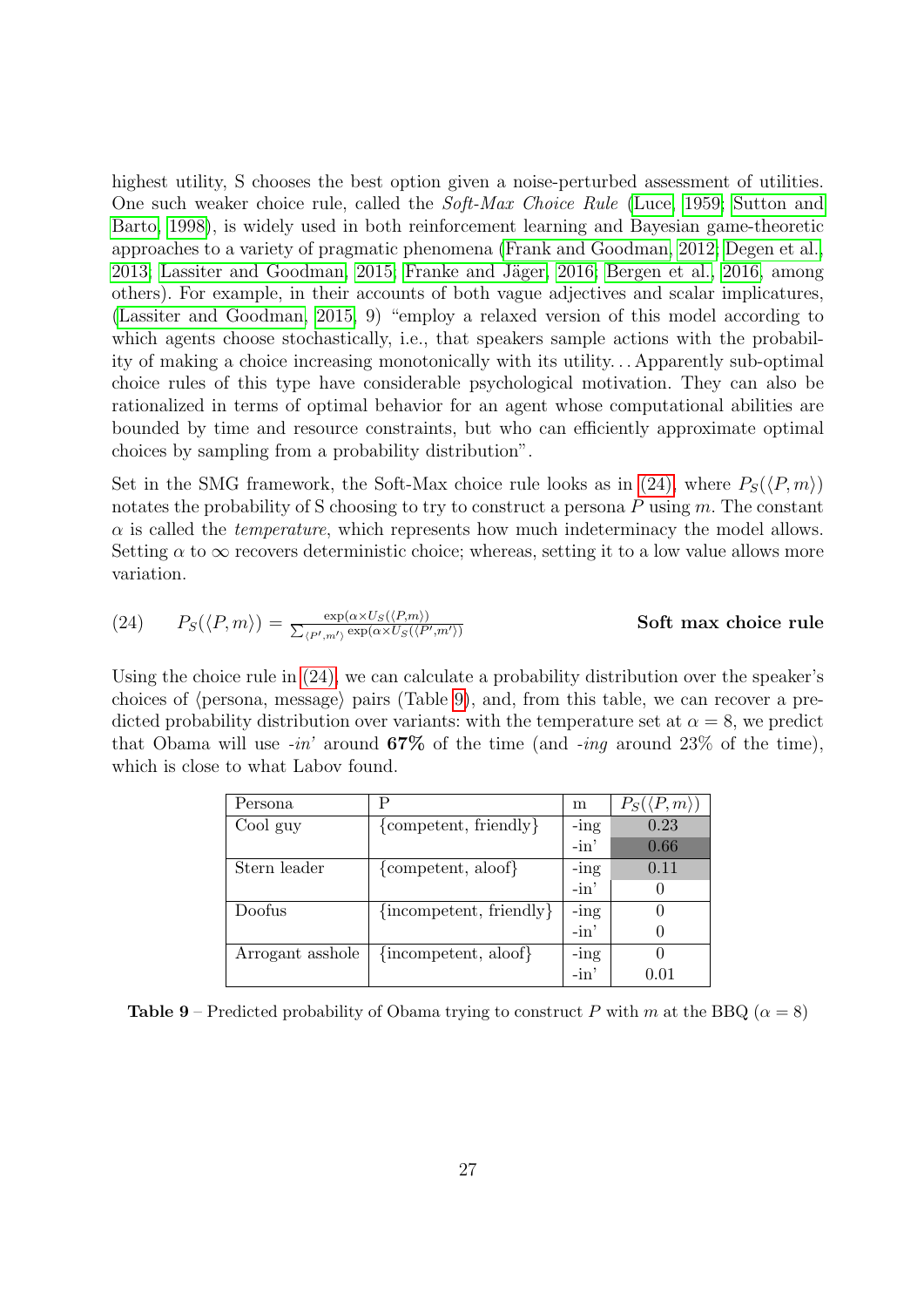#### 4.2.1 Style shifting as variation in priors and/or values

After the barbecue finishes, Obama moves to take questions from reporters on the White House lawn. In this situation, we might imagine that although he is still in a relatively informal context (and so most highly values the cool guy persona), he may be worried about appearing incompetent in front of antagonistic journalists. Again, we represent this worry in Obama's hypothesis about his interlocutor's priors: in Table [10,](#page-27-0) personae that are incompetent are weighted higher than competent personae.

<span id="page-27-0"></span>

| Persona | stern leader                      | cool guy                                     | asshole                                     | doofus                   |
|---------|-----------------------------------|----------------------------------------------|---------------------------------------------|--------------------------|
|         | $\{\text{comp}, \text{aloof}\}\;$ | $\langle \text{comp}, \text{friend} \rangle$ | $\frac{1}{2}$ {incomp, aloof} $\frac{1}{2}$ | $\vert$ {incomp, friend} |
| Pr(P)   | 0.20                              | 0.20                                         | ${).}30$                                    | $0.30\,$                 |

Table 10 – Obama worries about seeming incompetent.

This change (from Table [5](#page-22-0) to Table [10\)](#page-27-0) has an important effect on Obama's predicted linguistic choices since changing prior beliefs will cause the informativity of the messages to change, which, in turn, will cause the speaker utility of a  $\langle$  persona, message $\rangle$  pair to change, resulting in the speaker probability distribution shown in Table [11.](#page-27-1) Correspondingly, the predicted use of -in' drops to around 25%, which again is similar to Labov's observation.

<span id="page-27-1"></span>

| Persona          | Р                                          | m       | $P_S(\langle P,m \rangle)$ |
|------------------|--------------------------------------------|---------|----------------------------|
| Cool guy         | {competent, friendly}                      | $-$ ing | 0.73                       |
|                  |                                            | $-in'$  | 0.25                       |
| Stern leader     | {competent, aloof}                         | $-$ ing | 0.01                       |
|                  |                                            | $-in'$  |                            |
| Doofus           | $\{in\text{component}, \text{ friendly}\}$ | -ing    |                            |
|                  |                                            | $-in'$  |                            |
| Arrogant asshole | $\{in\text{component}, \text{aloof}\}\$    | $-$ ing | 0.01                       |
|                  |                                            | $-in'$  |                            |

**Table 11** – Probability of Obama trying to construct P with m after the BBQ ( $\alpha = 8$ ).

<span id="page-27-2"></span>Finally, when Obama makes a speech at the DNC, he is in a very formal situation. In such contexts, it is generally not very useful to appear particularly friendly; rather, what is valued in very formal contexts is the aloofness of the stern leader.

| Persona          |                                            |     |
|------------------|--------------------------------------------|-----|
| cool guy         | ${competent, friendly}$                    | 0.5 |
| stern leader     | ${competent, a$ loof $}$                   |     |
| doofus           | $\{in\text{component}, \text{ friendly}\}$ |     |
| arrogant asshole | {incompetent, aloof}                       |     |

Table 12 – Obama's values in front of the DNC.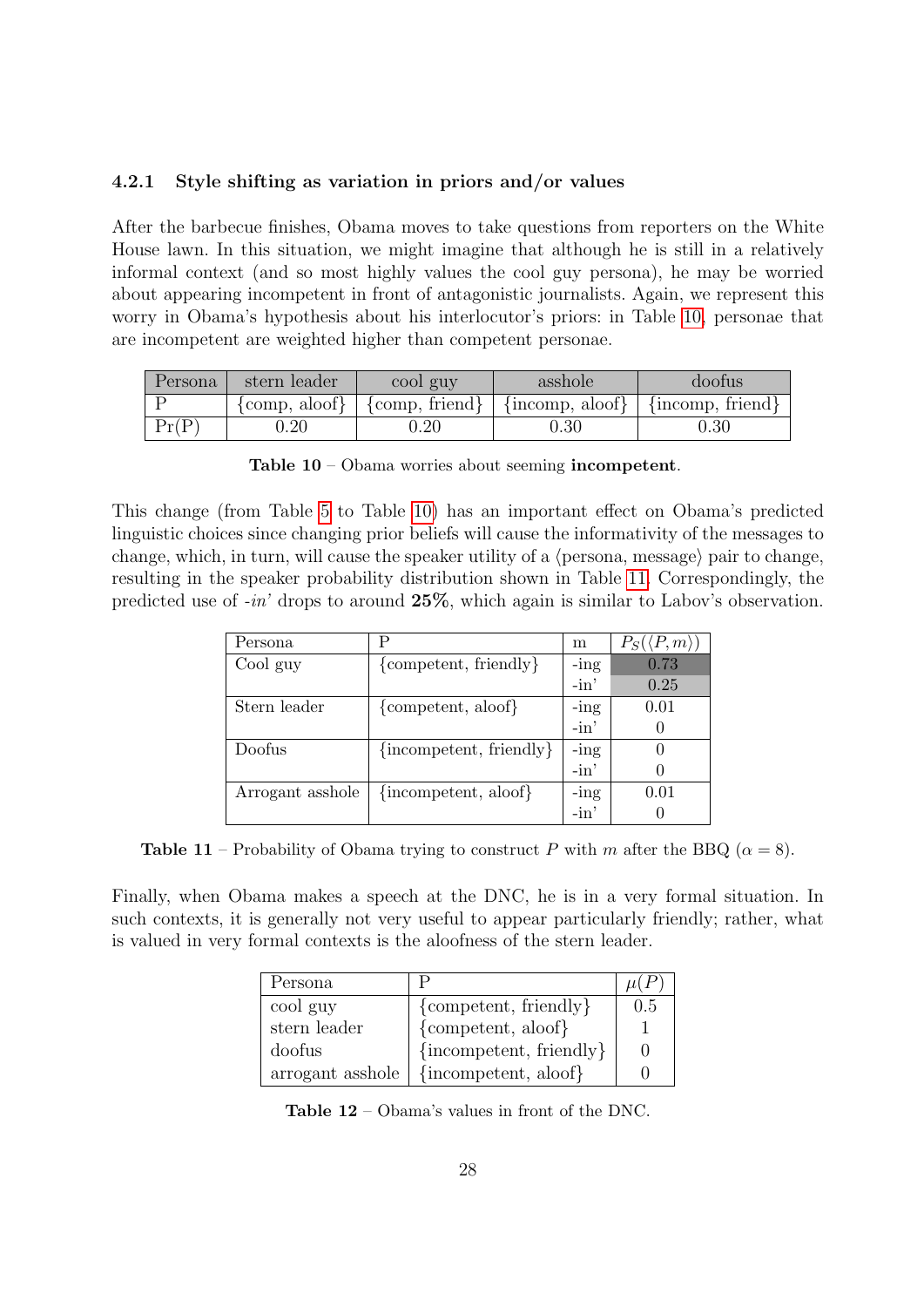<span id="page-28-1"></span>If we substitute the speaker values in Table [7](#page-24-2) with those in Table [12,](#page-27-2) we generate the probability distribution in Table [13,](#page-28-1) and correspondingly predict that Obama will use  $\text{-}in'$ only 1% of the time.

| Persona          | Р                                          | m       | $P_S(\langle P,m \rangle)$ |
|------------------|--------------------------------------------|---------|----------------------------|
| Cool guy         | ${competent, friendly}$                    | $-$ ing | 0.02                       |
|                  |                                            | $-in'$  | 0.01                       |
| Stern leader     | ${competent, a$ loof $}$                   | $-$ ing | 0.97                       |
|                  |                                            | $-in'$  |                            |
| Doofus           | $\{in\text{component}, \text{ friendly}\}$ | $-$ ing |                            |
|                  |                                            | $-in'$  |                            |
| Arrogant asshole | $\{in\text{component}, \text{aloof}\}\$    | $-$ ing |                            |
|                  |                                            | $-in'$  |                            |

**Table 13** – Probability of Obama trying to construct P with m at the DNC ( $\alpha = 8$ )

Thus, the complex patterns observed in Labov's sociolinguistic study of style shifting can be captured in the SMG framework through the interplay between speakers' (contextsensitive) values and their hypotheses concerning how they are viewed by their interlocutor.

#### <span id="page-28-0"></span>4.2.2 Social Stratification as variation in values

The SMG framework also provides a way to formally realize the idea inherent in TW and in many other sociolinguistic theories (discussed in section [3\)](#page-9-0) that both intra-speaker (style shifting) and inter-speaker (stratification) variation can be derived from the same basic principles. In what follows, I give a quick exemplification of how stratificational patterns can be modelled in this framework. For a more detailed exposition of how SMGs can be useful in the study of the relationship between social meaning and stratificational patterns in large sociolinguistic corpora, see [Burnett](#page-37-16) [\(2017a\)](#page-37-16).

<span id="page-28-2"></span>Consider again [Labov](#page-40-1) [\(1966\)](#page-40-1)'s result concerning class-based stratification of (ING) in New York City, particularly what we find in the sociolinguistic interview portion of the study reproduced in Table [14.](#page-28-2) How can a pattern such as this arise from the combination of the social meanings of the variants, speaker values and conjectures about listener prior beliefs?

| <b>SOCIAL CLASS</b> | APPROX. $\%$ -in' |
|---------------------|-------------------|
| Upper middle class  | 10                |
| Lower middle class  | 40                |
| Working class       | 50                |
| Lower class         |                   |

**Table 14** – (ING) by social class (casual style) in NYC.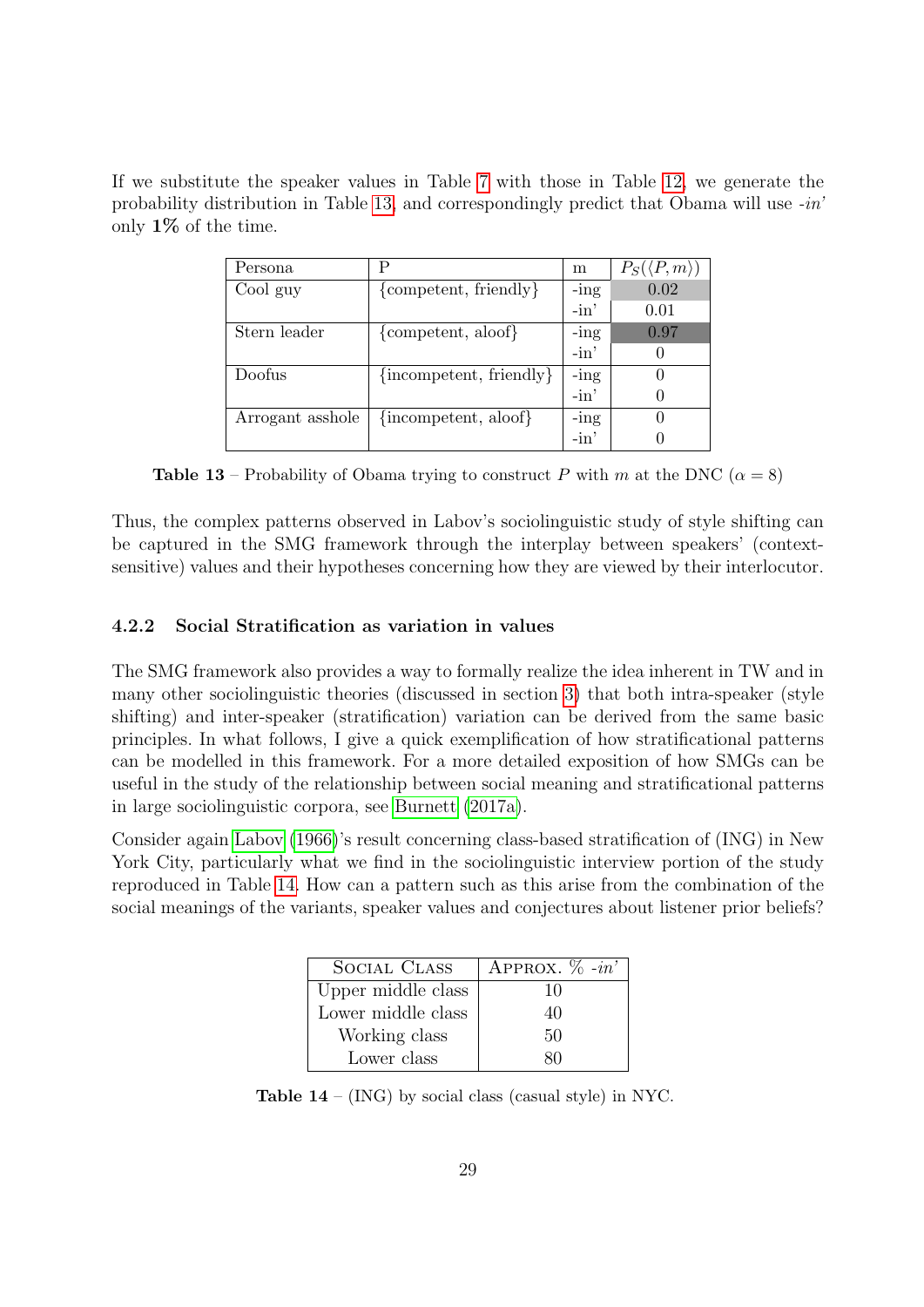Following the line of explanation in [Eckert](#page-39-10) [\(2000,](#page-39-10) [2012\)](#page-39-3), I suggest that the key to a social meaning-based account of stratificational patterns lies in the idea that speakers of different social classes differ with respect to their preferences over personae, i.e. their value functions  $(\mu)$ . An abundance of work in sociology (such as [Bourdieu and Passeron, 1970;](#page-36-6) [Bourdieu,](#page-36-7) [1979;](#page-36-7) [Gans, 1974;](#page-39-17) [Lamont, 1992,](#page-40-17) [2009,](#page-41-9) among others) has detailed how individuals of different education levels and occupations value different kinds of properties in themselves and in others. For example, in a study of symbolic boundaries in working and lowermiddle class culture in the United States and in France, [Lamont](#page-41-9) [\(2009\)](#page-41-9) shows that, in semi-structured interviews, working class participants expressed admiration of properties such as interpersonal altruism, generosity and collective solidarity, much more frequently than the lower middle class participants (see [Lamont, 2009,](#page-41-9) Table on p.21). Furthermore, building on [Bourdieu](#page-36-7) [\(1979\)](#page-36-7)'s pioneering work on the relationship between social class and taste, [Lamont](#page-40-17) [\(1992\)](#page-40-17) shows that upper-middle class participants (especially those with an elite university education) are more likely to value properties such as intelligence and sophistication<sup>[23](#page-29-0)</sup> than individuals without a university education.

<span id="page-29-1"></span>With these observations in mind, we might distinguish between three classes of speakers with three different value functions: a *working class* value function  $(\mu_{\rm wc})$ , which values friendly personae over non-friendly ones; a *upper-middle class* value function  $(\mu_{\text{unc}})$ , which values competence/educated personae over uneducated personae; and, a *lower mid*dle class value function  $(\mu_{LMC})$ , which has no great preference for friendliness or competence/education. These value functions are shown in Table [15.](#page-29-1)

| PERSONA                                    | $\mu_{\text{wc}}$ | $\mu_{\text{\tiny LMC}}$ | $\mu_{\text{\tiny UMC}}$ |
|--------------------------------------------|-------------------|--------------------------|--------------------------|
| ${comptent, friendly}$                     |                   |                          |                          |
| ${competent, aloor}$                       |                   |                          |                          |
| $\{in\text{component}, \text{ friendly}\}$ |                   |                          |                          |
| {incompetent, aloof}                       |                   |                          |                          |

Table 15 – Class-differentiated value functions (inspired by Bourdieu and Lamont)

One of the properties of the classic Labovian sociolinguistic interview is that the interviewer is not typically close with the person being interviewed. In fact, in many studies in this tradition, participants are interviewed by complete strangers [\(Tagliamonte, 2006\)](#page-43-15). Thus, when modelling speaker behaviour in a stratified sociolinguistic corpus, we might assume that speakers hypothesize that their interlocutors have no particularly strong prior beliefs about them and treat the function  $Pr$  as uniform over personae<sup>[24](#page-29-2)</sup>.

Since we have both the functions  $Pr$  and  $\mu$  for the different categories of speakers, we can

<span id="page-29-0"></span><sup>&</sup>lt;sup>23</sup>Although there are important differences between how exactly the French and American elites cash out these terms in [Lamont](#page-40-17) [\(1992\)](#page-40-17).

<span id="page-29-2"></span><sup>&</sup>lt;sup>24</sup>This is undoubtedly an idealization, since studies have also shown that listeners bring their ideological baggage even to the interpretation of strangers' linguistic performances (see [Campbell-Kibler, 2010;](#page-37-17) [Levon,](#page-41-16) [2007,](#page-41-16) [2014,](#page-41-17) among many others); however, the context of the Labovian sociolinguistic interview is probably one in which listeners' priors would be as close to uniform as we would ever find in real communication.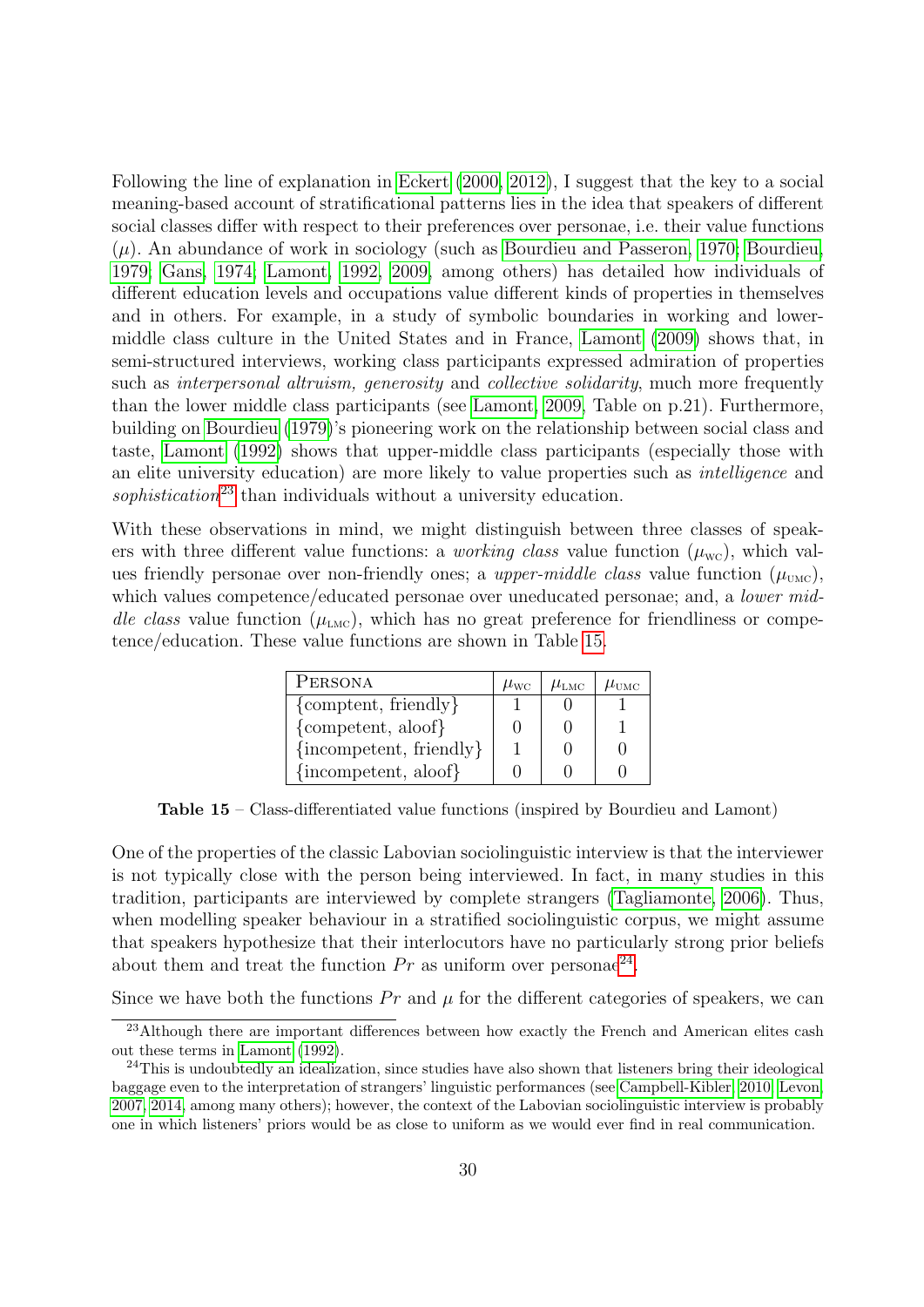<span id="page-30-0"></span>now calculate the predictions that the SMG models make for the distribution of (ING). These are found in Table [16,](#page-30-0) and they reproduce the main lines of the pattern found in [Labov](#page-40-1) [\(1966\)](#page-40-1).

| <b>SOCIAL CLASS</b> | APPROX. $\%$ -in' |
|---------------------|-------------------|
| Upper middle class  | 33                |
| Lower middle class  | 50                |
| Working class       | 66                |

**Table 16** – SMG model prediction (uniform  $Pr$ ; values from Table [15\)](#page-29-1).

Thus, I suggest that, in combination with detailed sociological and anthropological work on ideologies within a speech community, SMG models can make a contribution to the study of macro-patterns of sociolinguistic variation.

#### 4.2.3 Predicting listener behaviour

When we modelled the speaker's behaviour, we proposed that the speaker knew their own values and made a hypothesis concerning their listener's prior beliefs about their identity. Correspondingly, when we look from the listener's perspective, we assume that L knows their own prior beliefs and makes a hypothesis about their interlocutor's values.Following work in Bayesian game-theoretic pragmatics, I propose that sociolinguistic interpretation proceeds (roughly) along the same lines as interpretation of other kinds: Bayesian-style inference[25](#page-30-1). The interpretation of a socially meaningful expression is calculated by taking into account both L's prior beliefs about S and what L thinks the likelihood of S constructing a particular persona given the message that they heard, which is determined as outlined in the previous section. More specifically, the probability that the listener assigns a particular persona  $P$  to the speaker, having heard a message  $m$  is proportional to the likelihood that S decided to choose P as the first coordinate of their pair  $\langle P, m \rangle$ , as shown in [\(25\).](#page-30-2)

<span id="page-30-2"></span>(25) a. 
$$
P_L(P|m) \propto Pr(P) \times P_S(\langle P,m \rangle)
$$
  
b.  $P_L(P|m) = \frac{Pr(P) \times P_S(\langle P,m \rangle)}{\sum_{P'} Pr(P') \times P_S(\langle P',m \rangle)}$  Bayesian-style inference

In order to exemplify how the framework works, we will model a subset of [Podesva et al.](#page-42-4)  $(2015)$ 's results on the interpretation of (un)released /t/ by American politicians. Following (simplified) [Eckert](#page-39-6) [\(2008\)](#page-39-6), we assume an Eckert field for released and flapped/unreleased

<span id="page-30-1"></span> $^{25}$ Because of the social constructionist aspect of identity construction, what is written in [\(25\)](#page-30-2) is not exactly Bayesian inference since the speaker is also choosing the persona (not observing an event in the world). I thank Leon Bergen for discussion of this point.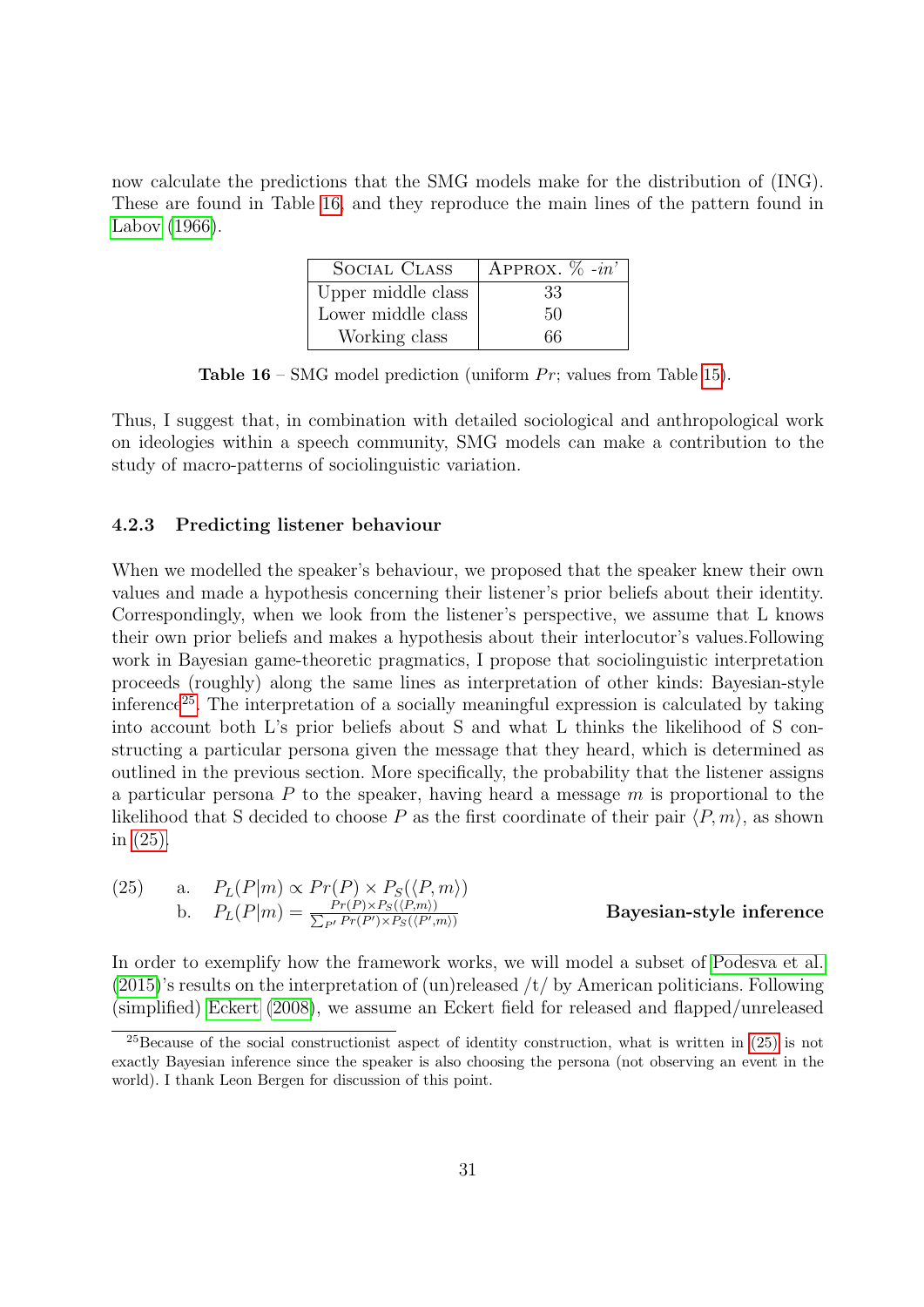$/t/$  as shown in [\(26\)](#page-31-0) which is similar to the fields of (ING), only that we replace  $(in) competence$  with  $(in)articulates<sup>26</sup>$  $(in)articulates<sup>26</sup>$  $(in)articulates<sup>26</sup>$ .

<span id="page-31-0"></span> $(26)$  Eckert fields associated with  $/t/$ a.  $[t^h] = \{$ articulate, aloof $\}$ b.  $[r/t] = \{inarticular, friendly\}$ 

<span id="page-31-2"></span>For the illustration, we will consider interpretations related to articulateness/authoritativeness and friendliness assigned to three different politicians: Condoleeza Rice, Nancy Pelosi, and George W. Bush. Since the recordings that were used were of politicians' speeches, we might assume that the listener hypothesizes that the speakers are most valuing the {articulate, aloof} persona, a kind of stern leader social type. Thus, the  $\mu$  function used by L is shown in Table [17.](#page-31-2)

| Persona          |                                |  |
|------------------|--------------------------------|--|
| cool guy         | $\{$ articulate, friendly $\}$ |  |
| stern leader     | {articulate, aloof}            |  |
| doofus           | $\{inarticular, friendly\}$    |  |
| arrogant asshole | {inarticulate, aloof}          |  |

**Table 17** – L's hypothesis concerning politicians' values

I propose that the different interpretations of (non)released  $/t/$  assigned to different politicians arise as the result of L having different kinds of prior beliefs about each politician. Condoleeza Rice is not a particularly (in)famous politician, so we might assume that listeners' in Podesva et al.'s study do not have particularly strong beliefs about her articulateness or friendliness. We will represent this belief as a uniform prior distribution over personae (Table [18\)](#page-31-3). Thus, before hearing Rice say anything, the listener has a 0.5 belief that she is articulate and a 0.5 belief that she is friendly.

<span id="page-31-3"></span>

|                 |      |      |      | $\vert$ {artic., aloof} $\vert$ {artic., friend} $\vert$ {inartic., aloof} $\vert$ {inartic., friend} $\vert$ |
|-----------------|------|------|------|---------------------------------------------------------------------------------------------------------------|
| $ {\rm Pr}(P) $ | 0.25 | 0.25 | 0.25 |                                                                                                               |

Table 18 – Uniform prior beliefs about Rice.

We obtain the likelihood of Rice trying to construct a persona  $P$  with a variant  $m$  in the way described above, and the results are shown in Table [19.](#page-32-0)

And using the weights in Table [18,](#page-31-3) the weights in Table [19,](#page-32-0) and our interpretation rule [\(25\),](#page-30-2) we obtain a measure of the listener's beliefs concerning Rice's persona after hearing

<span id="page-31-1"></span><sup>&</sup>lt;sup>26</sup>Indeed, Eckert (following others) proposes that the indexical fields of  $[t^h]$  and -ing share some properties, but also differ on other properties (that are not be relevant in this paper). The same goes for the fields of  $\lceil r/t \rceil$  and  $-in'$ .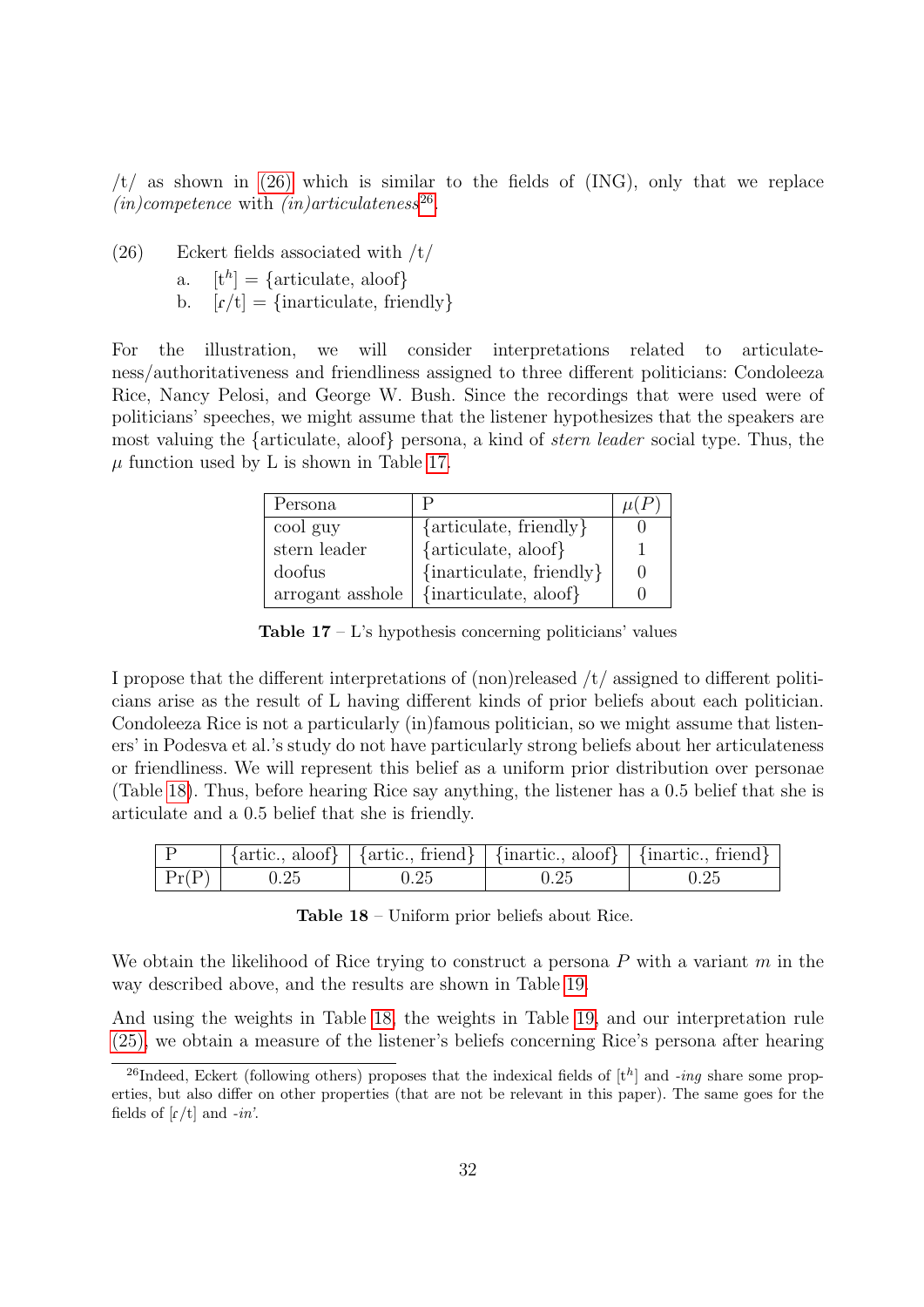<span id="page-32-0"></span>

| Р                              | m              | $P_S(\langle P,m \rangle)$ |
|--------------------------------|----------------|----------------------------|
| $\{$ articulate, friendly $\}$ | $t^h$          | 0.02                       |
|                                | ſ              | 0.02                       |
| $\{$ articulate, aloof $\}$    | $t^h$          | 0.90                       |
|                                | ſ              |                            |
| $\{inarticular, friendly\}$    | $t^h$          |                            |
|                                | ſ              | 0.02                       |
| {inarticulate, aloof}          | $\mathbf{t}^h$ | 0.02                       |
|                                |                |                            |

**Table 19** – Probability of Rice trying to construct P with m at the DNC ( $\alpha = 4$ )

a variant. As shown in Table [20,](#page-32-1) although L's posterior belief in Rice's friendliness is a bit higher after she flaps than if she releases  $(0.\overline{33} \text{ vs } 0.02)$ , by far the greatest difference in interpretation lies in articulateness: after hearing a release  $/t$ , L's posterior belief that Rice instantiates an articulate persona is 0.98; whereas, it is only  $0.\overline{33}$  if she flaps<sup>[27](#page-32-2)</sup>.

<span id="page-32-1"></span>

|      |      | $\mid m \mid$ {artic., aloof} $\mid$ {artic., frien} $\mid$ {inartic., aloof} $\mid$ {inartic., frien} |                   |
|------|------|--------------------------------------------------------------------------------------------------------|-------------------|
| 0.96 | 0.02 |                                                                                                        |                   |
|      | 0.33 | 0.33                                                                                                   | $0.\overline{33}$ |

**Table 20** – L's predicted interpretation of  $P$  given  $m$  for Rice.

On the other hand, the SMG framework predicts very different results if listeners have different prior beliefs. Consider the case of Nancy Pelosi: in Podesva et al.'s study, "listeners appear to be less likely to associate released  $/t$  with competence-based meanings in Pelosi's speech–such as articulateness, intelligence, or authoritativeness" [\(Podesva et al., 2015,](#page-42-4) 79). According to Podesva et al., this is because there is a 'clash' between speakers' beliefs about her (that she is not genuinely authoritative/articulate/intelligent) and what they perceive her as trying to do: sound authoritative/articulate/intelligent (recall the quotation in [\(7\)\)](#page-5-2). In the SMG framework, we can represent this situation as one in which L's hypothesis about Pelosi's values (Table [17\)](#page-31-2) clash with their prior beliefs about her (Table [21\)](#page-32-3).

<span id="page-32-3"></span>

|       |      |          |      | $\{ \text{artic., a} \} \mid \{ \text{artic., friend} \} \mid \{ \text{inartic., a} \} \mid \{ \text{inartic., friend} \}$ |
|-------|------|----------|------|----------------------------------------------------------------------------------------------------------------------------|
| Pr(P) | 0.05 | $0.05\,$ | 0.45 | 0.45                                                                                                                       |

Table 21 – L thinks that Pelosi is not articulate.

The predictions for listener interpretations of Pelosi's linguistic performances, given  $Pr$ in Table [21](#page-32-3) and  $\mu$  in Table [17,](#page-31-2) are shown in Table [22.](#page-33-0) There is no predicted difference

<span id="page-32-2"></span><sup>&</sup>lt;sup>27</sup>Note that given the simple indexical fields and personae presented here, I do not have an immediate account for why Podesva et al. find the opposite pattern with Obama than with Rice and Edwards. A promising line of analysis would be to go deeper into the different classes of personae that Obama, Edwards and Rice are likely to instantiate (see [Alim and Smitherman, 2012\)](#page-35-4) and to complicate the meanings of  $/t$ ; however, I leave working this out in detail to future work.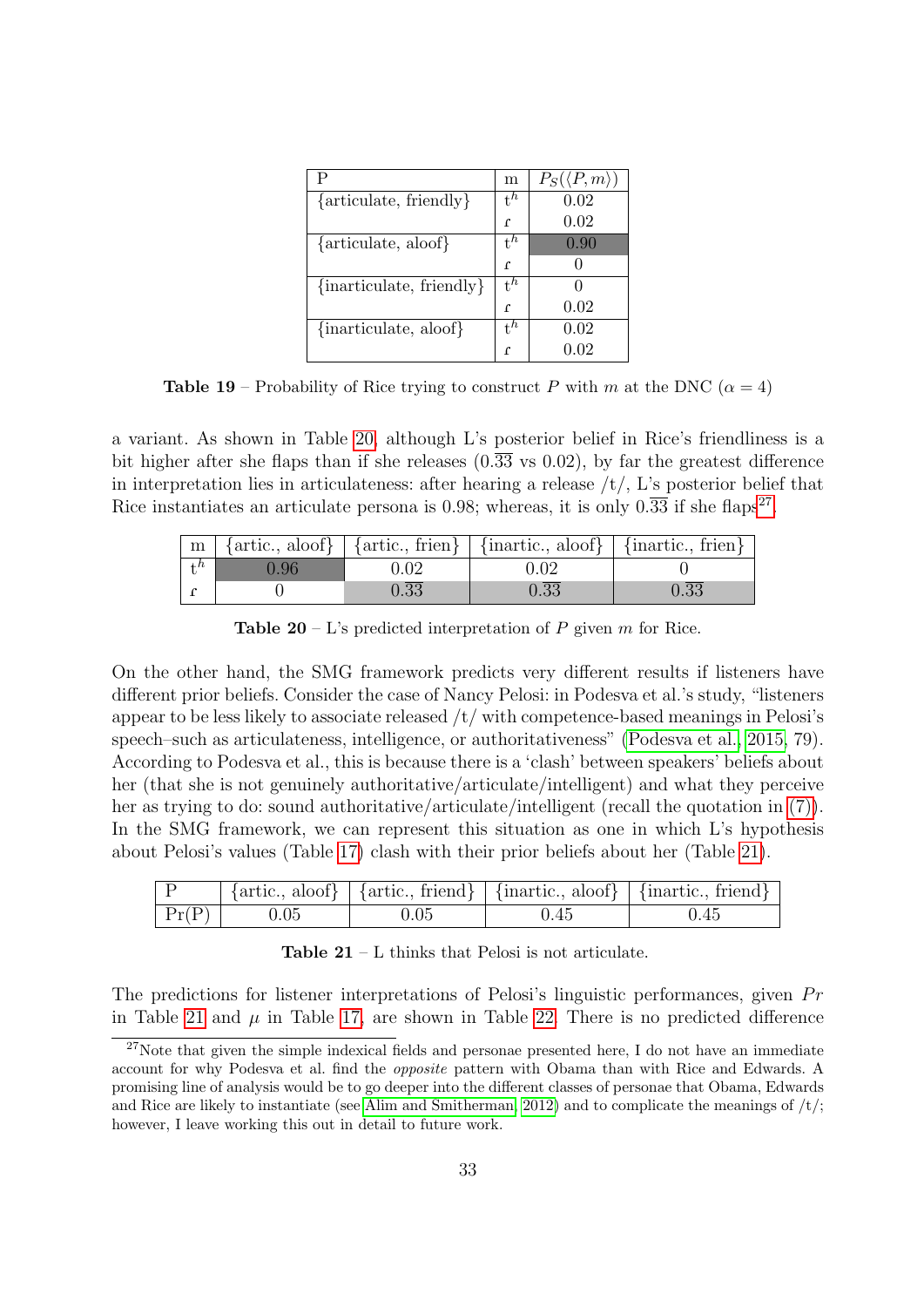in articulateness between hearing  $[t^h]$  and  $[r]$  (both variants trigger almost exclusively inarticulate personae); however, there is predicted to be a difference in terms of friendliness:  $[t<sup>h</sup>]$  results in an almost certain attribution of the {inarticulate, aloof} persona; whereas, [f] results in an almost certain attribution of the {inarticulate, friendly} persona.

<span id="page-33-0"></span>

|                  |  | $\mid m \mid$ {artic., aloof} $\mid$ {artic., frien} $\mid$ {inartic., aloof} $\mid$ {inartic., frien} $\mid$ |  |
|------------------|--|---------------------------------------------------------------------------------------------------------------|--|
| $+$ <sup>h</sup> |  | 0.99                                                                                                          |  |
|                  |  |                                                                                                               |  |

**Table 22** – L's predicted interpretation of P given m for Pelosi.

Finally, we can consider the cases of George W. Bush and Hilary Clinton. For these politicians, Podesva et al. say (p.80),

The speech of two remaining politicians–George W. Bush and Hillary Clinton– was not judged to sound different in the released and unreleased guises for any of the nine attributes, either word-medially or word-finally. We argue that listeners hold particularly strong views for these politicians, to the point that slight modifications in their speaking styles produce no effect on listener ratings. [. . . ] Bush was rated as the least articulate, intelligent, authoritative, and sincere, often by a wide margin, and he was also rated as the second-to-least passionate and spontaneous. Focus group commentary was equally unfavorable. In a similar vein, Clinton's speech was evaluated by focus group participants as sounding, above else, clear-irrespective of the realization of  $/t/$ . In other words, extreme ideological stances taken toward speakers may generate floor or ceiling effects in the evaluation of their speech.

The 'bulletproofing' effect that strong prior beliefs can have on sociolinguistic interpretation is predicted by the model. In line with the Podesva et al. quotation above, suppose, that L has an extreme belief that Bush is an *arrogant asshole*-type: {inarticulate, aloof}, shown in Table [23.](#page-33-1)

<span id="page-33-1"></span>

|                 |      |       | $\vert$ {artic., aloof} $\vert$ {artic., friend} $\vert$ {inartic., aloof} $\vert$ {inartic., friend} $\vert$ |
|-----------------|------|-------|---------------------------------------------------------------------------------------------------------------|
| $ {\rm Pr}(P) $ | 0.01 | -0.97 | 0.01                                                                                                          |

**Table 23** –  $L$  is almost sure that Bush is an asshole.

As shown in Table [24,](#page-34-1) it is predicted that using different variants will have no effect on L's beliefs about Bush. In other words, Bush can try as much as he likes to use his linguistic resources to construct a different identity, he will be 'stuck' being viewed as {inarticulate, aloof}.

In sum, although the context-independent meanings of variants are fixed and shared across speakers, in the SMG framework, different prior listener beliefs can create different interpretations of those variants with different speakers in context. This is my account of the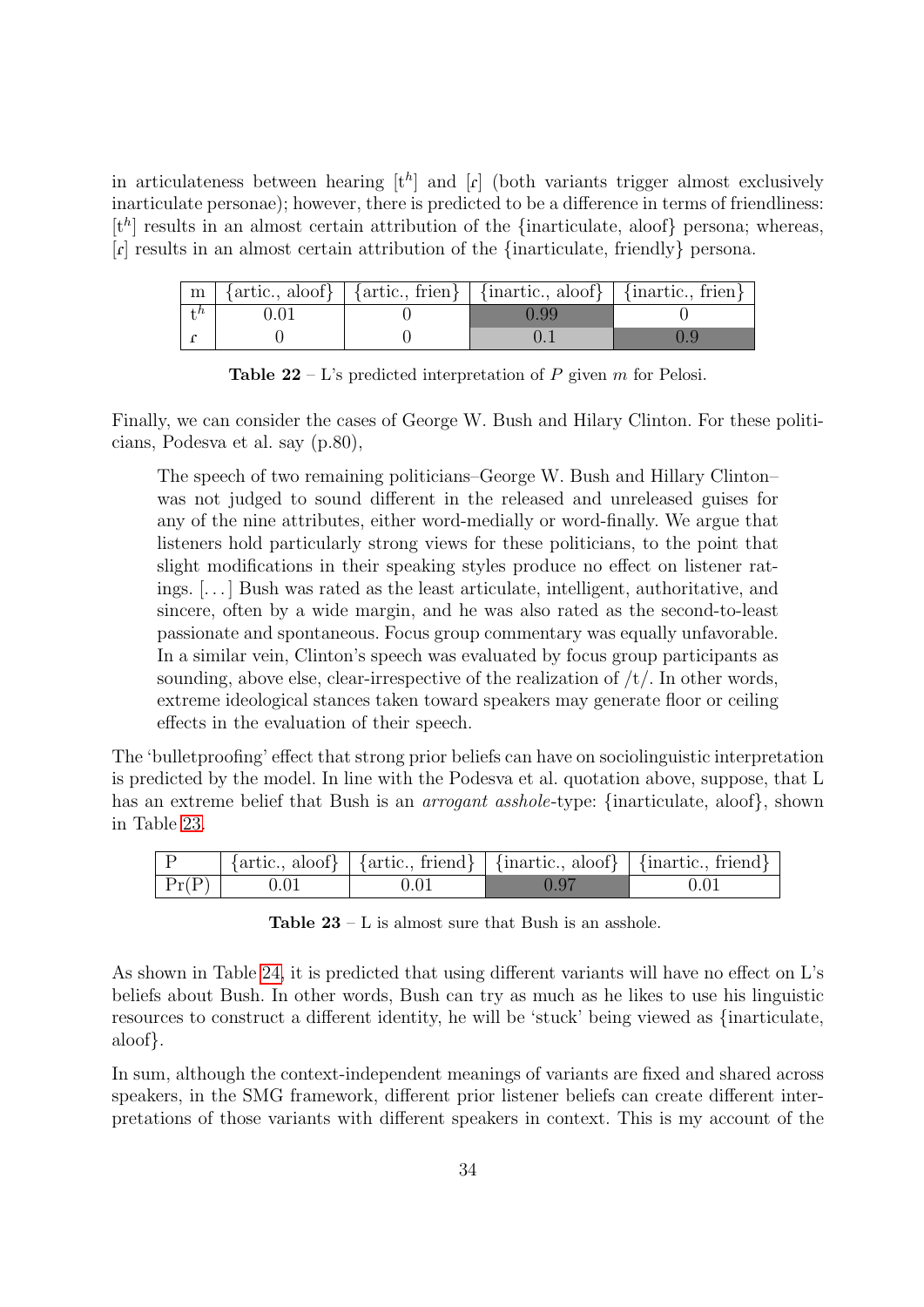<span id="page-34-1"></span>

|  | $\mid m \mid$ {artic., aloof} $\mid$ {artic., frien} $\mid$ {inartic., aloof} $\mid$ {inartic., frien} $\mid$ |  |
|--|---------------------------------------------------------------------------------------------------------------|--|
|  |                                                                                                               |  |
|  |                                                                                                               |  |

**Table 24** – L's predicted interpretation of P given m for Bush.

listener orientation property discussed in section [2.](#page-3-0) Furthermore, note that the framework also has a straightforward account of the phenomenon of language crossing [\(Rampton,](#page-42-14) [1995\)](#page-42-14) mentioned in section [4.1,](#page-18-2) in which members of one dialect group use a variant commonly associated with another dialect group, and this use is interpreted as only indicating a (usually desirable) subset of the (un)desirable properties usually attributed to members of the second group<sup>[28](#page-34-2)</sup>.

Given my account of listener orientation (as the result of the interaction between listener prior beliefs and the optimization process inherent to the SMG architecture), one might wonder how different my analysis of social enrichment actually is from other analyses of other kinds of pragmatic enrichment within the Bayesian game-theoretic framework. Priors that are heavily weighted on certain objects and not others have been proposed to give rise to particular and sometimes strange kinds of interpretations associated with other kinds of pragmatic phenomena, such as vagueness [\(Lassiter and Goodman, 2013,](#page-41-11) [2015\)](#page-41-15) and even scalar implicatures [\(Degen et al., 2015\)](#page-38-16). Thus, it would be worth investigating in the future whether or not the difference between listener oriented social enrichment and 'objective' scalar enrichment can be reduced to the degree to which listeners' prior beliefs impact the pragmatic computation.

# <span id="page-34-0"></span>5 Conclusion

In this paper I presented a new formal model of the social/strategic aspects of sociolinguistic variation, one that analyzes social meaning as a kind of pragmatic enrichment. In order to give an analysis of the fine-grained differences in social meaning between variants and how speakers can use them to construct identities and linguistic styles, I introduced the social meaning games (SMG) framework, which is a formalization of the Third Wave approach to variation as a kind of signalling game with a Bayesian-style approach to interpretation. This system thus represents the coming together of influential movements in quantitative sociolinguistics and formal pragmatics. I showed how the SMG framework can be used to predict patterns of language use based on speakers' values, i.e. the personae they are trying to construct in the context and their beliefs about how their interlocutors will interpret their linguistic offerings. I also showed how the system can be used to predict patterns of linguistic interpretation based on listeners' prior beliefs about the speaker and their

<span id="page-34-2"></span><sup>28</sup>See, for example, [Bucholtz](#page-36-11) [\(1999,](#page-36-11) [2010\)](#page-36-12) for the properties of crossing and the role of white American boys' use of African American variants in the construction of white masculinity in the US.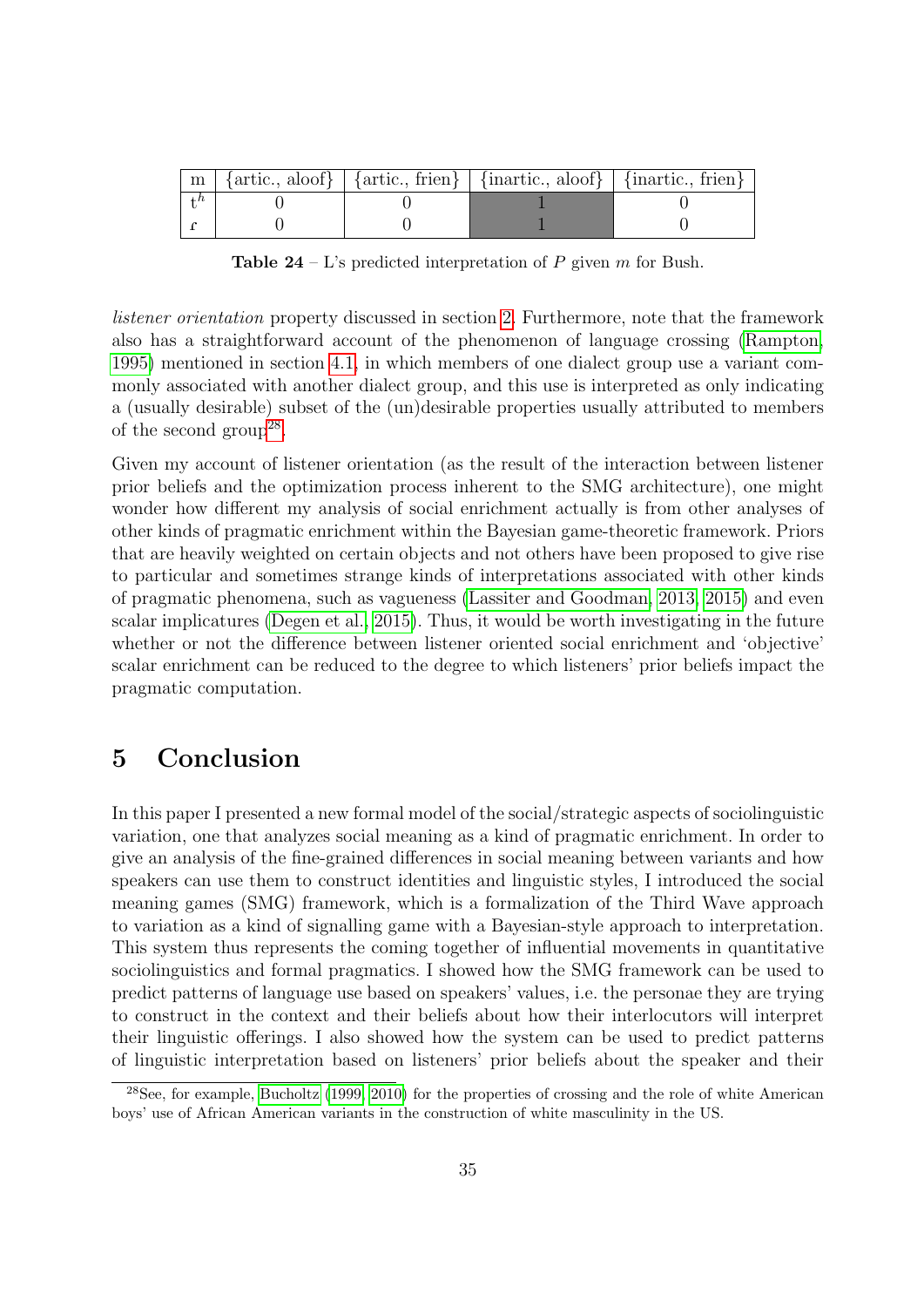hypotheses about the speaker's values.

As stated, the SMG framework opens up a number of clear paths for future research into social meaning and language variation and change, the most pressing ones having to do with the relationship between social meaning and the grammar. I have said very little in this article about how social meaning is grammatically constructed and where the indexical fields and persona-based inferences 'live' in relation to other kinds of non-at-issue content such as presuppositions, scalar implicatures and expressive content. This was principally because I argued in section [2](#page-3-0) that there are reasons to think that at least some kinds of social enrichment interact in non-trivial ways with grammatical structure. As such, the natural next step would be to integrate the SMG approach into a broader model of grammar and language processing. Additionally, in this paper, I have only treated individual variants (eg.  $(ING)$ ) and  $/t/$  release), so a next related step would be to investigate extending the current static system that treats single messages (variants) to a dynamic system treating sequences of messages (styles). Finally, since this paper has dealt only with individual variants in isolation, in reality there is nothing in what I have said that limits the proposals in this paper to the meaning sociophonetic or even morphosyntactic variation. Since the game-theoretic tools used here are so general, the system extends directly to the meaning of non-linguistic variation such as systems of makeup, dress or other kinds of social signalling systems. Indeed, in the SMG approach, the differences between linguistic variation and sartorial variation would simply boil down to the inventory of messages, the kinds of meanings that can be associated with them, and the particular 'grammatical' rules that can be used to combine messages together in a more or less compositional way. In conclusion, then, I suggest that the new formal tools developed in this paper have rich applications within linguistics and semiotics more generally, and that they have potential to yield new theoretical and empirical insights into the relationship between form, meaning, identity and stylistic performance.

# References

- <span id="page-35-2"></span>Acton, E. (2016). Beyond grice: A socio-pragmatic framework for non-entailed meaning. Linguistic Society of America Annual Meeting.
- <span id="page-35-0"></span>Acton, E. K. (2014). Pragmatics and the social meaning of determiners. PhD thesis, Stanford University.
- <span id="page-35-1"></span>Acton, E. K. and Potts, C. (2014). That straight talk: Sarah palin and the sociolinguistics of demonstratives. Journal of Sociolinguistics, 18(1):3–31.
- <span id="page-35-3"></span>Alim, H. S., Rickford, J. R., and Ball, A. F. (2016). Raciolinguistics: How language shapes our ideas about race. Oxford University Press.
- <span id="page-35-4"></span>Alim, H. S. and Smitherman, G. (2012). Articulate while Black: Barack Obama, language, and race in the US. Oxford University Press.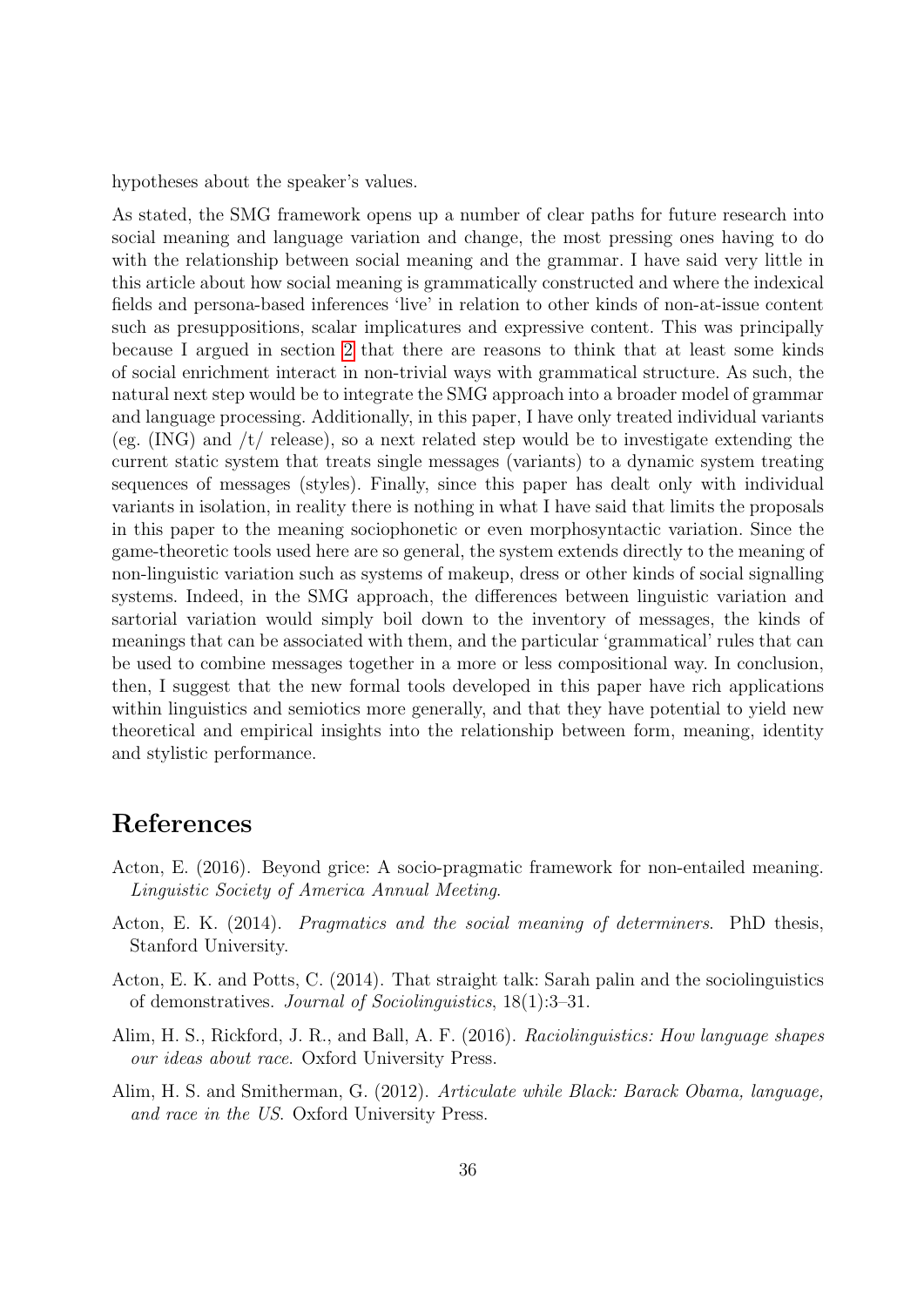- <span id="page-36-4"></span>Anderson, J. R. (1991). Is human cognition adaptive? *Behavioral and Brain Sciences*, 14(03):471–485.
- <span id="page-36-16"></span>Austin, J. (1962). How to do things with words.
- <span id="page-36-14"></span>Barwise, J. and Cooper, R. (1981). Generalized quantifiers and natural language. In Philosophy, Language, and Artificial Intelligence, pages 241–301. Springer.
- <span id="page-36-13"></span>Beaton, M. E. and Washington, H. B. (2015). Slurs and the indexical field: the pejoration and reclaiming of favelado ?slum-dweller? Language Sciences, 52:12–21.
- <span id="page-36-5"></span>Bell, A. (1984). Language style as audience design. Language in society, 13(02):145–204.
- Bell, A. (1997). Language style as audience design. In Sociolinguistics, pages 240–250. Springer.
- <span id="page-36-2"></span>Beltrama, A. (2016). Bridging the gap. Intensifiers between semantic and social meaning. PhD thesis, University of Chicago.
- <span id="page-36-1"></span>Benz, A., Jäger, G., Van Rooij, R., and Van Rooij, R. (2004). *Game theory and pragmatics*. Springer.
- <span id="page-36-9"></span>Bergen, L., Levy, R., and Goodman, N. D. (2016). Pragmatic reasoning through semantic inference. Semantics & Pragmatics.
- <span id="page-36-0"></span>Bourdieu, P. (1977). The economics of linguistic exchanges. Social science information, 16(6):645–668.
- <span id="page-36-7"></span>Bourdieu, P. (1979). La distinction: critique sociale du jugement. Les éditions de minuit, Paris.
- <span id="page-36-8"></span>Bourdieu, P. (1980). Le sens pratique. Les éditions de minuit, Paris.
- <span id="page-36-10"></span>Bourdieu, P. and Boltanski, L. (1975). Le fétichisme de la langue. Actes de la recherche en sciences sociales, 1:2–32.
- <span id="page-36-6"></span>Bourdieu, P. and Passeron, J.-C. (1970). La reproduction: Éléments pour une théorie du système d'enseignement. Les éditions de minuit, Paris.
- <span id="page-36-3"></span>Bucholtz, M. (1996). Geek the girl: Language, femininity, and female nerds. *Gender and* belief systems, pages 119–132.
- <span id="page-36-11"></span>Bucholtz, M. (1999). You da man: Narrating the racial other in the production of white masculinity. *Journal of sociolinguistics*, 3(4):443-460.
- <span id="page-36-12"></span>Bucholtz, M. (2010). White kids: Language, race, and styles of youth identity. Cambridge University Press.
- <span id="page-36-15"></span>Bucholtz, M. and Hall, K. (2005). Identity and interaction: A sociocultural linguistic approach. Discourse studies, 7(4-5):585–614.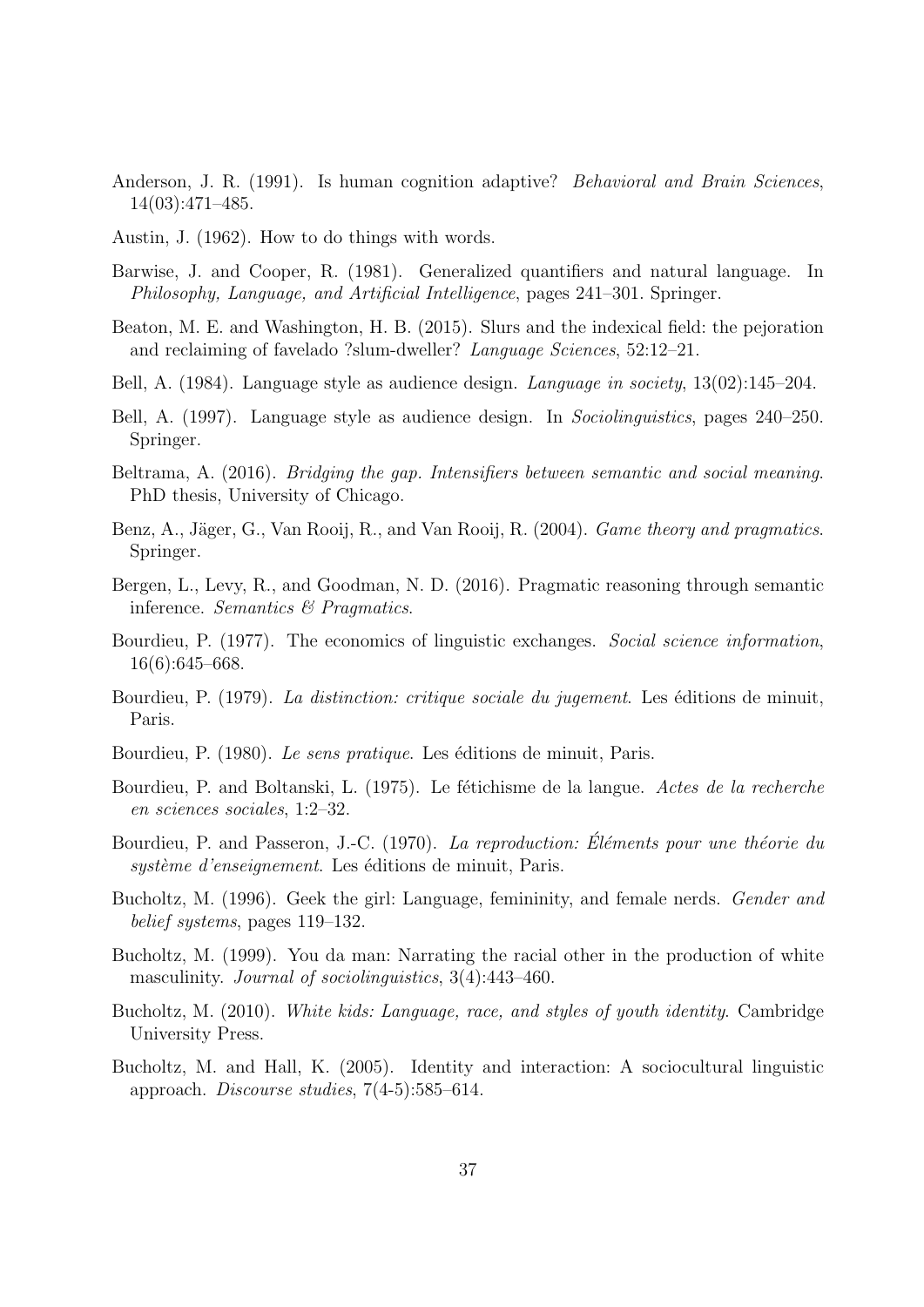- <span id="page-37-3"></span>Bunin Benor, S. (2001). The learned  $/t$ : phonological variation in orthodox jewish english. University of Pennsylvania Working Papers in Linguistics, 7(3):2.
- <span id="page-37-16"></span>Burnett, H. (2017a). A meaning-driven approach to stratification in large sociolinguistic corpora. under review.
- <span id="page-37-14"></span>Burnett, H. (2017b). Sociolinguistic interaction and identity construction: The view from game-theoretic pragmatics. Journal of sociolinguistics, accepted.
- <span id="page-37-12"></span>Butler, J. (1990). *Gender trouble: Feminism and the subversion of identity*. Routledge.
- <span id="page-37-13"></span>Butler, J. (1993). Bodies that matter: On the discursive limitations of sex. Routledge, New York.
- <span id="page-37-7"></span>Calder, J. (2016). Hand/s/ome women: the role of  $/s/$  in multi-modal gender performances among SoMa drag queens. In New Ways of Analyzing Variation, volume 45.
- <span id="page-37-10"></span>Cameron, D. (2016). Misogyny by the numbers.
- <span id="page-37-15"></span>Cameron, D. and Kulick, D. (2003). Language and sexuality. Cambridge University Press.
- <span id="page-37-0"></span>Campbell-Kibler, K. (2006). Listener perceptions of sociolinguistic variables: The case of (ING). PhD thesis, Stanford University.
- <span id="page-37-1"></span>Campbell-Kibler, K. (2007). Accent,(ing), and the social logic of listener perceptions. American speech, 82(1):32–64.
- <span id="page-37-2"></span>Campbell-Kibler, K. (2008). I'll be the judge of that: Diversity in social perceptions of (ing). Language in Society, 37(05):637–659.
- <span id="page-37-11"></span>Campbell-Kibler, K. (2009). The nature of sociolinguistic perception. Language Variation and Change, 21(1):135–156.
- <span id="page-37-17"></span>Campbell-Kibler, K. (2010). Sociolinguistics and perception. Language and Linguistics Compass, 4(6):377–389.
- <span id="page-37-8"></span>Cerulo, K. A. (1997). Identity construction: New issues, new directions. Annual review of Sociology, 23(1):385–409.
- <span id="page-37-9"></span>Charmaz, K. (2011). Grounded theory methods in social justice research. The Sage handbook of qualitative research, 4:359–380.
- <span id="page-37-5"></span>Chemla, E. and Spector, B. (2011). Experimental evidence for embedded scalar implicatures. Journal of semantics, pages 359–400.
- <span id="page-37-6"></span>Cheshire, J. (1982). Variation in an english dialect: A sociolinguistic study. Cambridge Studies in Linguistics London, 37.
- <span id="page-37-4"></span>Chierchia, G., Fox, D., and Spector, B. (2008). The grammatical view of scalar implicatures and the relationship between semantics and pragmatics. In Semantics: An International Handbook of Natural Language Meaning. Mouton de Gruyter, Berlin.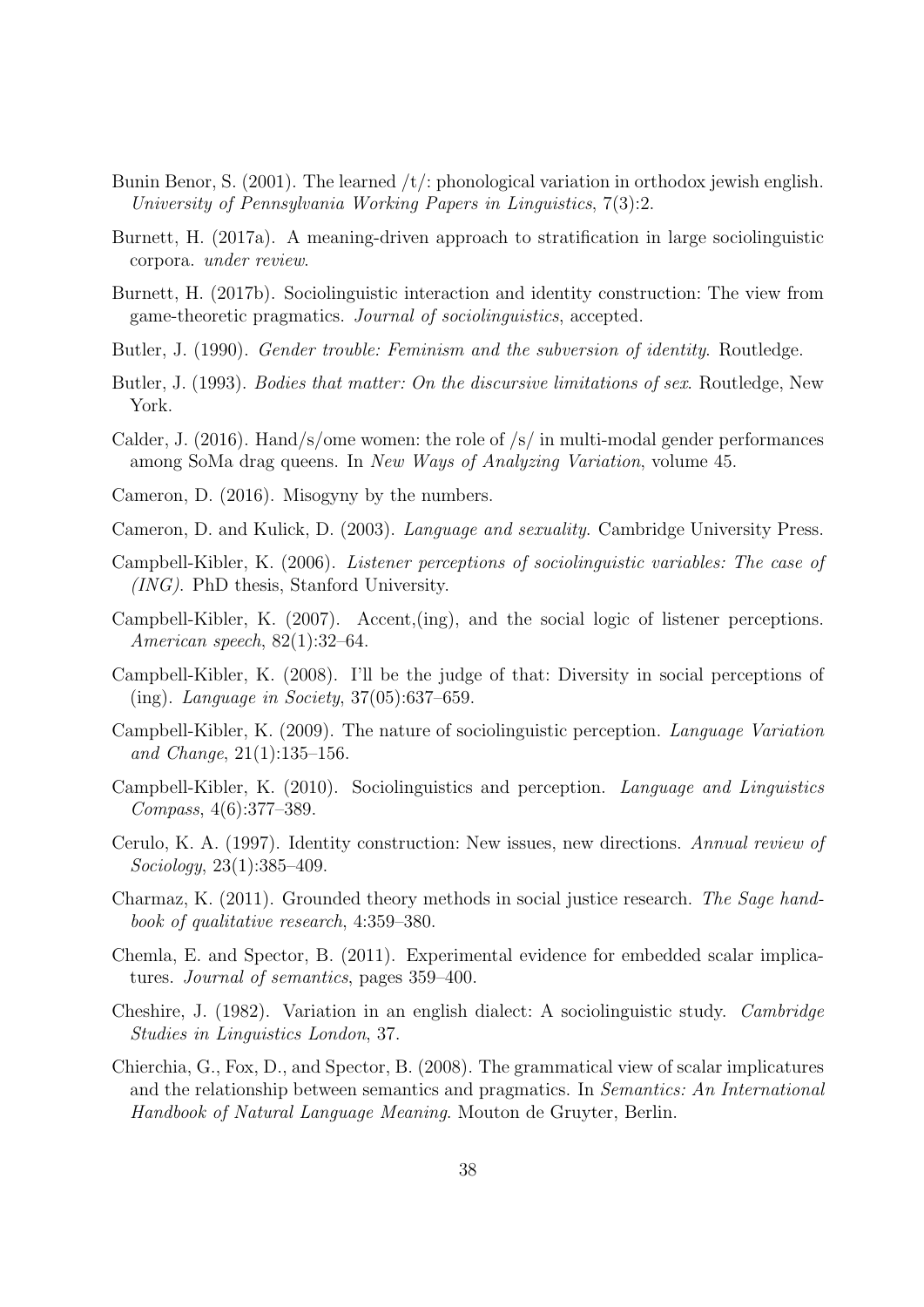<span id="page-38-2"></span>Clark, R. L. (2014). Meaningful games: Exploring language with game theory. MIT Press.

- <span id="page-38-6"></span>Cohen, L. J. (1971). Some remarks on grice?s views about the logical particles of natural language. In *Pragmatics of natural languages*, pages 50–68. Springer.
- <span id="page-38-3"></span>D'Arcy, A. F. (2005). Like: Syntax and development. PhD thesis, University of Toronto.
- <span id="page-38-9"></span>Degen, J. and Franke, M. (2012). Optimal reasoning about referential expressions. Proceedings of SemDIAL.
- <span id="page-38-15"></span>Degen, J., Franke, M., and Jäger, G. (2013). Cost-based pragmatic inference about referential expressions. In Proceedings of the 35th annual conference of the cognitive science society, pages 376–381.
- <span id="page-38-10"></span>Degen, J. and Tanenhaus, M. K. (2015). Processing scalar implicature: A constraint-based approach. Cognitive science, 39(4):667–710.
- <span id="page-38-16"></span>Degen, J., Tessler, M. H., and Goodman, N. D. (2015). Wonky worlds: Listeners revise world knowledge when utterances are odd. In *CogSci*.
- <span id="page-38-12"></span>Dekker, P. and Van Rooy, R. (2000). Bi-directional optimality theory: An application of game theory. Journal of Semantics, 17(3):217–242.
- <span id="page-38-11"></span>Dennett, D. C. (1993). Consciousness explained. Penguin UK.
- <span id="page-38-7"></span>DeRue, D. S. and Ashford, S. J. (2010). Who will lead and who will follow? a social process of leadership identity construction in organizations. Academy of Management Review, 35(4):627–647.
- <span id="page-38-4"></span>Deshaies, D. and Laforge, E. (1981). Le futur simple et le futur proche dans le français parlé dans la ville de québec. Langues et Linguistique, 7:21–37.
- <span id="page-38-14"></span>D'Onofrio, A. (2015). Persona-based information shapes linguistic perception: Valley girls and california vowels. Journal of Sociolinguistics, 19(2):241–256.
- <span id="page-38-13"></span>Drager, K. K. (2015). *Linguistic variation, identity construction and cognition*. Language Science Press.
- <span id="page-38-0"></span>Dror, M., Granot, D., and Yaeger-Dror, M. (2013). Speech variation, utility, and game theory. Language and Linguistics Compass, 7(11):561–579.
- <span id="page-38-1"></span>Dror, M., Granot, D., and Yaeger-Dror, M. (2014). Teaching & learning guide for speech variation, utility, and game theory. Language and Linguistics Compass, 8(6):230–242.
- <span id="page-38-5"></span>Ducrot, O. (1969). Présupposés et sous-entendus. Langue française, 4:30–43.
- <span id="page-38-8"></span>Dutton, J. E., Roberts, L. M., and Bednar, J. (2010). Pathways for positive identity construction at work: Four types of positive identity and the building of social resources. Academy of Management Review, 35(2):265–293.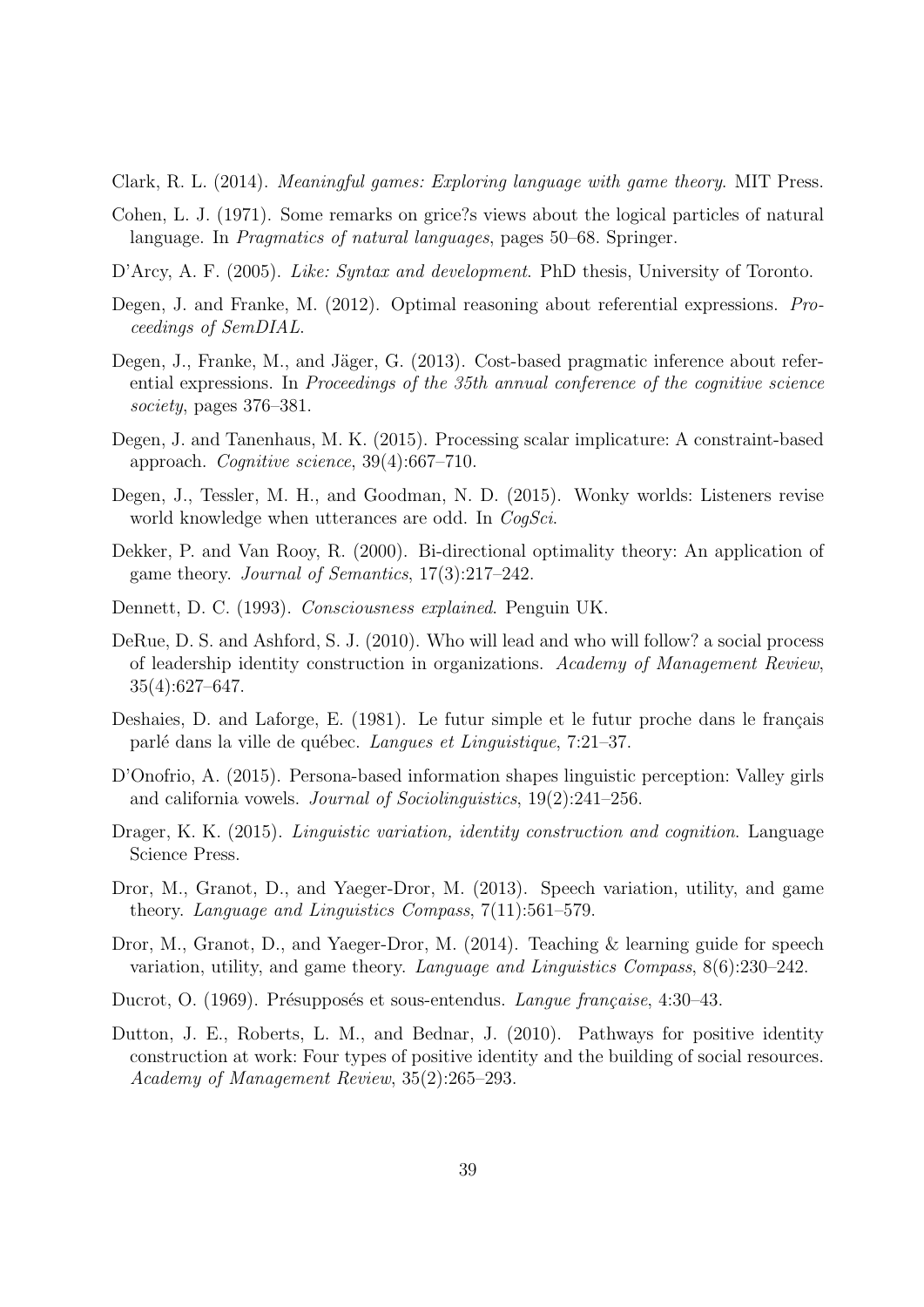- <span id="page-39-9"></span>Eckert, P. (1989). Jocks and burnouts: Social categories and identity in the high school. Teachers College Press.
- <span id="page-39-10"></span>Eckert, P. (2000). Language variation as social practice: The linguistic construction of identity in Belten High. Wiley-Blackwell.
- <span id="page-39-7"></span>Eckert, P. (2005). Variation, convention, and social meaning. In Annual Meeting of the Linguistic Society of America. Oakland CA, volume 7.
- <span id="page-39-6"></span>Eckert, P. (2008). Variation and the indexical field. Journal of sociolinguistics, 12(4):453– 476.
- <span id="page-39-3"></span>Eckert, P. (2012). Three waves of variation study: The emergence of meaning in the study of sociolinguistic variation. Annual review of Anthropology, 41:87–100.
- <span id="page-39-15"></span>Eckert, P. (2016a). The meaning of meaning in variation. New Ways of Analyzing Variation, 45.
- <span id="page-39-16"></span>Eckert, P. (2016b). Variation, meaning and social change. Sociolinguistics: Theoretical Debates, page 68.
- <span id="page-39-12"></span>Frank, M. C. and Goodman, N. D. (2012). Predicting pragmatic reasoning in language games. Science, 336(6084):998–998.
- <span id="page-39-11"></span>Franke, M. (2009). Signal to act: Game theory in pragmatics. PhD thesis, Institute for Logic, Language and Computation.
- <span id="page-39-5"></span>Franke, M. and Jäger, G. (2016). Probabilistic pragmatics, or why bayes' rule is probably important for pragmatics. Zeitschrift fr Sprachwissenschaft, 35:3–44.
- <span id="page-39-17"></span>Gans, H. (1974). High culture and popular culture: an analysis and evaluation of taste. Nova York, Basic Books.
- <span id="page-39-14"></span>Gintis, H. (2000). Game theory evolving: A problem-centered introduction to modeling strategic behavior. Princeton university press.
- <span id="page-39-0"></span>Goffman, E. (1961). Encounters: Two studies in the sociology of interaction. Bobbs-Merrill.
- <span id="page-39-1"></span>Goffman, E. (1967). Interaction ritual: essays on face-to-face interaction. Aldine.
- <span id="page-39-2"></span>Goffman, E. (1970). Strategic interaction, volume 1. University of Pennsylvania Press.
- Goffman, E. (1977). The arrangement between the sexes. *Theory and society*, 4(3):301–331.
- <span id="page-39-4"></span>Goodman, N. D. and Lassiter, D. (2014). Probabilistic semantics and pragmatics: Uncertainty in language and thought. Handbook of Contemporary Semantic Theory. Wiley-Blackwell.
- <span id="page-39-8"></span>Gratton, C. (2016). Resisting the gender binary: The use of (ING) in the construction of non-binary transgender identities. Penn working papers in linguistics, 22.
- <span id="page-39-13"></span>Graziano, M. S. (2013). Consciousness and the social brain. Oxford University Press.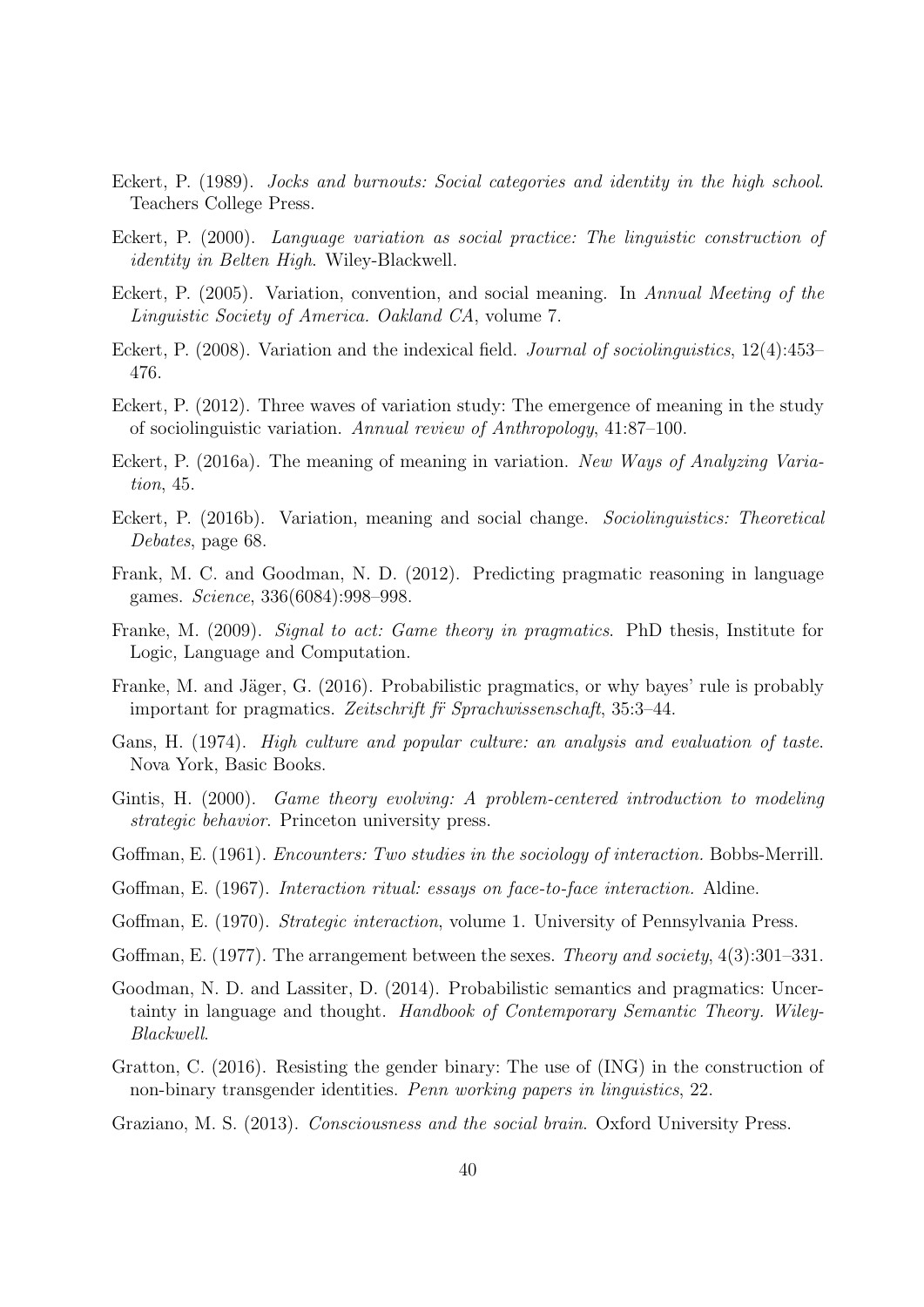<span id="page-40-5"></span>Grice, P. (1975). Logic and conversation. Syntax and Semantics, 3:41–58.

- <span id="page-40-12"></span>Hacking, I. (1999). The social construction of what? Harvard university press.
- <span id="page-40-14"></span>Hardaker, C. (2016). Misogyny machines, and the media: or how science should not be reported.
- <span id="page-40-10"></span>Hazen, K. (2006). In/ing variable. In Brown, K., editor, Encyclopedia of language and linguistics, pages 580–581. Elsevier.
- <span id="page-40-15"></span>Heim, I. (1982). The semantics of definite and indefinite noun phrases. PhD thesis, University of Massachussets, Amherst.
- <span id="page-40-6"></span>Houston, A. (1985). Continuity and change in English morphology: The variable (ING). PhD thesis, University of Pennsylvania.
- <span id="page-40-2"></span>Jäger, G. (2011). Game-theoretical pragmatics. In van Benthem, J. and ter Meulen, A., editors, Handbook of Logic and Language, pages 467–491. Elsevier, Amsterdam.
- <span id="page-40-4"></span>Kaplan, D. (1999). The meaning of ouch and oops: Explorations in the theory of meaning as use. Manuscript, UCLA.
- <span id="page-40-16"></span>Keenan, E. L. and Stavi, J. (1986). A semantic characterization of natural language determiners. Linguistics and philosophy, 9(3):253–326.
- <span id="page-40-13"></span>Kelly, G. J. (2014). Discourse practices in science learning and teaching. *Handbook of* research on science education, 2:321–336.
- Kessler, S. J. and McKenna, W. (1978). Gender: An ethnomethodological approach. University of Chicago Press.
- <span id="page-40-8"></span>Kiesling, S. F. (1998). Men?s identities and sociolinguistic variation: The case of fraternity men. Journal of Sociolinguistics, 2(1):69–99.
- <span id="page-40-9"></span>Kiesling, S. F. (2009). Style as stance. Stance: sociolinguistic perspectives, 171.
- <span id="page-40-0"></span>Labov, W. (1963). The social motivation of a sound change. *Word*, 19(3):273–309.
- <span id="page-40-1"></span>Labov, W. (1966). The social stratification of English in New York city. Center for Applied Linguistics.
- <span id="page-40-11"></span>Labov, W. (1972). Sociolinguistic patterns. University of Pennsylvania Press.
- <span id="page-40-7"></span>Labov, W. (2012). Dialect diversity in America: The politics of language change. University of Virginia Press.
- <span id="page-40-3"></span>Lambert, W. E., Hodgson, R. C., Gardner, R. C., and Fillenbaum, S. (1960). Evaluational reactions to spoken languages. The Journal of Abnormal and Social Psychology, 60(1):44.
- <span id="page-40-17"></span>Lamont, M. (1992). Money, morals, and manners: The culture of the French and the American upper-middle class. University of Chicago Press.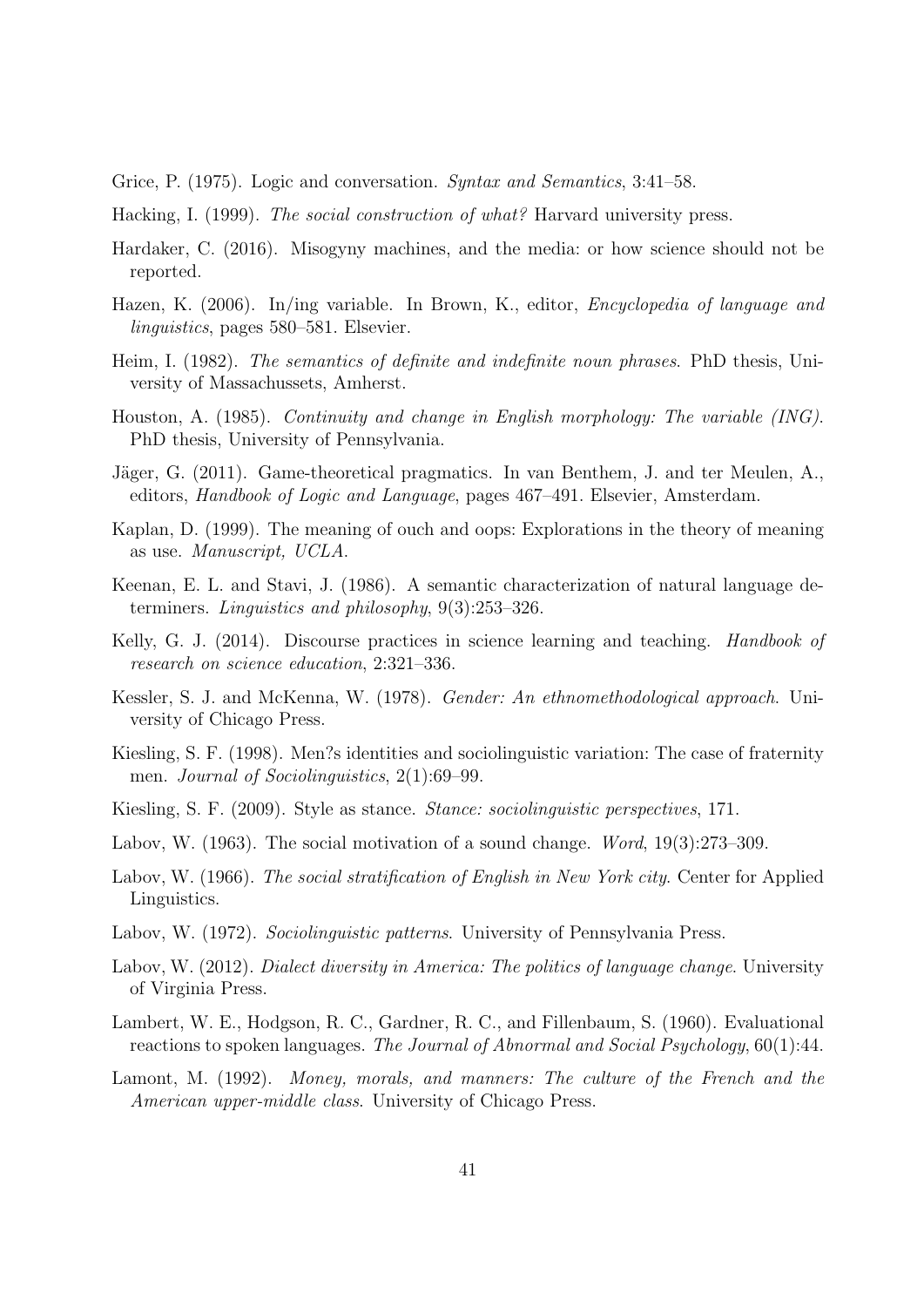- <span id="page-41-9"></span>Lamont, M. (2009). The dignity of working men: Morality and the boundaries of race, class, and immigration. Harvard University Press.
- <span id="page-41-3"></span>Lassiter, D. (2008). Semantic externalism, language variation, and sociolinguistic accommodation. *Mind & Language*,  $23(5):607-633$ .
- <span id="page-41-11"></span>Lassiter, D. and Goodman, N. D. (2013). Context, scale structure, and statistics in the interpretation of positive-form adjectives. In Semantics and Linguistic Theory, volume 23, pages 587–610.
- <span id="page-41-15"></span>Lassiter, D. and Goodman, N. D. (2015). Adjectival vagueness in a bayesian model of interpretation. Synthese, pages 1–36.
- <span id="page-41-12"></span>Legendre, G., Miyata, Y., and Smolensky, P. (1990). Harmonic grammar: A formal multilevel connectionist theory of linguistic well-formedness: Theoretical foundations. Citeseer.
- <span id="page-41-7"></span>Levinson, S. (2000). Presumptive meanings: The theory of generalized conversational implicature. MIT Press.
- <span id="page-41-16"></span>Levon, E. (2007). Sexuality in context: Variation and the sociolinguistic perception of identity. Language in Society, 36(04):533–554.
- <span id="page-41-17"></span>Levon, E. (2014). Categories, stereotypes, and the linguistic perception of sexuality. Language in Society, 43(05):539–566.
- <span id="page-41-0"></span>Lewis, D. (1969). Convention. Harvard UP, Cambridge.
- <span id="page-41-10"></span>Lewis, D. (1979). Scorekeeping in a language game. *Journal of philosophical logic*,  $8(1):339-$ 359.
- <span id="page-41-14"></span>Luce, R. D. (1959). On the possible psychophysical laws. Psychological review, 66(2):81.
- <span id="page-41-4"></span>Maddeaux, R. and Dinkin, A. (2015a). Is like like like? evaluating the same variant across multiple variables. New Ways of Analyzing Variation, 44.
- <span id="page-41-6"></span>Maddeaux, R. and Dinkin, A. (2015b). Is like like like? evaluating the same variant across multiple variables. New Ways of Analyzing Variation, 44.
- <span id="page-41-5"></span>McConnell-Ginet, S. (2011). Gender, sexuality, and meaning: Linguistic practice and politics. Oxford University Press.
- <span id="page-41-1"></span>McCready, E. (2012). Emotive equilibria. Linguistics and Philosophy, 35(3):243–283.
- <span id="page-41-2"></span>McCready, E., Asher, N., and Paul, S. (2012). Winning strategies in politeness. In JSAI International Symposium on Artificial Intelligence, pages 87–95. Springer.
- <span id="page-41-8"></span>Miehls, D. and Moffatt, K. (2000). Constructing social work identity based on the reflexive self. British Journal of Social Work, 30(3):339–348.
- <span id="page-41-13"></span>Montague, R. (1973). The proper treatment of quantification in ordinary english. In Approaches to natural language, pages 221–242. Springer.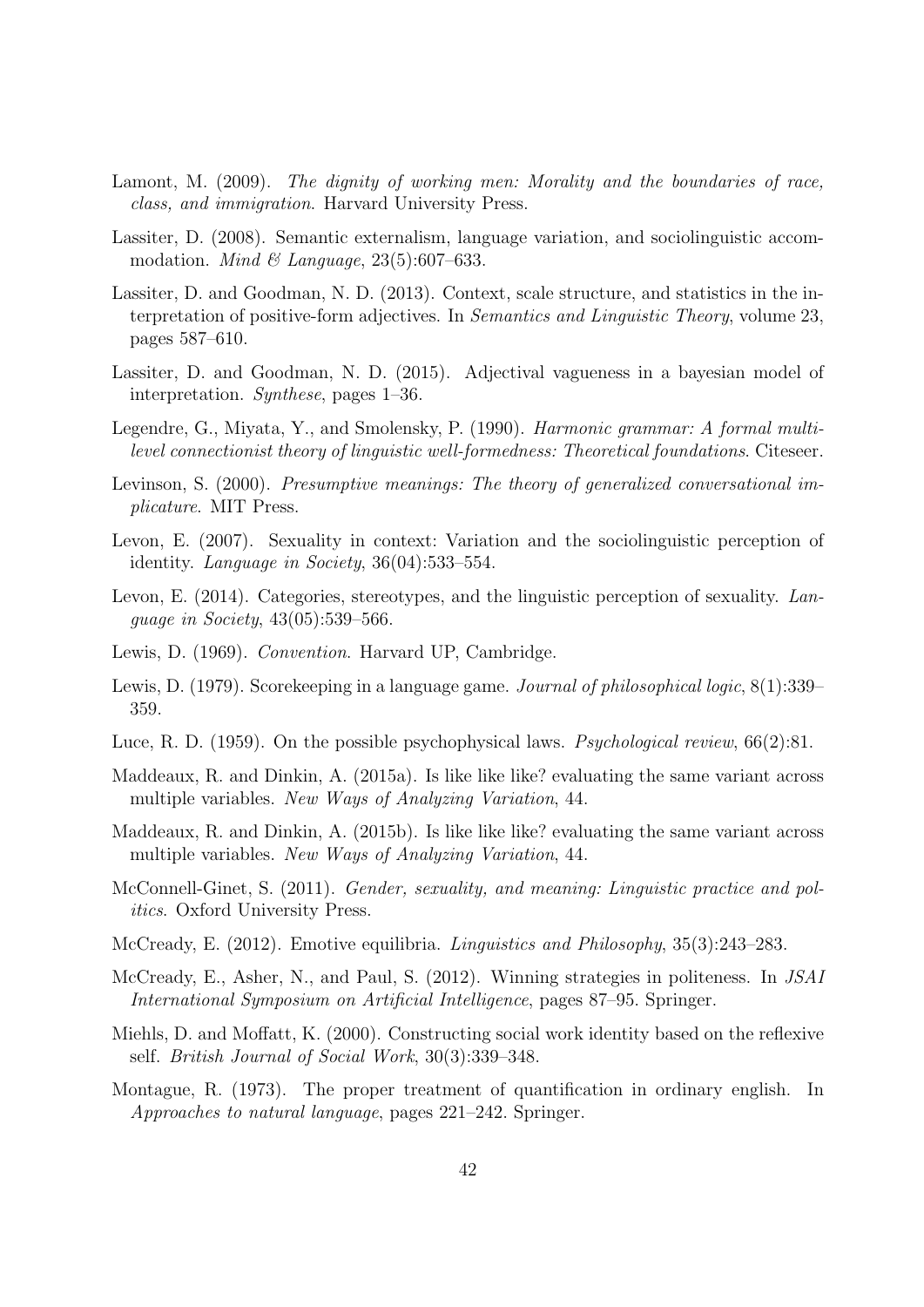- <span id="page-42-16"></span>Moore, E. and Podesva, R. (2009). Style, indexicality, and the social meaning of tag questions. Language in Society, 38(04):447–485.
- <span id="page-42-1"></span>Mühlenbernd, R. (2013). Signals and the Structure of Societies. PhD thesis, Universität Tübingen.
- <span id="page-42-0"></span>Mühlenbernd, R. and Franke, M. (2012). Signaling conventions: who learns what where and when in a social network. Proceedings of EvoLang IX, pages 242–249.
- <span id="page-42-13"></span>Nguyen, D., Doğruöz, A. S., Rosé, C. P., and de Jong, F. (2016). Computational sociolinguistics: A survey. Computational Linguistics.
- <span id="page-42-11"></span>Ochs, E. (1992). Indexing gender. Rethinking context: Language as an interactive phenomenon, 11:335.
- <span id="page-42-12"></span>Ochs, E. (1993). Constructing social identity: a language socialization perspective. Research on Language and Social Interaction, 26:287–306.
- <span id="page-42-3"></span>Osborne, M. J. and Rubinstein, A. (1994). A course in game theory. MIT press.
- <span id="page-42-15"></span>Oushiro, L. (2015). Social meanings of (-r) in sao paulo: a computational approach for modeling the indexical field. NWAV 44.
- <span id="page-42-9"></span>Podesva, R. (2004). On constructing social meaning with stop release bursts. In Sociolinguistics Symposium, volume 15.
- <span id="page-42-5"></span>Podesva, R. (2006). Phonetic detail in sociolinguistic variation: Its linguistic significance and role in the construction of social meaning. PhD thesis, Stanford University.
- <span id="page-42-10"></span>Podesva, R. (2007). Phonation type as a stylistic variable: The use of falsetto in constructing a persona. Journal of sociolinguistics, 11(4):478–504.
- <span id="page-42-4"></span>Podesva, R. J., Reynolds, J., Callier, P., and Baptiste, J. (2015). Constraints on the social meaning of released/t: A production and perception study of us politicians. Language Variation and Change, 27(01):59–87.
- <span id="page-42-7"></span>Poplack, S. and Turpin, D. (1999). Does the FUTUR have a future in (canadian) french? Probus, 11:133–64.
- <span id="page-42-6"></span>Potts, C. (2007). The expressive dimension. Theoretical linguistics, 33(2):165–198.
- <span id="page-42-8"></span>Potts, C., Lassiter, D., Levy, R., and Frank, M. C. (2015). Embedded implicatures as pragmatic inferences under compositional lexical uncertainty. Journal of Semantics, page ffv012.
- <span id="page-42-2"></span>Quinley, J. and Mühlenbernd, R.  $(2012)$ . Conquest, contact, and convention: simulating the norman invasion?s impact on linguistic usage. Proceedings of BRIMS 2012, pages 113–118.
- <span id="page-42-14"></span>Rampton, B. (1995). Language crossing and the problematisation of ethnicity and socialisation. *Pragmatics*, 5(4).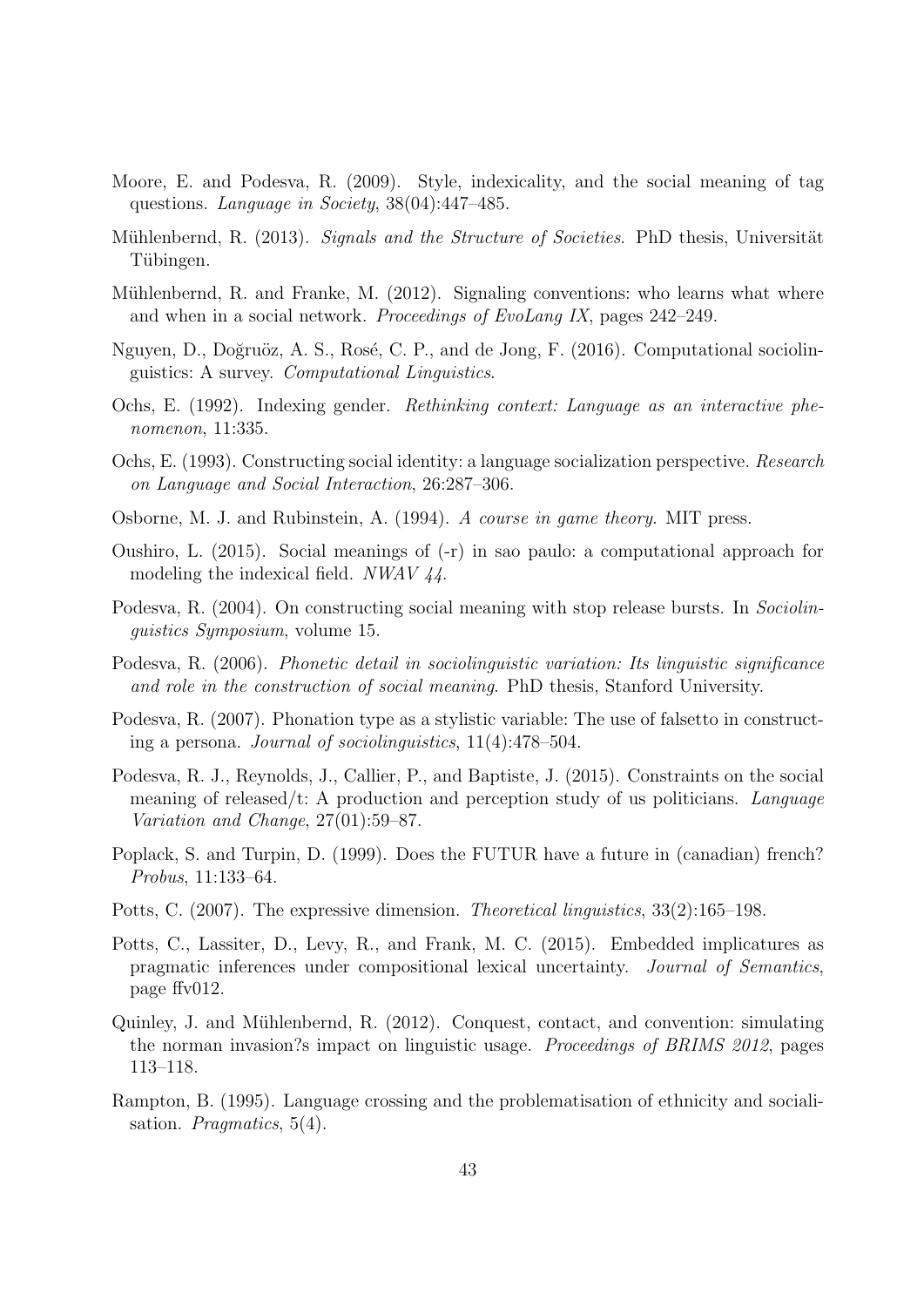<span id="page-43-4"></span>R´ecanati, F. (2003). Embedded implicatures. Philosophical perspectives, 17(1):299–332.

- <span id="page-43-1"></span>Rickford, J. and Closs Traugott, E. (1985). Symbol of powerlessness and degeneracy, or symbol of solidarity and truth? paradoxical attitudes towards pidgins and creoles. In Greenbaum, S., editor, The English Language Today, pages 252–261. Pergamon, Oxford.
- <span id="page-43-7"></span>Roberts, B. (1991). Music teacher education as identity construction. International Journal of Music Education, 18(1):30–39.
- <span id="page-43-11"></span>Rosenbaum, D. A., Chapman, K. M., Weigelt, M., Weiss, D. J., and van der Wel, R. (2012). Cognition, action, and object manipulation. Psychological bulletin, 138(5):924.
- <span id="page-43-10"></span>Rosenbaum, D. A., Cohen, R. G., Jax, S. A., Weiss, D. J., and Van Der Wel, R. (2007). The problem of serial order in behavior: Lashley?s legacy. Human movement science, 26(4):525–554.
- <span id="page-43-3"></span>Sankoff, G., Wagner, S. E., and Jensen, L. (2012). The long tail of language change: Québécois french futures in real time. University of Pennsylvania Working Papers in Linguistics, 18(2):13.
- <span id="page-43-13"></span>Shannon, C. (1948). A mathematical theory of communication. Bell System Technical Journal, 27:379–423.
- <span id="page-43-5"></span>Silverstein, M. (1979). Language structure and linguistic ideology. The elements: A parasession on linguistic units and levels, pages 193–247.
- <span id="page-43-6"></span>Silverstein, M. (2003). Indexical order and the dialectics of sociolinguistic life. Language & Communication, 23(3):193–229.
- <span id="page-43-0"></span>Smith, E., Hall, K. C., and Munson, B. (2010). Bringing semantics to sociophonetics: Social variables and secondary entailments. Laboratory Phonology, 1(1):121–155.
- <span id="page-43-12"></span>Smolensky, P. and Legendre, G. (2006). The harmonic mind: From neural computation to optimality-theoretic grammar (Cognitive architecture), Vol. 1. MIT Press.
- <span id="page-43-9"></span>Stalnaker, R. (1978). Assertion. In Cole, P., editor, Syntax and semantics, volume 9, pages 315–332. Academic Press, New York.
- <span id="page-43-14"></span>Sutton, R. S. and Barto, A. G. (1998). Reinforcement learning: An introduction. MIT press.
- <span id="page-43-15"></span>Tagliamonte, S. A. (2006). Analysing sociolinguistic variation. Cambridge University Press.
- <span id="page-43-2"></span>Tamminga, M. (2014). Persistence in the production of linguistic variation. PhD thesis, University of Pennsylvania.
- <span id="page-43-8"></span>Taylor, D. E. (2000). The rise of the environmental justice paradigm: Injustice framing and the social construction of environmental discourses. American behavioral scientist, 43(4):508–580.